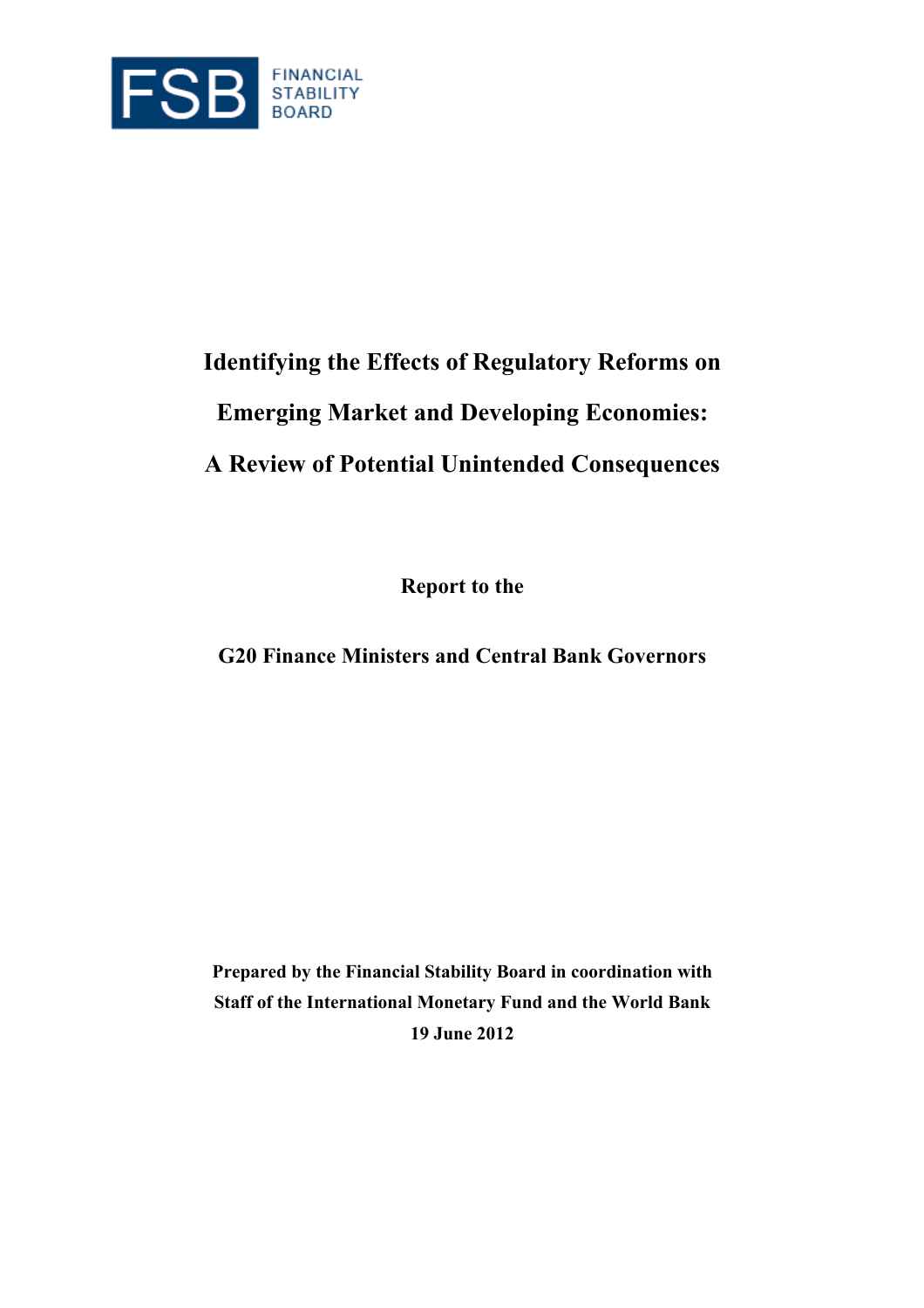# **Table of Contents**

| I.        |  |
|-----------|--|
| II.       |  |
| Ш.        |  |
| A.        |  |
| <b>B.</b> |  |
| C.        |  |
| D.        |  |
| E.        |  |
| IV.       |  |
|           |  |
|           |  |
|           |  |
|           |  |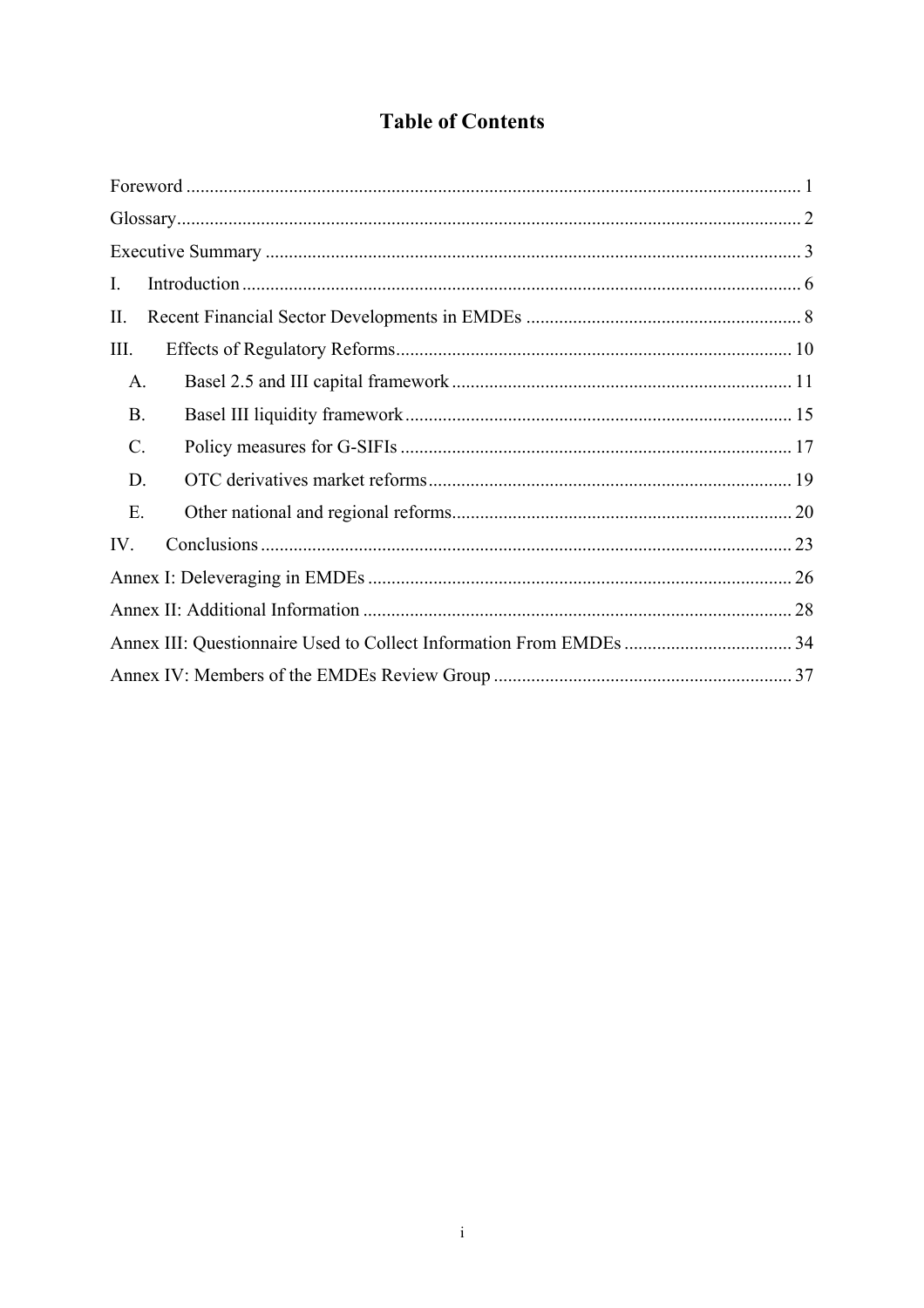# <span id="page-2-0"></span>**Foreword**

At the meeting of G20 Finance Ministers and Central Bank Governors on 26 February 2012, the Financial Stability Board (FSB) was asked "*to coordinate, with the IMF and World Bank, a study to identify the extent to which the agreed regulatory reforms may have unintended consequences for EMDEs*" (emerging market and developing economies). This request reflected a recognition of the need to examine the impact of these reforms for a large and diverse group of countries whose financial systems have become increasingly important at the global level over the past decade.

The study focuses primarily on those regulatory reforms that have already been broadly agreed by the G20 and whose implementation may affect EMDEs. It also considers other national or regional reforms that may have cross-border effects on EMDEs. The study does not, however, cover other international regulatory reforms that may also be relevant for EMDEs but whose policy development is still at a relatively early stage. Such reforms include the design of a framework to address the risks arising from domestic systemically important financial institutions, a policy framework for global systemically important insurers, and policy measures to strengthen the oversight and regulation of the shadow banking system.

The study was prepared by the FSB Secretariat in collaboration with staff of the IMF and World Bank and with the input of relevant standard-setting bodies. An FSB Review Group (see Annex IV) comprising FSB members and co-chairs of RCGs provided guidance on the selection and analysis of the issues included in the study as well as on the main messages.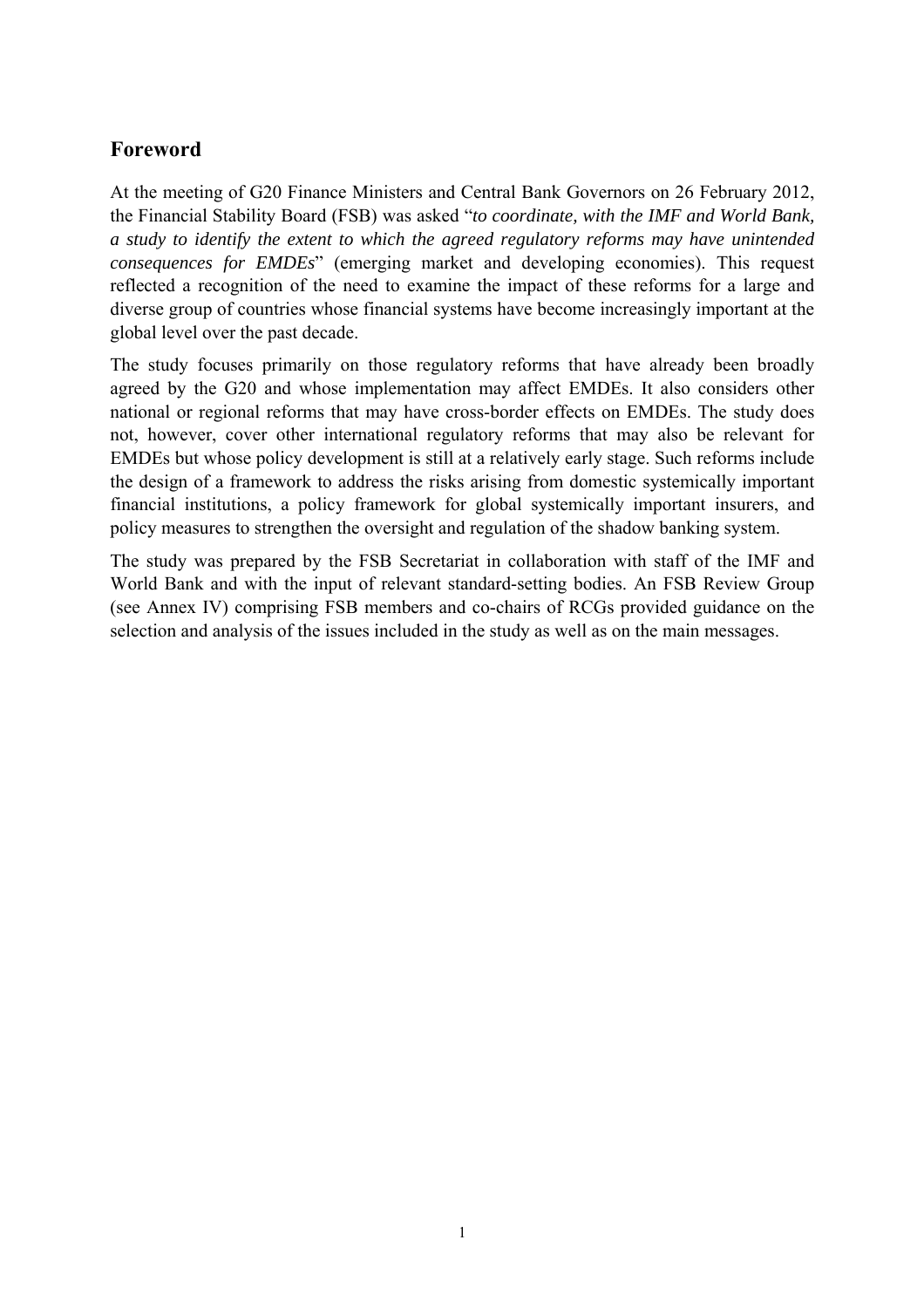# <span id="page-3-0"></span>**Glossary**

| AEs          | <b>Advanced Economies</b>                                     |
|--------------|---------------------------------------------------------------|
| <b>BCBS</b>  | Basel Committee on Banking Supervision                        |
| <b>CCF</b>   | <b>Credit Conversion Factor</b>                               |
| <b>CCP</b>   | <b>Central Counterparty</b>                                   |
| <b>CEE</b>   | Central and Eastern Europe                                    |
| <b>CMG</b>   | Crisis Management Group                                       |
| <b>CRA</b>   | <b>Credit Rating Agency</b>                                   |
| <b>EBA</b>   | <b>European Banking Authority</b>                             |
| <b>ECAI</b>  | <b>External Credit Assessment Institution</b>                 |
| <b>ECB</b>   | European Central Bank                                         |
| <b>EMDEs</b> | <b>Emerging Market and Developing Economies</b>               |
| EU           | European Union                                                |
| <b>FSB</b>   | <b>Financial Stability Board</b>                              |
| G-SIBs       | <b>Global Systemically Important Banks</b>                    |
| G-SIFIs      | Global Systemically Important Financial Institutions          |
| <b>HQLA</b>  | High-Quality Liquid Assets (Basel III liquidity requirements) |
| <b>IMF</b>   | <b>International Monetary Fund</b>                            |
| <b>IRB</b>   | Internal Ratings-Based (Basel capital framework approach)     |
| <b>LCR</b>   | <b>Liquidity Coverage Ratio</b>                               |
| <b>NSFR</b>  | Net Stable Funding Ratio                                      |
| <b>OTC</b>   | Over-the-Counter                                              |
| QIS          | Quantitative Impact Study                                     |
| <b>RCG</b>   | (FSB) Regional Consultative Group                             |
| <b>SMEs</b>  | Small and Medium-sized Enterprises                            |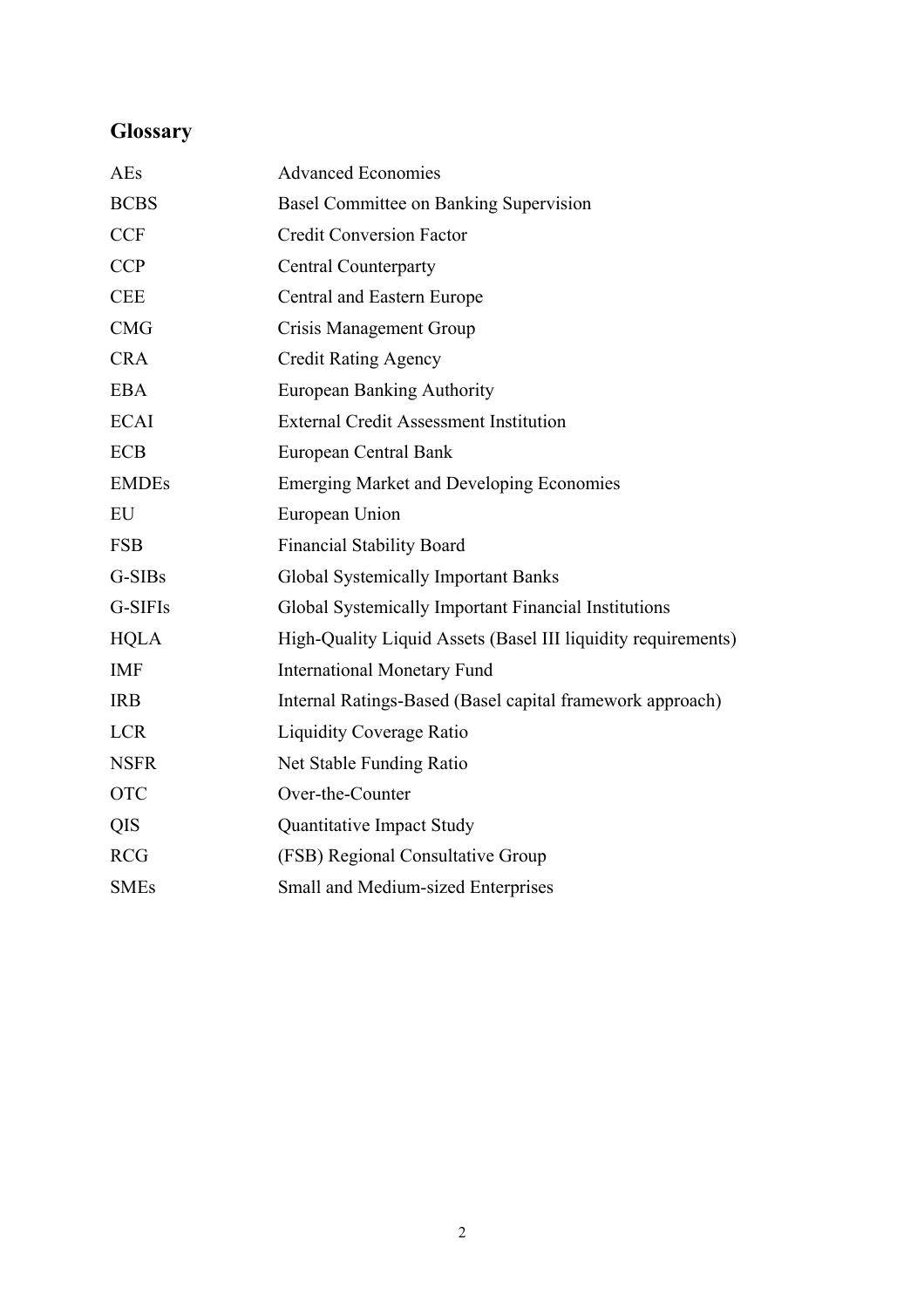# <span id="page-4-0"></span>**Executive Summary**

**At the request of the G20 Finance Ministers and Central Bank Governors, the FSB, in collaboration with the IMF and World Bank, has prepared this study to identify the extent to which the agreed regulatory reforms may have unintended consequences for EMDEs.** The intent of the study is not to re-open recent internationally agreed reforms but to better understand the possible effects of those reforms in the context of broader post-crisis developments on EMDEs. In so doing, the study should enhance financial stability by facilitating the timely, full and consistent implementation of the reforms.

**There is widespread support among EMDEs for the objectives of the agreed reforms, although there is also a broad range of views regarding the extent to which these reforms are having, or expected to have, an impact on their financial systems.** This heterogeneity in perspectives can be attributed to the early stage of implementation of these reforms and to the diversity of EMDE financial systems, which give rise to different considerations and concerns. As a result, most of the responses received by national authorities from EMDEs concerning unintended consequences reflect respondents' expectations and concerns regarding potential future effects.

**While many EMDEs do not expect significant adverse effects from the implementation of the reforms, those respondents that did identify unintended consequences focused on a few key areas.** The main issues raised are as follows:

- *Basel III capital framework* that the risk weighting of assets in the trading book and for securitised products under Basel 2.5, the convertibility of certain capital instruments, differences in the measurement of risk between a parent bank and its subsidiary, capital requirements for certain business activities (such as trade finance) as well as higher overall capital requirements may exacerbate deleveraging and increase the costs of global banks operating in EMDEs, thereby reducing credit and financial market liquidity;
- *Basel III liquidity framework* that the definition of high quality liquid assets and the calibrations used in the calculation of the liquidity ratios do not accurately reflect EMDEs' financial market structures, which may adversely affect the functioning of the domestic financial markets and the lending capacity of banks in EMDEs;
- *policy measures for global systemically important financial institutions (G-SIFIs)*  that higher capital requirements imposed by home authorities for G-SIFIs may disproportionately impact their operations in EMDEs and lead to their retrenchment or raise the cost of intermediation, and that host authorities may not always be invited to participate in the crisis management group or resolution planning for those firms even if their operations in the host jurisdiction are systemically important; and
- *over-the-counter (OTC) derivatives reforms* that the various implementation and policy issues being discussed have not enabled EMDEs to determine what derivativesrelated infrastructures to establish domestically or how best to regulate cross-border OTC derivatives transactions, and that changes in the market landscape as a result of the reforms underway in major jurisdictions may raise hedging costs for end users in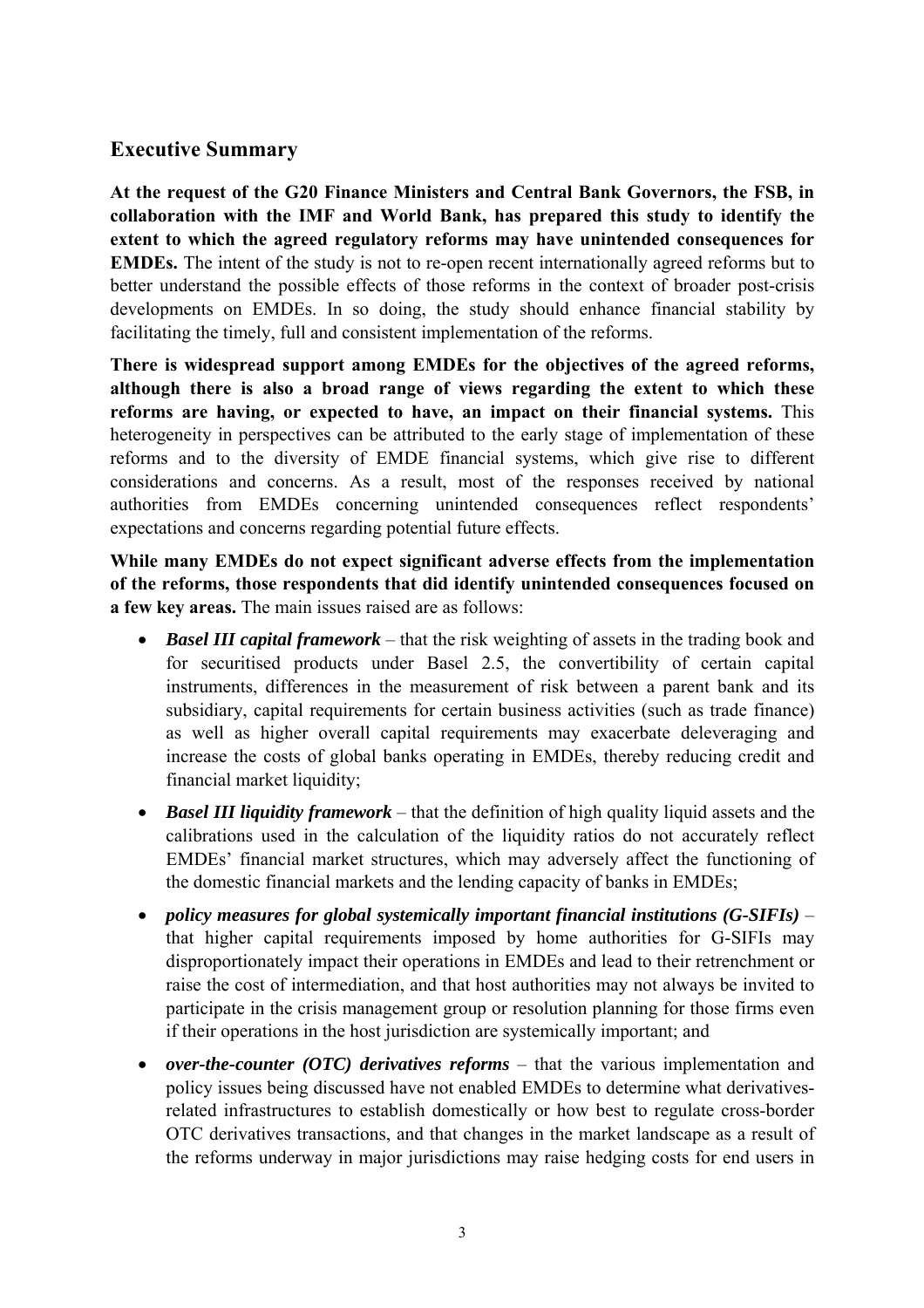EMDEs and place domestic central counterparties at a competitive disadvantage vis-àvis global ones, which may impede the development of domestic derivatives markets.

**Some respondents also identified regulatory reforms by other countries as giving rise to spillovers and/or extraterritorial effects that may lead to unintended consequences**. The two most cited reforms are the higher capital requirements by the European Banking Authority for large banks in the European Union and the Volcker Rule in the United States.

**Several concerns relate to cross-border effects and perceived home bias in the design or implementation of reforms**. The effects on EMDEs may be caused by spillovers (e.g. through the activities of foreign financial institutions) or by the extraterritorial nature of some reforms (e.g. because they directly affect the operations of domestic financial institutions with cross-border business). A common concern in many cases is home bias, either in the design of the reforms or in the way that they are implemented in other jurisdictions.

**A number of the identified concerns arise from the use of credit ratings in regulation and reinforce the need to reduce reliance on such ratings.** Some of these concerns arise from differences in the interpretation or the implementation of international rules guiding the use of credit ratings, while others arise from the perception that these ratings do not accurately reflect the creditworthiness of borrowers and thereby overstate the risks of operating in EMDEs. The findings reinforce the need for standard-setters, national authorities and market participants to implement the FSB principles for reducing reliance on credit ratings and for encouraging market participants to establish stronger internal credit risk assessment practices.

**Many of the identified concerns have also been raised by advanced economies (AEs) and are being addressed by relevant international bodies during policy development and implementation**. The long phase-in periods, the ongoing implementation monitoring, and in certain cases, the flexibility to adjust rules during the calibration process are intended to address these concerns. Some national authorities are also reviewing their domestic regulations to avoid potentially adverse cross-border effects.

**The responses also reflect a number of implementation challenges for EMDEs and raise the issue of clearly identifying intended versus unintended consequences**. Many respondents identified potential negative effects that the reforms may have on their jurisdiction, but did not fully differentiate between intended and unintended consequences. It is well understood that the regulatory reforms are designed to strengthen the oversight and change the behaviour of financial sector participants, resulting in a safer and sounder financial system. Some financial institutions based in AEs were over-leveraged prior to the crisis and are currently working to strengthen their balance sheets and adjust their business models. These are intended changes, even if they result in, for example, lower access to credit or higher loan spreads. However, jurisdictions have different views as to whether the pace and location of this adjustment represents an intended consequence.

**While it is too early to be able to fully assess the materiality and persistence of the effects of regulatory reforms on EMDEs, it would be useful to monitor them on an ongoing basis as well as to share experiences and implementation lessons**. Monitoring and analysis of these effects, including any endogenous market adjustments they create, and promoting the sharing of experiences and lessons will facilitate the mitigation of unintended consequences from the implementation of agreed reforms in EMDEs.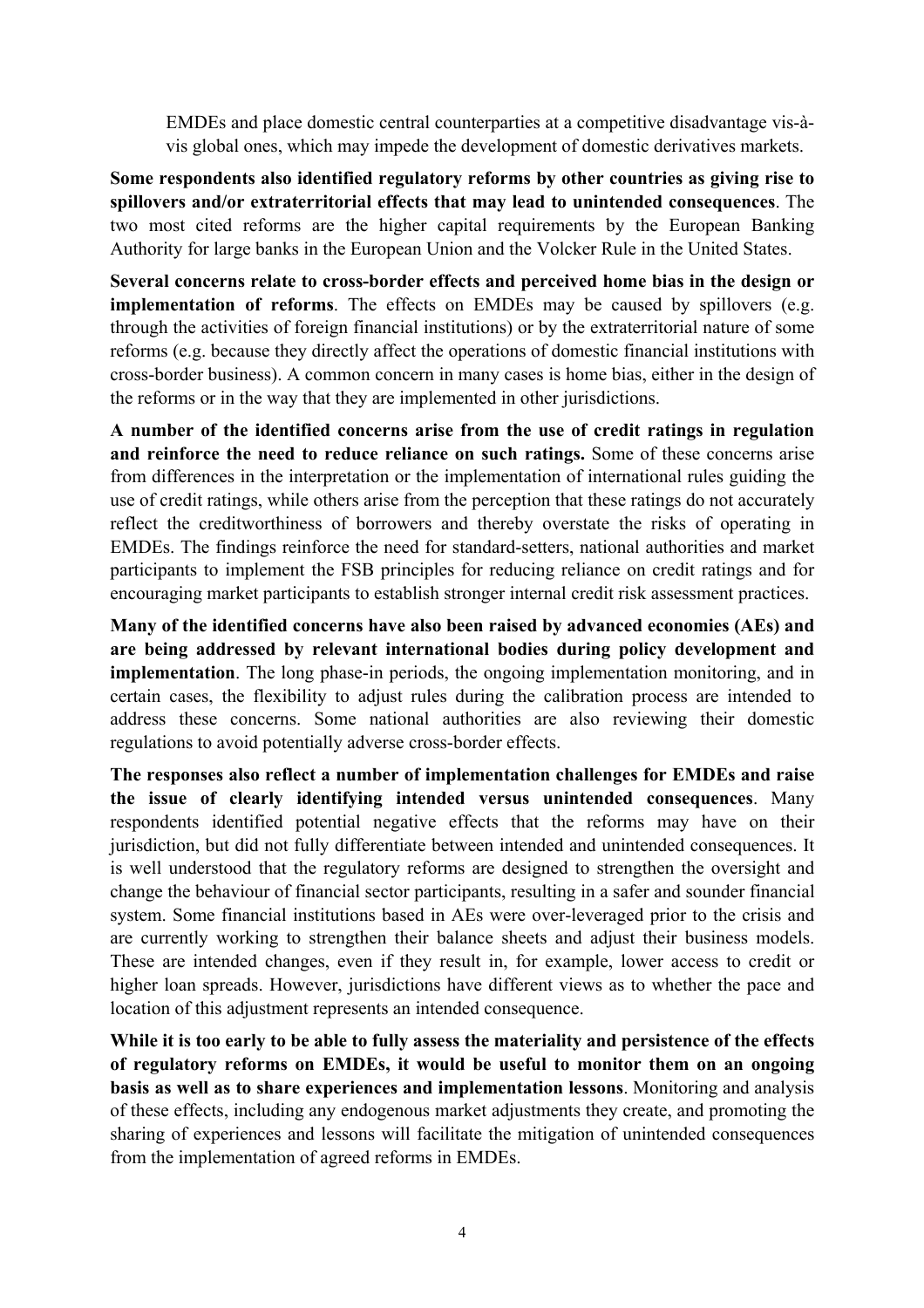**Addressing existing financial sector weaknesses in EMDEs will also help to reduce any negative effects from implementing internationally agreed reforms**. Some of those effects may stem from the interaction of reforms with existing financial sector weaknesses (e.g. shallow domestic capital markets and supervisory capacity constraints). In that sense, steps to address those weaknesses will also facilitate the implementation of the reforms.

**The findings highlight the importance of ongoing dialogue and cooperative relationships among national authorities from EMDEs, standard-setting bodies and international financial institutions**. They underscore the value of the recent expansion of the membership of the standard-setting bodies and provide useful input for their ongoing work, particularly their efforts to assess and take into account the effects of the reforms on different countries. Going forward, more vehicles and processes are needed to ensure that EMDEs are appropriately consulted and that their views are adequately taken into account.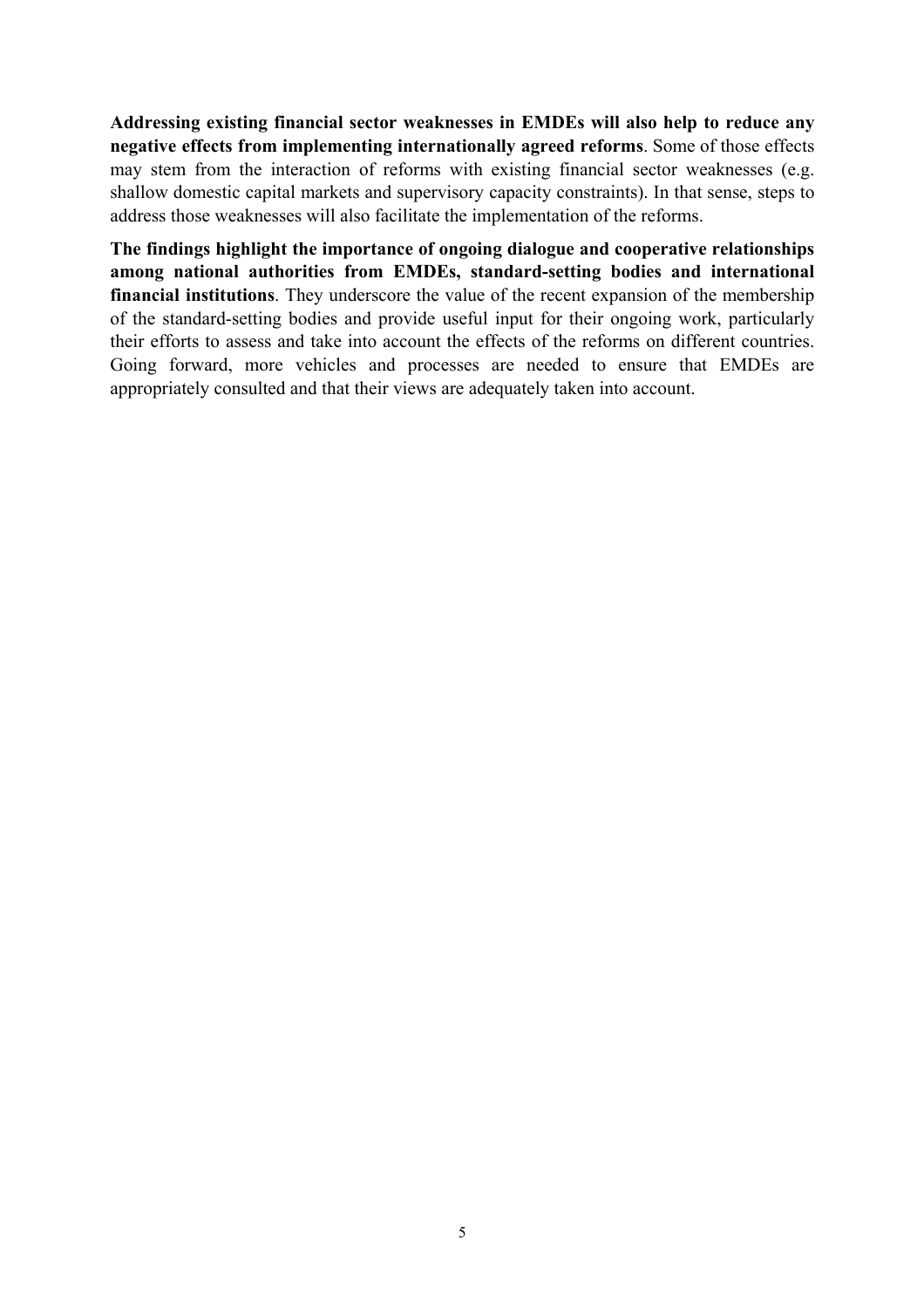# <span id="page-7-0"></span>**I. Introduction**

 $\overline{a}$ 

**At the meeting**[1](#page-7-1)  **of G20 Finance Ministers and Central Bank Governors in February 2012, the FSB was asked to coordinate, with the IMF and World Bank, a study to identify the extent to which the agreed regulatory reforms may have unintended consequences for emerging market and developing economies (EMDEs).** This request reflected a recognition of the need to examine the impact of these reforms for a large and diverse group of countries whose financial systems have become increasingly important at the global level over the past decade. In particular, while there have been a number of studies by international bodies to assess the impact of specific reforms, these have primarily focused on advanced economies (AEs) and those EMDEs that are members of the G20.

**The G20 regulatory reform agenda covers a broad range of topics at different stages of policy development and implementation.** The agenda includes, among others, policy measures to improve the soundness of the banking system, including the Basel III capital and liquidity framework; reduce the moral hazard posed by systemically important financial institutions via better resolution regimes, more intensive supervision, and the strengthening of core financial market infrastructures; expand and refine the regulatory perimeter, including the regulation and oversight of the shadow banking system; improve over-the-counter (OTC) derivatives and commodities markets; develop macro-prudential frameworks and tools; strengthen and converge accounting standards; strengthen adherence to international financial standards; reduce reliance on credit rating agency (CRA) ratings; and strengthen consumer protection frameworks to promote financial stability.<sup>[3](#page-7-3)</sup>

**The focus of the study is primarily on those reforms that have already been broadly agreed and whose implementation may have an impact on EMDEs.** The impact, including any unintended consequences, may arise from the implementation of these reforms in EMDEs or from the implementation in other jurisdictions – particularly AEs in the G20 – that has cross-border effects. Those effects may take different forms depending on the timing and form of implementation, the interaction of the reforms with other post-crisis developments, and the specific characteristics of EMDE financial systems.<sup>[4](#page-7-4)</sup>

### **A number of different sources were used to identify the effects, including possible unintended consequences, of agreed regulatory reforms on EMDEs.** In particular, national

<span id="page-7-1"></span><sup>1</sup> See para. 7 of the Communiqué [\(http://www.g20.org/en/news-room/press-releases/235-communique-meeting-of-finance](http://www.g20.org/en/news-room/press-releases/235-communique-meeting-of-finance-ministers-and-central-bank-governors)[ministers-and-central-bank-governors\)](http://www.g20.org/en/news-room/press-releases/235-communique-meeting-of-finance-ministers-and-central-bank-governors).

<span id="page-7-2"></span> $2^2$  For the purposes of this study, EMDEs are based on the classification of countries used by the IMF in its World Economic Outlook [\(http://www.imf.org/external/pubs/ft/weo/2012/01/pdf/text.pdf](http://www.imf.org/external/pubs/ft/weo/2012/01/pdf/text.pdf)). According to that definition, 150 economies are classified as EMDEs, including 10 members of the FSB.

<span id="page-7-3"></span><sup>3</sup> See http://www.financialstabilityboard.org/publications/r 111104.pdf for more details.

<span id="page-7-4"></span><sup>4</sup> In general, financial systems in EMDEs tend to be relatively smaller in size, more concentrated and less complex than systems in AEs. Other prevalent (although not universal) features include greater dependence on foreign capital, weaker institutional frameworks and market infrastructures, important supervisory capacity constraints, a relatively greater involvement of the state in the financial system, and greater use of international currencies for domestic financial transactions. However, many of these characteristics vary as much across EMDEs as between EMDEs and AEs. See the FSB-IMF-World Bank report on "Financial Stability Issues in Emerging Market and Developing Economies" (October 2011, [http://www.financialstabilityboard.org/publications/r\\_111019.pdf\)](http://www.financialstabilityboard.org/publications/r_111019.pdf).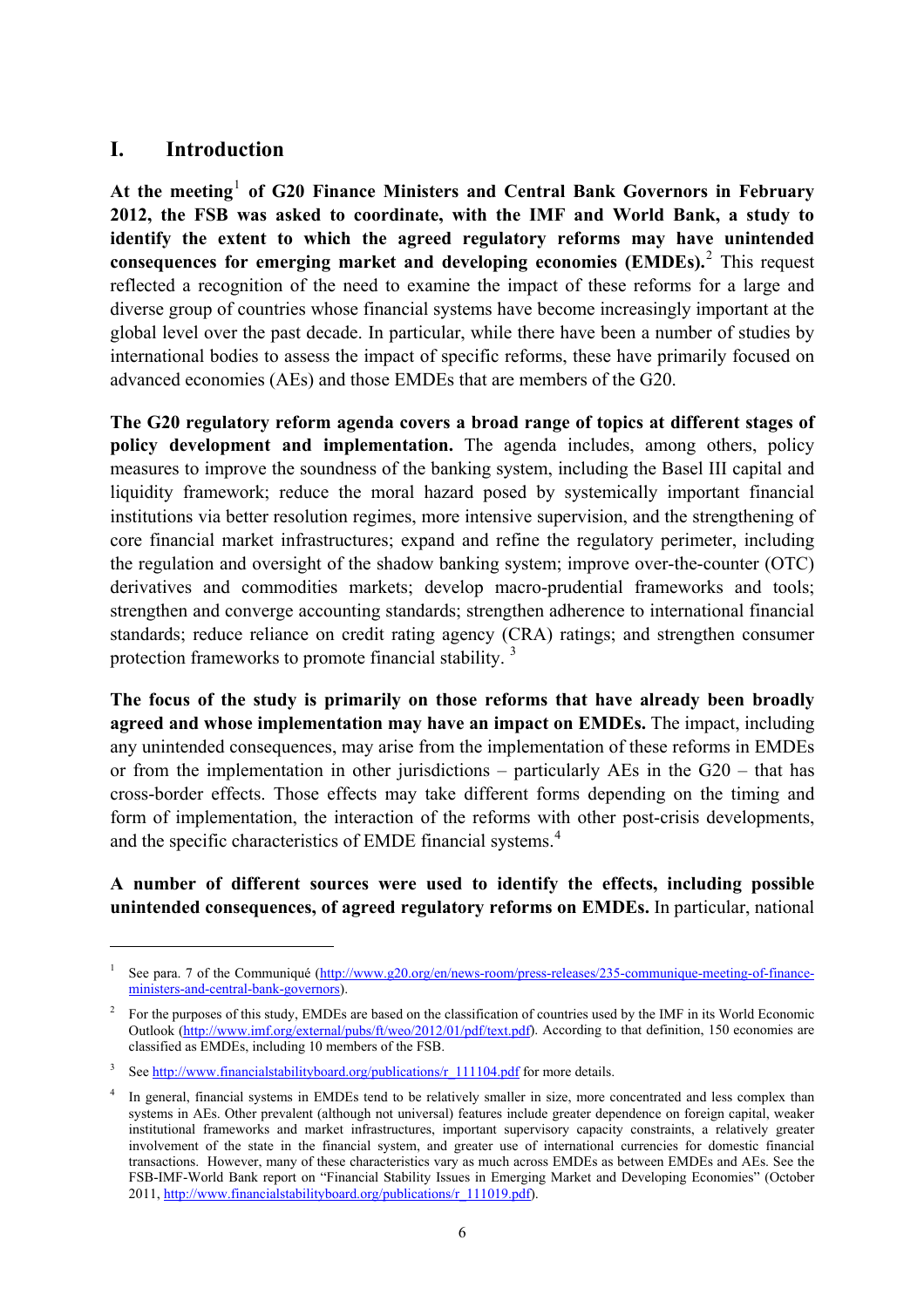authorities from 35 EMDEs that are members of the FSB or of an FSB Regional Consultative Group (RCG) submitted responses to a brief questionnaire on this topic (see Annex III).<sup>[5](#page-8-0)</sup> While the sample size is not large compared to the total number of EMDEs, the respondents represent the large majority of financial sector assets in EMDEs and include countries that have more financially-integrated and sophisticated systems. In addition, the study has drawn upon relevant work undertaken by the FSB, IMF, World Bank and standard-setting bodies as well as the input of senior officials from the financial industry representing different regions of the world.

**The intent of the study is not to re-open internationally agreed regulatory reforms but to better understand the extent of the potential unintended consequences of those reforms on EMDEs.** In so doing, the study should enhance financial stability by deepening our understanding of the causes of these effects and by identifying means to potentially mitigate them, which would facilitate the timely, full and consistent implementation of the reforms. In cases where the relevant reforms are still undergoing an "observation period" or are under review, the findings of this study may also help to inform the work of the relevant standardsetting body.

**The rest of the paper is structured as follows.** The second section describes recent financial sector developments in EMDEs, as well as their determinants, in order to set the broader context in which the implementation of agreed regulatory reforms is taking place. The third section focuses on those reforms identified by EMDEs as potentially having unintended consequences in their jurisdiction. Five main reform areas are identified and discussed: the Basel 2.5 and III capital framework; the Basel III liquidity framework; policy measures – including resolution frameworks – for global systemically important financial institutions (G-SIFIs); OTC derivatives reforms; and other national or regional regulatory reforms. The final section of the study concludes and summarises the main findings.

<span id="page-8-0"></span><sup>5</sup> These were: Argentina, Bahrain, Barbados, Botswana, Brazil, Cambodia, Chile, China, Colombia, Costa Rica, Egypt, Guatemala, Hungary, India, Indonesia, Kazakhstan, Kenya, Lebanon, Malaysia, Mauritius, Mexico, Morocco, Oman, Pakistan, Paraguay, Peru, Philippines, Poland, Qatar, Saudi Arabia, South Africa, Tanzania, Thailand, Turkey and Vietnam.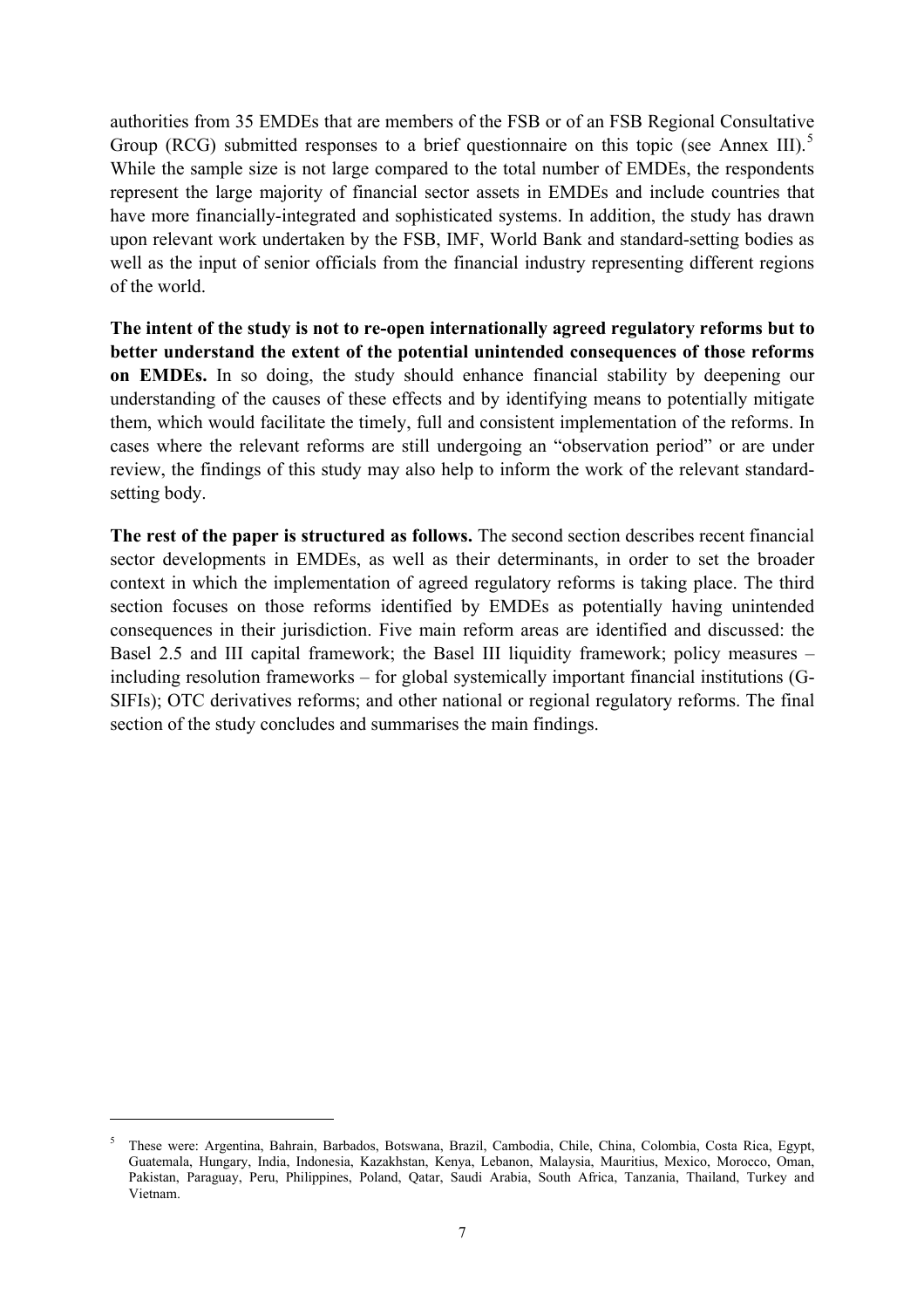# <span id="page-9-0"></span>**II. Recent Financial Sector Developments in EMDEs**

**Recent indicators point towards a fragile stabilization in overall financial market conditions in EMDEs.** The improvement in market sentiment during the first quarter of 2012 was due in significant part to measures by central banks in major AEs to alleviate funding strains in dollar markets and for banks in the euro area. EMDEs in Asia and Latin America have experienced rising capital inflows and appreciating currencies since the start of the year. However, ongoing sovereign debt problems and bank deleveraging in the euro area have continued to constrain capital flows to emerging Europe (see Annex I for more details).

**Net capital flows to EMDEs slowed in 2011, before rebounding in 2012.** In part, the decline in capital flows to EMDEs in 2011 reflects the deleveraging process in the euro area, which gained momentum in the third quarter of 2011. However, capital has surged back into EMDE bond and equity markets in the early part of 2012, with investors refocusing on some of the structural advantages of these countries, including superior growth prospects and stronger public and private sector balance sheets. The strongest inflow was into equity funds, with emerging Asia and Latin America experiencing the strongest pickup. The renewed optimism has helped prompt some equity markets to rally since end-2011, while dollar funding pressures have eased and bond issuance has rebounded.

**Some EMDEs continue to face contagion risk from developments in Europe, but the impact on others has been limited.** Although market conditions have generally improved, concerns over developments in Europe, particularly in the context of deleveraging by European banks, remain. Differences in recent market behaviour across EMDEs are based to a large extent upon the "proximity" of those countries to the euro area, with contagion from Europe being primarily experienced by some Central and Eastern European (CEE) countries with underlying vulnerabilities. The impact of European bank deleveraging on EMDEs has been manageable so far, although its continuation may pose challenges for parts of emerging Europe. In other regions of the world, the signs of contagion through regional currencies, yields and equities have been limited.<sup>[6](#page-9-1)</sup> This could change quickly, however, if global economic conditions were to deteriorate further.

**Even though debt markets in EMDEs have expanded in size and breadth in recent years, their depth is still substantially below that of AEs.** Measured as a percentage both of GDP and of total banking system assets, the size of government and corporate debt markets in EMDEs is lower than in AEs (see Table 1 in Annex II). While this may reflect greater fiscal discipline by governments in those EMDEs, it also indicates a less important role of their debt markets as a funding source for corporates and governments. Because they are generally less developed, liquidity in those markets is more vulnerable to economic and financial sector developments, including those arising from internationally agreed regulatory reforms.

**Since 2010, the impact of deleveraging by AE banks on EMDEs has been concentrated in specialty finance lines.** Long-term structured credit provision (e.g. aircraft and shipping finance) and project finance appear particularly affected. They are characterized by long

<span id="page-9-1"></span><sup>6</sup> A recent IMF Board Paper on "Liberalizing Capital Flows and Managing Outflows" (March 2012, <http://www.imf.org/external/np/pp/eng/2012/031312.pdf>) suggests that, based on experience of 48 EMDEs since the onset of the crisis, measures of capital account openness (primarily bank-intermediated flows) were significant predictors of growth declines, as were banks' pre-crisis leverage and credit growth.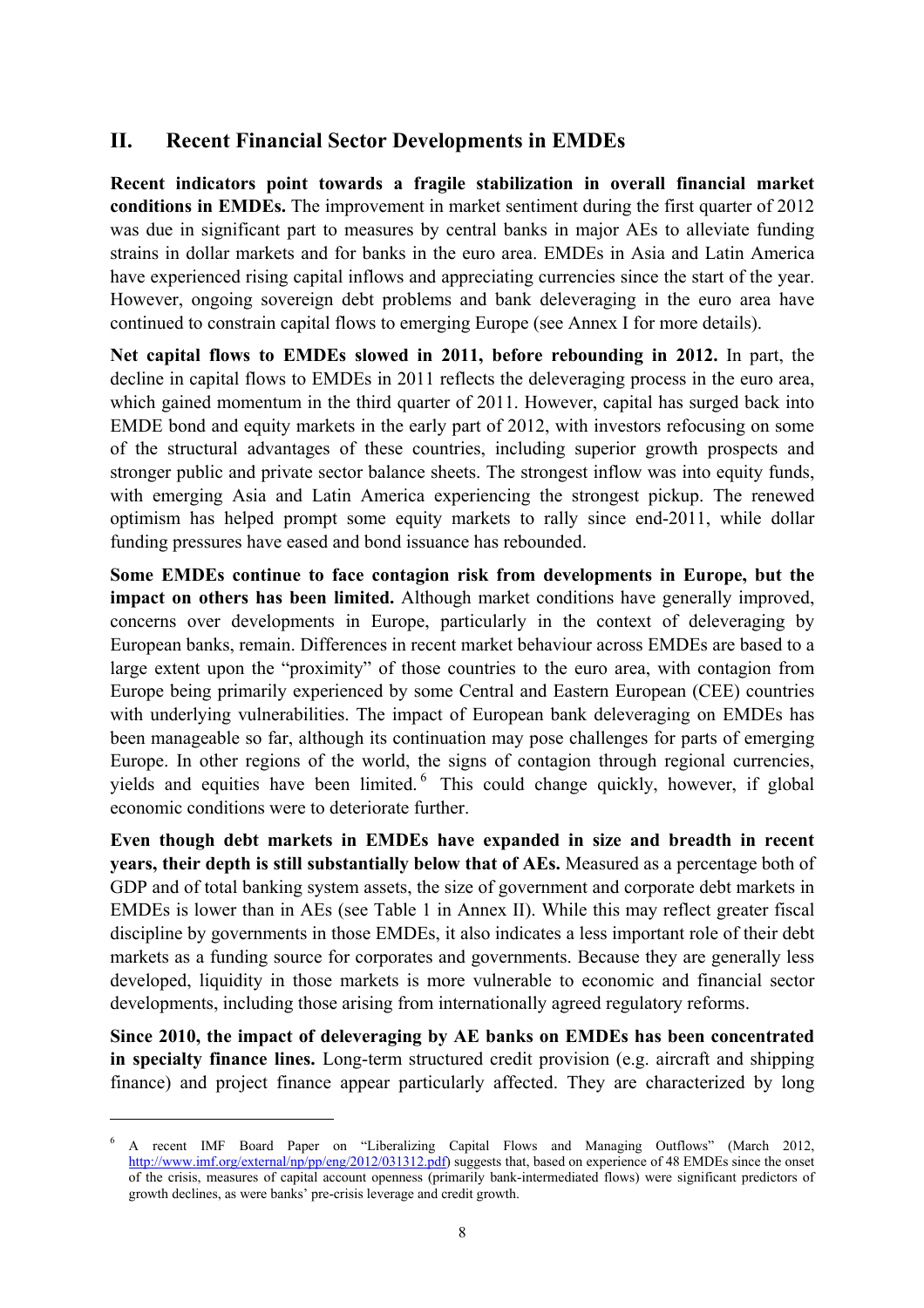maturities, heavy use of syndication, and dependence on long-term dollar funding; these characteristics reflect the comparative advantages of global banks with their specialized knowledge and access to dollar funding. In comparison, short-term trade finance has proved remarkably resilient during the recent market stress in Europe. Euro area banks are also notable lenders in this segment but, where they curtailed exposures to EMDEs, banks from other regions have been able to step in, reflecting the standardised form, short maturity, and comparatively low credit risk of trade finance.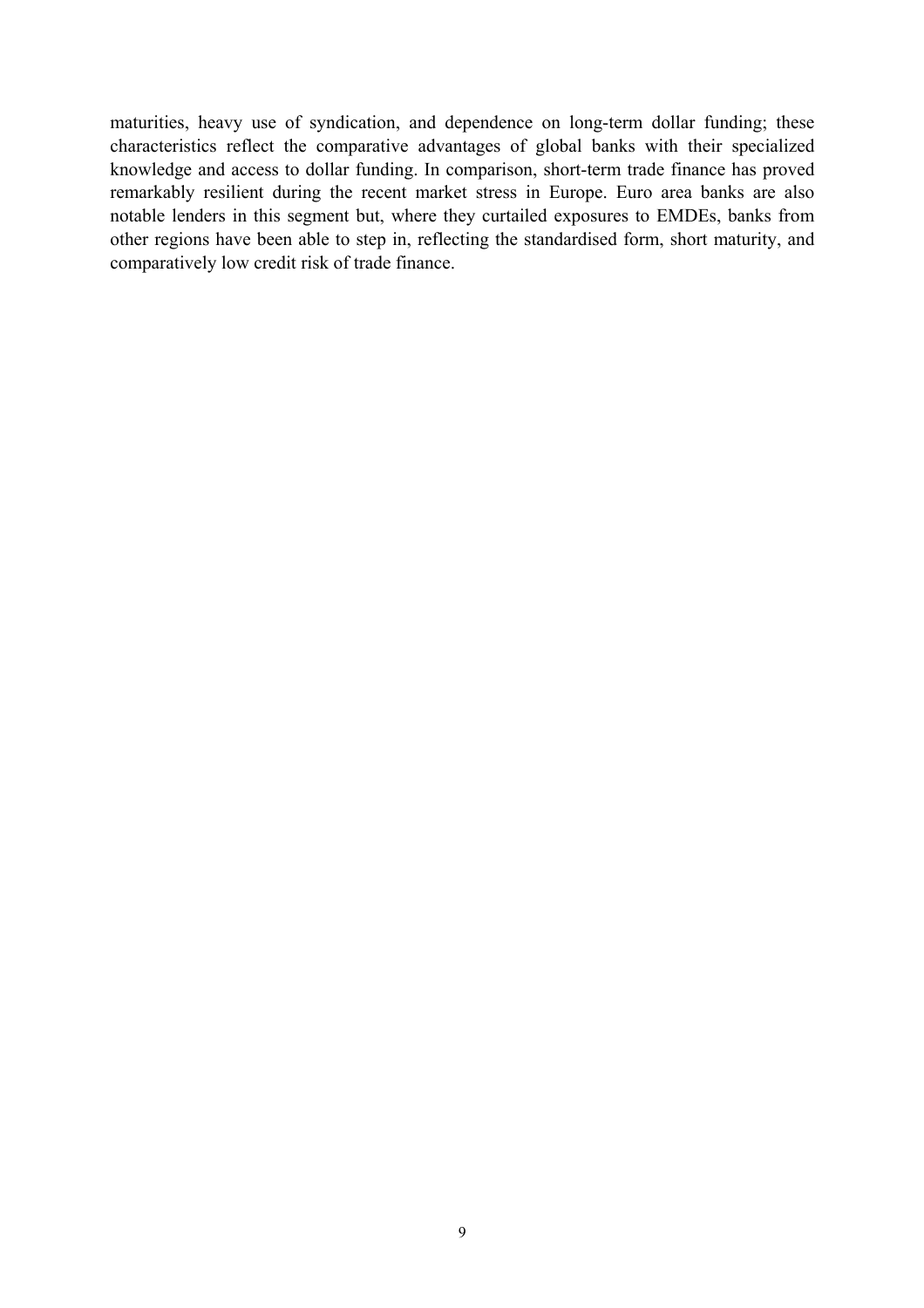### <span id="page-11-0"></span>**III. Effects of Regulatory Reforms**

 $\overline{a}$ 

**Most surveyed EMDEs from outside the G20 have only recently begun the process of implementing, or considering the implementation of, internationally agreed reforms.** This can be explained by a number of factors, including the fact that some of these reforms are more relevant for certain AEs (e.g. policy measures for OTC derivatives or for G-SIFIs) and are not an immediate priority for many EMDEs given their financial system characteristics and capacity constraints.<sup>[7](#page-11-1)</sup> Some countries also intend to take advantage of the long implementation timetables for some of these reforms (e.g. Basel III) in order to better understand their effects in first-mover AEs and prepare for the impending changes. As a result, most of the responses concerning potential unintended consequences primarily reflect respondents' expectations and concerns regarding potential future effects.

**In those cases where implementation is underway, the impact and materiality of the reforms have not yet been analysed extensively.** In general, the concerns expressed are qualitative in nature and concrete quantitative evidence (such as an impact assessment study) is not available. It is therefore difficult to assess the materiality and the timeframe over which the impact of reforms will be realised, or to differentiate the consequences of specific reforms from the impact of broader post-crisis developments. The responses also tended to focus on the problems that reforms are perceived to introduce and did not differentiate between intended and unintended consequences (the distinction between these two terms was not defined in the questionnaire and was left at the discretion of the respondent). Relatively few responses described policy measures to mitigate identified unintended consequences.

**There is widespread support among respondents for the objectives of the agreed reforms, although there is also a broad range of views regarding the extent to which internationally agreed regulatory reforms are having, or expected to have, an impact on EMDEs.** For example, several respondents from less financially developed or internationally integrated EMDEs state that they do not expect significant effects from the implementation of these reforms. On the other hand, most EMDEs with more developed financial systems identify several reforms that might give rise to unintended consequences in their jurisdiction.

**Those respondents that did identify unintended consequences from regulatory reforms focused on a few key areas.** Despite the differences across EMDEs, the Basel III capital and liquidity framework, policy measures – including resolution frameworks – for G-SIFIs, and OTC derivatives reforms emerge as common themes, with various elements for each of these reforms as being of concern to different EMDEs. [8](#page-11-2) The effects stem from the domestic implementation of those reforms or, in most cases, from their implementation in other

<span id="page-11-1"></span><sup>7</sup> As the FSB-IMF-World Bank report on "Financial Stability Issues in Emerging Market and Developing Economies" (ibid) notes, "In EMDEs with limited human and financial resources, the adoption of such [international] standards would need to proceed at a pace consistent with countries' supervisory capacity and level of financial system development". The report also states that "The more financially-integrated EMDEs - especially those that belong to the G20/FSB and participated in the development of this framework - should adopt the [Basel II/III] framework according to the agreed timetable. Other countries, with less internationally integrated financial systems and/or with substantial supervisory capacity constraints, focus on reforms to ensure compliance with the Basel Core Principles".

<span id="page-11-2"></span><sup>8</sup> A few respondents also identified other areas where implementation could give rise to unintended consequences in their jurisdictions. These include regulations concerning compensation practices (e.g. the difficulty and desirability of linking pay to performance for domestic firms that are not publicly listed, such as cooperative banks) and CRAs (e.g. the reforms make it difficult to encourage the creation of domestic CRAs that may be needed to develop capital markets in EMDEs).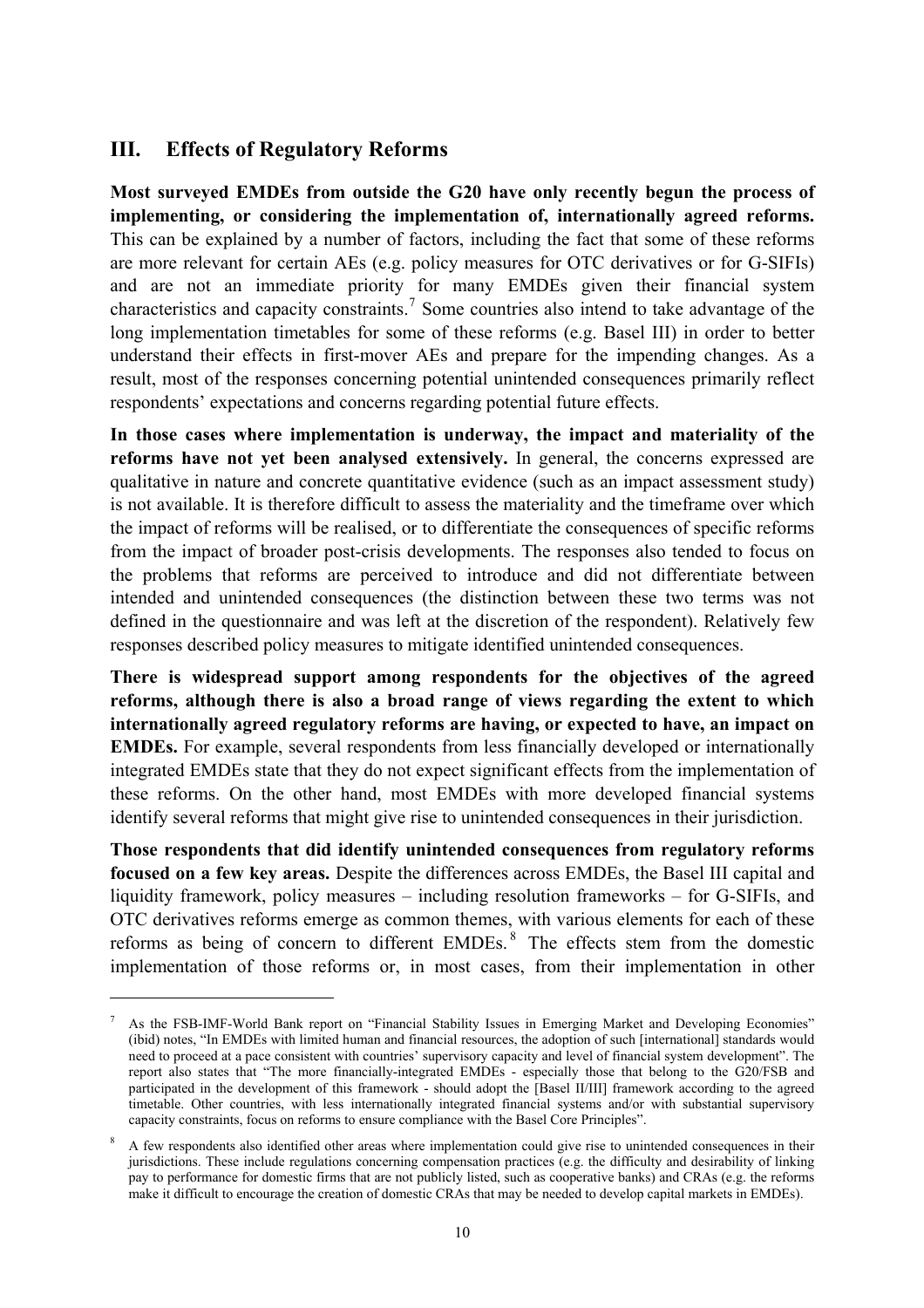jurisdictions that, due to various drivers and transmission channels, also affect EMDEs' domestic financial systems. The most common transmission channel in the latter case involves the presence (via subsidiaries or branches) in EMDEs of foreign financial institutions that are affected by the adoption of those reforms in their home country.

**Some respondents also identified national or regional regulatory reforms by other countries that may adversely affect their domestic financial system.** While these measures may be appropriate for the jurisdiction that introduced them, some respondents are concerned about spillovers and/or extraterritorial effects that may lead to unintended consequences. In that context, two reforms cited by respondents are higher capital requirements by the European Banking Authority (EBA) for large banks in the European Union (EU) and certain provisions of the Dodd-Frank law in the United States (particularly the so-called Volcker rule). $9$ 

#### <span id="page-12-0"></span>**A. Basel 2.5 and III capital framework**

**In their responses concerning the Basel capital framework, EMDEs focused on the minimum capital requirements (Pillar 1) and not on the supervisory review process (Pillar 2) or market discipline (Pillar 3).** Within Pillar 1, the focus was on the risk weighting of assets for regulatory capital purposes, including the Basel 2.5 requirements, the components of capital, as well as consolidation practices by global banks and the capital requirements for certain business activities such as trade finance.

**In response to the crisis, the Basel Committee on Banking Supervision (BCBS) introduced two sets of reforms to the international capital framework for banks.** The first package of measures (Basel  $2.5$ )<sup>[10](#page-12-2)</sup> was issued in July 2009 to strengthen the 1996 rules governing the capital treatment of the trading book and to enhance the three pillars of the Basel II framework. The second package  $(BaseI III)^{11}$  $(BaseI III)^{11}$  $(BaseI III)^{11}$  was issued in December 2010, and further strengthened the regulatory capital framework by improving the quality and quantity of the regulatory capital base and enhancing the risk coverage of the capital framework. A number of EMDEs participated in the BCBS working groups responsible for developing those standards. The BCBS and FSB have also undertaken a number of studies to ascertain the economic impact of these reforms in its member jurisdictions, which include some EMDEs.<sup>[12](#page-12-4)</sup> While the quantitative impact study (QIS) does not show results for banks in EMDEs as a

<span id="page-12-1"></span><sup>9</sup> A few respondents also identified other national and regional reforms, such as: (1) the Foreign Account Tax Compliance Act in the United States, whose implementation, recordkeeping and reporting requirements are perceived as having high (and unintended) financial and resource costs to banks that operate in some EMDEs; (2) measures taken by the Austrian authorities to encourage greater reliance on local sources of funding by foreign subsidiaries of Austrian banks, which could restrict access to credit in some CEE countries in which these banks represent a large part of the domestic banking system; and (3) the EU's Solvency II proposal for insurance supervision, the implementation of which is cited as requiring close coordination with the Basel III reforms to ensure consistency in regulatory capital requirements.

<span id="page-12-2"></span><sup>&</sup>lt;sup>10</sup> See<http://www.bis.org/publ/bcbs157.pdf>.

<span id="page-12-3"></span><sup>&</sup>lt;sup>11</sup> See<http://www.bis.org/publ/bcbs189.pdf>.

<span id="page-12-4"></span><sup>&</sup>lt;sup>12</sup> See "Results of the Basel III monitoring exercise as of 30 June 2011"by the Basel Committee (April 2012, <http://www.bis.org/publ/bcbs217.pdf>), "An assessment of the long-term economic impact of stronger capital and liquidity requirements" by the Basel Committee (August 2010, [http://www.financialstabilityboard.org/publications/r\\_100818a.pdf](http://www.financialstabilityboard.org/publications/r_100818a.pdf)), and "Assessing the macroeconomic impact of the transition to stronger capital and liquidity requirements - Interim Report" by the Macroeconomic Assessment Group (August 2010, [http://www.financialstabilityboard.org/publications/r\\_100818b.pdf](http://www.financialstabilityboard.org/publications/r_100818b.pdf)).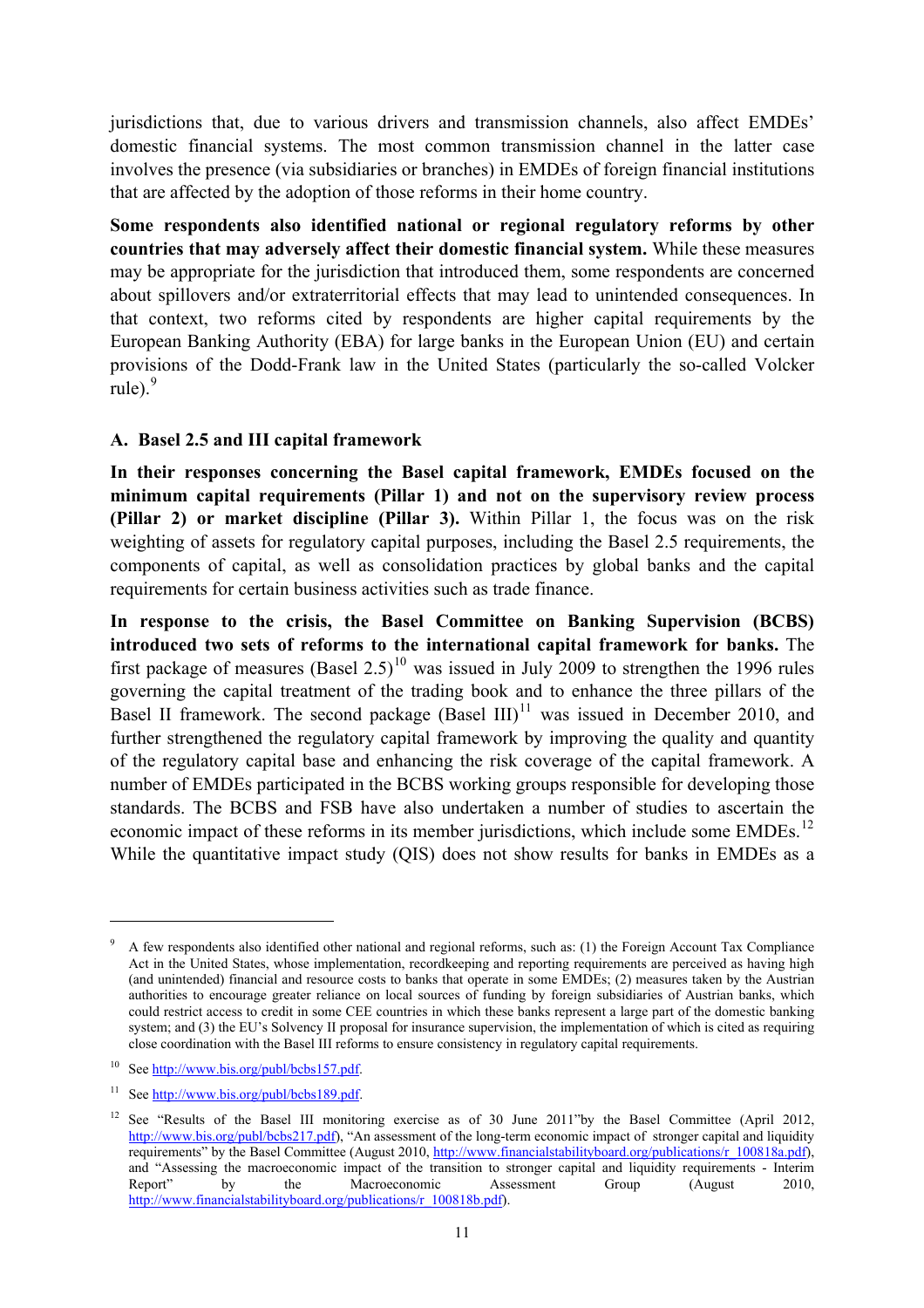group, their inclusion has influenced the overall results.<sup>[13](#page-13-0)</sup> Since internationally active banks reported their data on a consolidated basis, it is not possible to assess the impact of the regulatory reforms on their subsidiaries or branches operating in EMDEs. However, it is worth noting that the QIS has consistently shown that larger banks are more affected by the reforms and may therefore need to undertake actions that may impact their operations in EMDEs.

**Respondents from some EMDEs with a large foreign bank presence identified unintended consequences associated with Basel 2.5's introduction of an incremental risk capital charge to capture default and migration risk, as well as a stressed value-at-risk requirement.** The changes introduced to capital requirements in the trading book and for securitised products under Basel 2.5 are very important for some large internationally active banks and, as a consequence, for EMDEs that are host jurisdictions to these banks. Given the typically higher volatility and lower credit ratings in those countries, the cost – in terms of regulatory capital – of holding EMDE exposures for global banks has increased substantially in certain cases, which may encourage those banks to reduce their trading book holdings. Since those banks act as market makers and are major providers of liquidity in some EMDEs, this could have adverse consequences and may ultimately impact the development of domestic financial markets in those countries.

**The level and composition of capital in many EMDEs already exceed Basel III requirements.**<sup>[14](#page-13-1)</sup> As a result, some respondents stated that their concern is not necessarily with the overall level of capital, but with the complexity of the Basel III rules, the negative effect that it may have on certain types of banking activities (e.g. trade finance) and on the development and functioning of capital markets in their jurisdiction.

**Certain elements of the Basel III capital framework were identified as having potential unintended consequences.** In their responses, some EMDEs expressed concern about aspects of the leverage ratio and measures to reduce procyclicality that may impact domestic credit and output growth. Other EMDEs were concerned about the potential effects of Basel III on internationally active banks and the resultant retrenchment that may occur in their jurisdiction. Finally, some respondents expressed concerns over the use of global credit ratings and their effects on lending and balance sheet management decisions of internationally active banks when considered on a consolidated basis.

**Respondents were particularly concerned that challenging macroeconomic conditions and fragile financial markets may exacerbate pressure on some banks to deleverage and thereby adversely affect their economies.** Faced with an unfavourable global economic environment and the need to meet higher market and regulatory standards for capital adequacy, banks in some AEs, especially Europe, are deleveraging (see section 2 and Annex I). Some fear that limited investor interest for new equity issuance and low levels of

<span id="page-13-0"></span><sup>&</sup>lt;sup>13</sup> The most recent impact assessment gathered 30 June 2011 data from 212 banks, 41 of which are in EMDEs. For the QIS, banks were divided in two groups. Group 1 banks were those that have Tier 1 capital in excess of  $\epsilon$ 3 billion and are internationally active. All other banks are considered Group 2 banks. The results of the June 2011 exercise showed that the core equity tier 1 capital ratio will decrease by an average of 30.4% for Group 1 banks and 17.8% for Group 2 banks.

<span id="page-13-1"></span><sup>&</sup>lt;sup>14</sup> Banks in EMDEs generally maintain capital levels in excess of internationally agreed regulatory minimums both because of higher minimum ratios specified by local regulators and also because of the higher degree of macroeconomic volatility and overall risk in these jurisdictions. Notwithstanding the high levels of capital that already exist, an increase in minimum regulatory capital requirements at the international level may cause these banks to increase their overall capital levels in order to maintain this additional domestic capital buffer.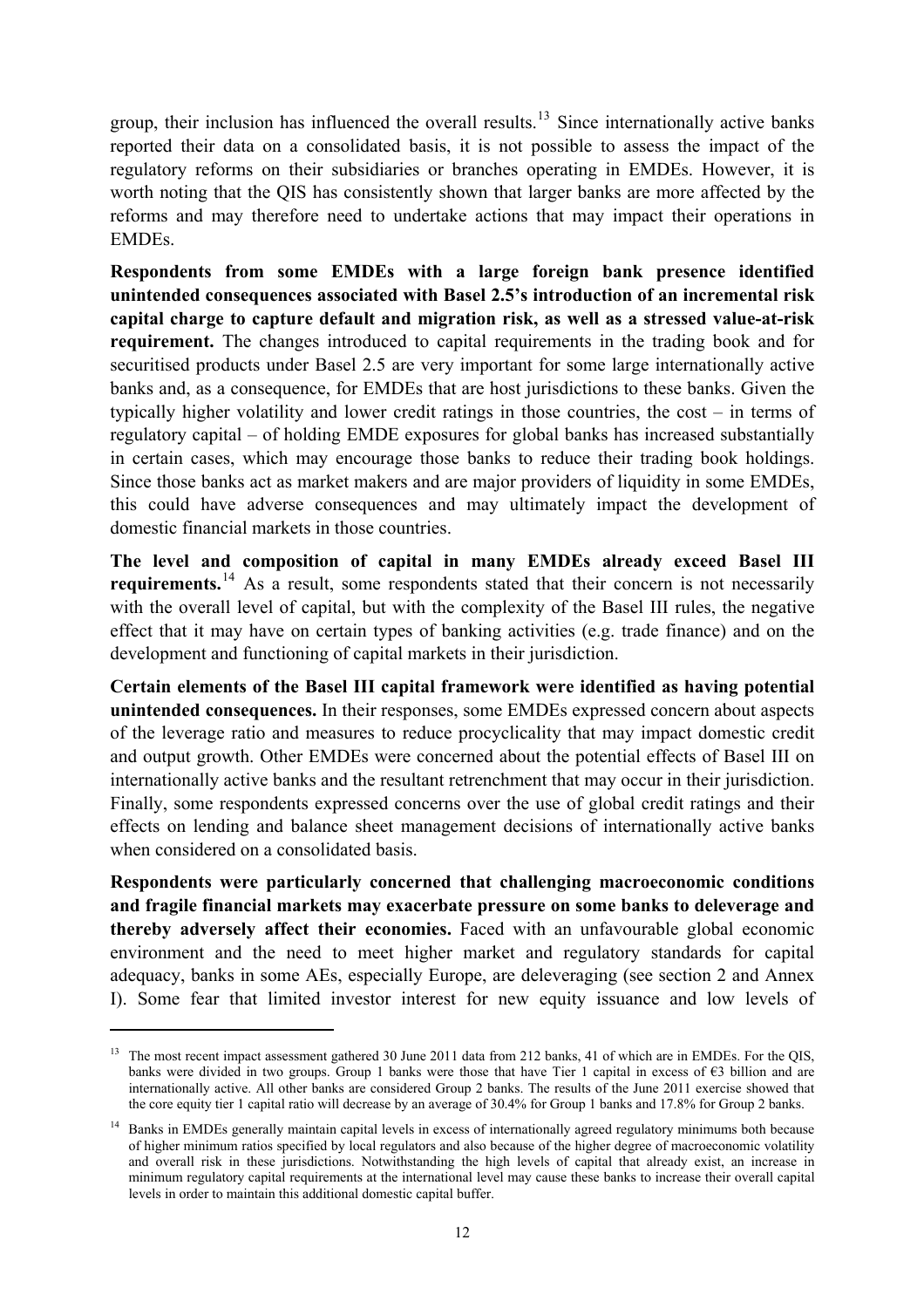profitability could lead a number of these banks to reduce their risk-weighted assets, to eliminate certain business lines or to focus on "core" markets in order to deleverage. Respondents in some EMDEs noted that international banks could also respond to these regulatory changes by charging higher interest rates, imposing tighter lending requirements or closing their operations.<sup>[15](#page-14-0)</sup>

**Deleveraging by over-extended banks is an intended consequence of Basel III, but there are concerns over the speed and location at which it takes place.** The high degree of leverage that was evident in banks prior to 2007, particularly those in Europe, has been cited as contributing to the severity of the global financial crisis. While deleveraging needs to take place for reasons other than to meet Basel III capital requirements, EMDEs have expressed concern about the speed and location at which it takes place. While the Basel III framework includes several measures to constrain future leverage in the banking system and to foster an orderly transition, it cannot control in which jurisdictions global banks deleverage, how it is achieved, at what speed they deleverage or how markets respond.

**The impact of deleveraging by some global banks may be mitigated over time by the entry of other banks into these activities, but there are potential limits to this substitution.** While some of this market-driven substitution has already occurred, the extent to which this process can continue is unclear as it depends on a number of variables (e.g. profitability of market segment, availability of funding in that currency, expertise and capacity of potential market entrants etc.).

**Trade finance has been mentioned by some EMDEs as a sector affected by the enhancements to the risk coverage under Basel III.** Trade finance continues to play an important role in EMDEs, many of which rely heavily on international trade. The Internal Ratings-Based (IRB) framework in Basel II and the leverage ratio in Basel III were seen by some financial sector participants as imposing excessively restrictive requirements on an otherwise low risk, short-tenor, self-liquidating activity. In response to a request by the G20 Leaders, the BCBS reviewed its capital rules as they relate to trade finance, and in October 2011 made two adjustments which reduced capital requirements for these types of exposures. In spite of these changes, some respondents were concerned that the 100% credit conversion factor (CCF) that is applied to off-balance sheet items (including trade finance exposures) for Basel III leverage ratio purposes, will increase the cost and reduce the demand for trade finance, thereby having an adverse effect on overall trade activity (see Box 1 in Annex II for more details). It is important to note however, that the BCBS has not finalised the leverage ratio and, even after it does so, implementation will not take place until 2018.

**The credit-to-GDP guide for activating the Basel III countercyclical capital buffer is perceived by some EMDEs as too mechanistic and not reflective of the realities of their economies, even though the framework is sufficiently flexible to accommodate different metrics.** Although the BCBS issued guidance on the operation of the countercyclical capital buffer in Basel III<sup>[16](#page-14-1)</sup> stating that national authorities are free to use other variables as well as qualitative information that they deem appropriate to activate the buffer, concerns remain

<span id="page-14-0"></span><sup>&</sup>lt;sup>15</sup> In the case of European banks, assessments undertaken by the EBA thus far indicate that these banks are meeting capital shortfalls primarily through direct capital measures such as the issuance of new capital, retained earnings and the conversion of hybrid instruments into common equity.

<span id="page-14-1"></span><sup>16</sup> See<http://www.bis.org/publ/bcbs187.pdf>.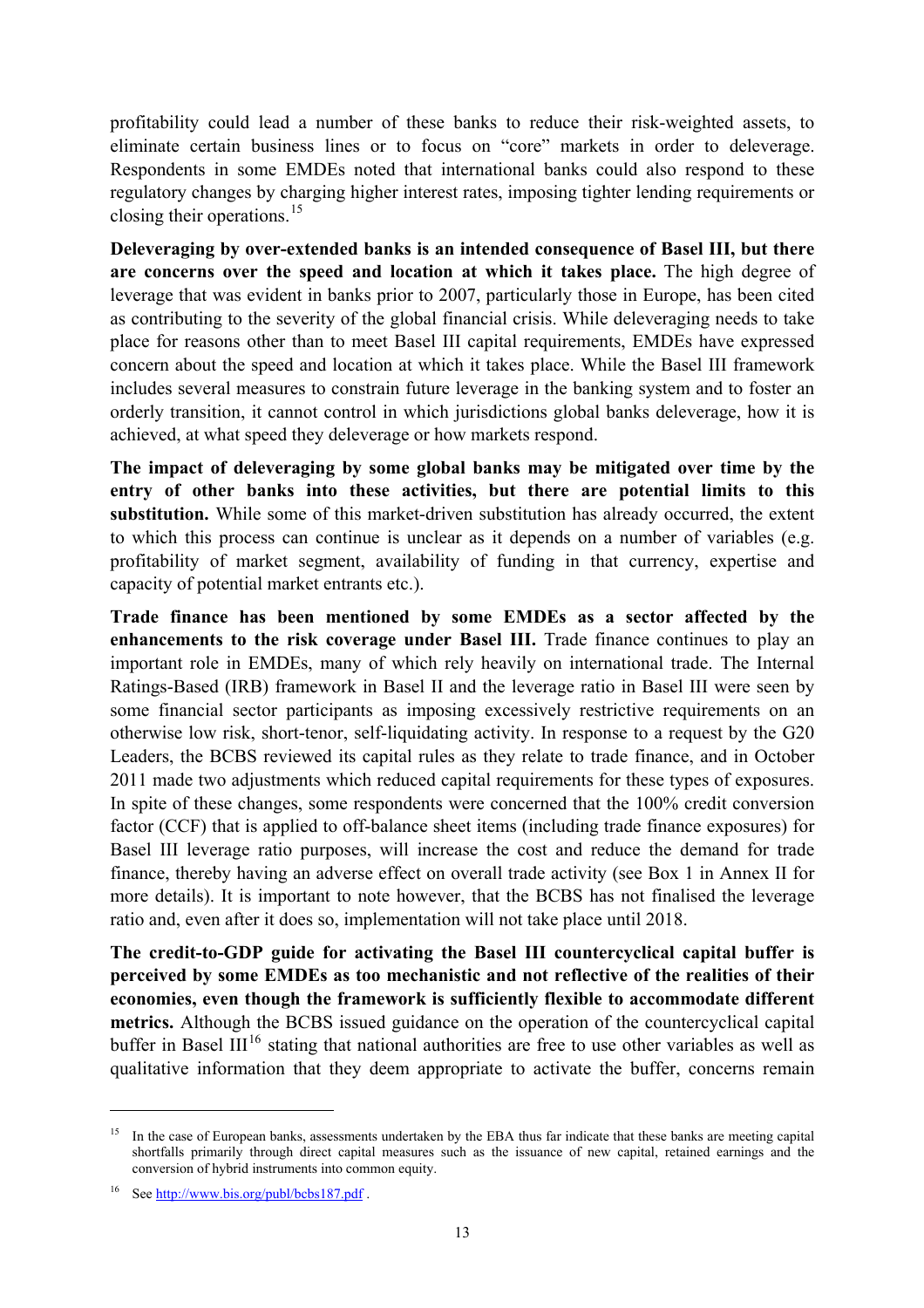among some respondents. For example, authorities note that EMDEs typically experience more volatile GDP growth than AEs and, as such, the credit-to-GDP guide may be misleading in the sense that it does not accurately reflect an excessive credit growth period accompanied by system-wide risk. There are also concerns with the accuracy of data necessary to produce the buffer guide and the limited availability of macro-economic tools and methodologies that could serve as compliments to the credit-to-GDP guide. In order to avoid unintended consequences, EMDEs stressed the importance of using additional quantitative indicators and qualitative judgment as proposed by the BCBS in its guidance on the countercyclical capital framework. More specifically, Malaysia supported the use of other quantitative indicators – as stated in principle 3 of the BCBS countercyclical guidance – such as asset prices, funding spreads, credit condition surveys, and delinquencies. Similarly, Thailand suggested that other metrics (usage of loan-to-value ratios or dynamic provisioning) should also be considered. All of these proposals are acceptable within the existing BCBS guidance.

**Some EMDEs that host major international banks raised two concerns about the convertibility of certain capital instruments under Basel III.** First, subsidiaries of foreign banks operating in EMDEs may not be able to easily issue convertible debt in the host jurisdiction if there is no market for their equity (since the parent bank generally owns 100% of that equity). As a result, buyers of these convertible instruments may require an interest rate premium to offset the illiquidity, thereby increasing the overall cost of capital.<sup>[17](#page-15-0)</sup> Second, Basel III requires the authorities where such capital instruments will be included in the regulatory capital calculation to determine the conversion trigger. In cases where the bank is a foreign-owned subsidiary, the home regulator must define the trigger if the instrument is to qualify as regulatory capital on a consolidated basis. If the designated home and host jurisdiction triggers are different, however, it may introduce complications in the event that the firm begins to face capital problems. This is not solely an EMDE issue as it will apply to any home-host arrangement (including amongst AEs), and was an acknowledged trade-off when the international regulations were designed. Finally, it was noted that it may not be legally possible to allow a foreign authority to trigger the conversion of debt issued by a bank in a host jurisdiction, although this is not an unintended consequence of Basel III itself.

**The Basel capital framework may also contribute to differences in the measurement of risk between a parent bank and its subsidiary.** In particular, a parent bank domiciled in a jurisdiction with a high sovereign rating may view the exposures of its subsidiary in a host jurisdiction with a lower rating as having a greater degree of risk (compared to its subsidiary's own risk assessment). This may stem from supervisory guidance in the home jurisdiction relating to the application of the Basel capital framework or may arise as a result of internal risk management practices and the parent firm assigning country risk to its subsidiary's exposures during the process of consolidation. Other things being equal, the end result may be higher loan spreads used in the host jurisdiction by the subsidiary because the parent bank requires additional capital for the higher degree of risk ascribed to its subsidiary's exposures.

**Respondents expressed concerns about overreliance in the Basel framework on credit ratings, particularly those that rely on a global (as opposed to local) scale.** In their risk management framework, international banks sometimes rely on global ratings when

<span id="page-15-0"></span><sup>&</sup>lt;sup>17</sup> The Basel III requirements allow the conversion of such instruments into equity in the parent bank or for them to be simply written-off. However, these alternatives may not be satisfactory for some host jurisdictions since they protect the shareholders of foreign subsidiaries from dilution compared to (in similar circumstances) the shareholders of local banks.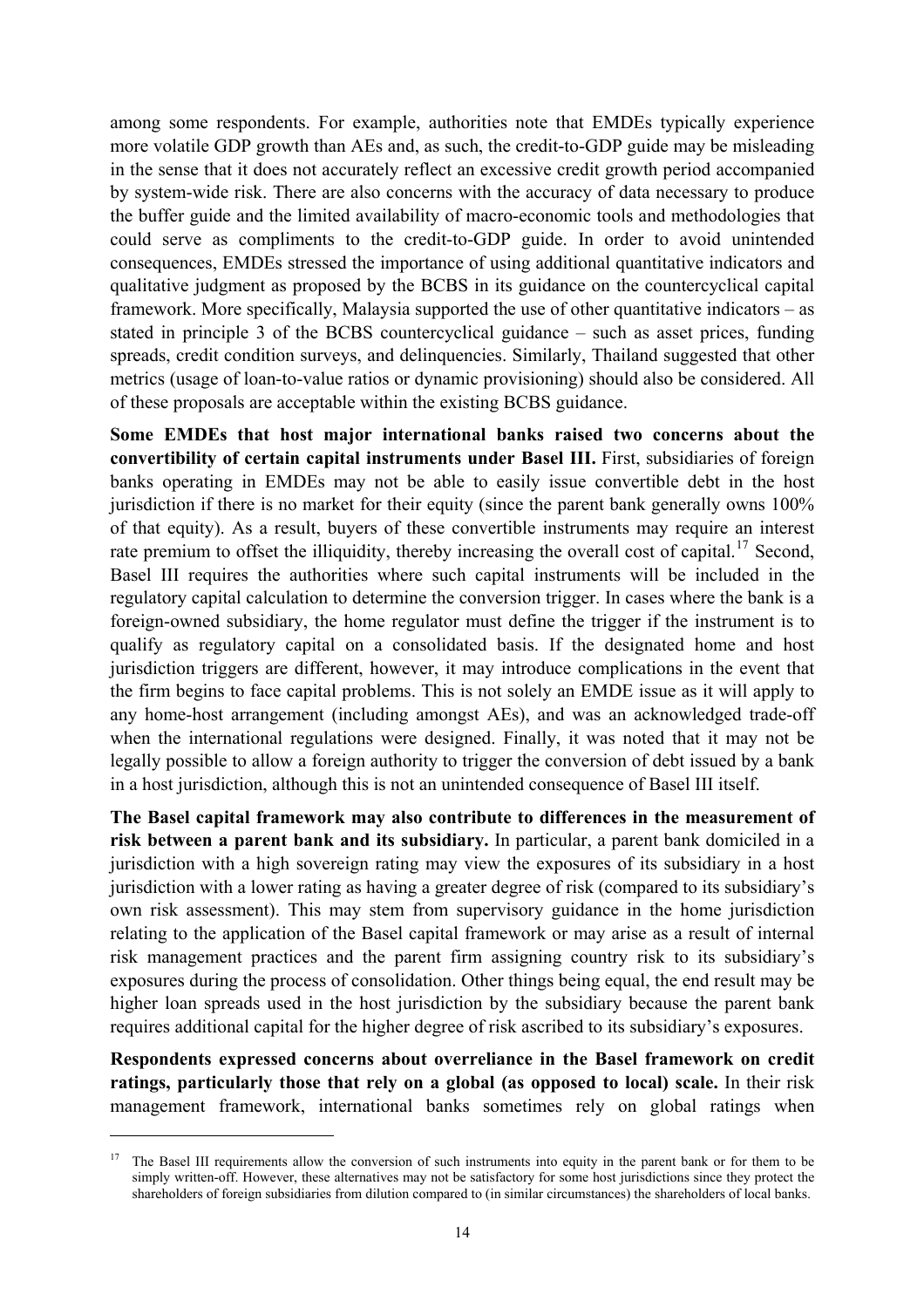measuring risk and assigning capital for their foreign operations. These global ratings do not typically allow a local borrower to have a rating higher than that of its sovereign, regardless of the creditworthiness of that borrower. Subsidiaries of international banks can use a domestic rating scale in which the sovereign is often rated AAA/Aaa. However, in the process of consolidation, the parent bank typically relies on the global rating scale and therefore requires more capital for the same exposure than is required by the host jurisdiction for its subsidiary or by other banks operating in the host jurisdiction, irrespective of whether that exposure is denominated and funded locally.[18](#page-16-1) As a result, a number of EMDEs perceive global credit ratings as not always accurately reflecting creditworthiness and therefore as overstating the risks of operating in their jurisdiction. The consequence of such treatment – through higher interest spreads – will be passed on to the EMDE subsidiary and ultimately the borrower.

#### <span id="page-16-0"></span>**B. Basel III liquidity framework**

 $\overline{a}$ 

**Some respondents identified potential adverse affects arising from the future implementation of the Basel III liquidity framework.** Two liquidity standards have been developed by the BCBS to improve liquidity risk management and promote resilience over a longer time horizon: the Liquidity Coverage Ratio (LCR) and the Net Stable Funding Ratio (NSFR).<sup>[19](#page-16-2)</sup> These liquidity standards were developed in response to the difficulties many banks experienced, primarily due to shortcomings in their liquidity management, during the early stage of the financial crisis that began in 2007. The proposed standards will come into force in 2015 (LCR) and 2018 (NSFR).

**The concerns relate primarily to the lack of high quality liquid assets (HQLA) due to the characteristics of financial markets in EMDEs.** The Basel III liquidity framework is specific and prescriptive about the characteristics of HQLA. The most widely acknowledged HQLA is governments bonds. However, for some EMDEs (and AEs), the availability of government bonds to meet the LCR may be limited owing to low levels of government debt. For corporate bonds to qualify as HQLA, they should have a credit rating from a recognized external credit assessment institution (ECAI) of at least  $AA$ - $^{20}$  $^{20}$  $^{20}$  The concerns of some respondents arise from the fact that capital markets in EMDEs tend to be thinner, less liquid and have a smaller range of instruments compared with AEs. As a result, there are fewer instruments that meet the market-related characteristics of HQLA (e.g. maximum decline of price or increase in haircuts of no more than 10% over a 30-day period during a relevant period of significant liquidity stress) or have high ratings, which would make it more difficult for banks in those jurisdictions to satisfy the Basel III liquidity requirements (see Box 2 in Appendix II). A few EMDEs that have Islamic banks in their jurisdiction also indicated that Shariah-compliant banks have more limited access to HQLA since they are not allowed to

<span id="page-16-1"></span><sup>&</sup>lt;sup>18</sup> For example, the EU permits a 0% risk weight to be assigned to all member state sovereign and central bank exposures that are funded in the same currency as the exposure.

<span id="page-16-2"></span><sup>&</sup>lt;sup>19</sup> The LCR has been designed to require global banks to have sufficient high-quality liquid assets to withstand a stressed 30-day funding scenario specified by supervisors. The LCR numerator consists of a stock of unencumbered, high quality liquid assets that must be available to cover any net outflow, while the denominator is comprised of cash outflows less cash inflows (subject to a cap at 75% of outflows) that are expected to occur in a severe stress scenario. The NSFR is a longer-term structural ratio to address liquidity mismatches and provide incentives for banks to use stable sources to fund their activities (see<http://www.bis.org/publ/bcbs188.pdf>).

<span id="page-16-3"></span><sup>&</sup>lt;sup>20</sup> As in the Basel II rules text, the external credit assessments notations follow the Standard & Poor's methodology as an example. Those of other ECAIs could equally well be used.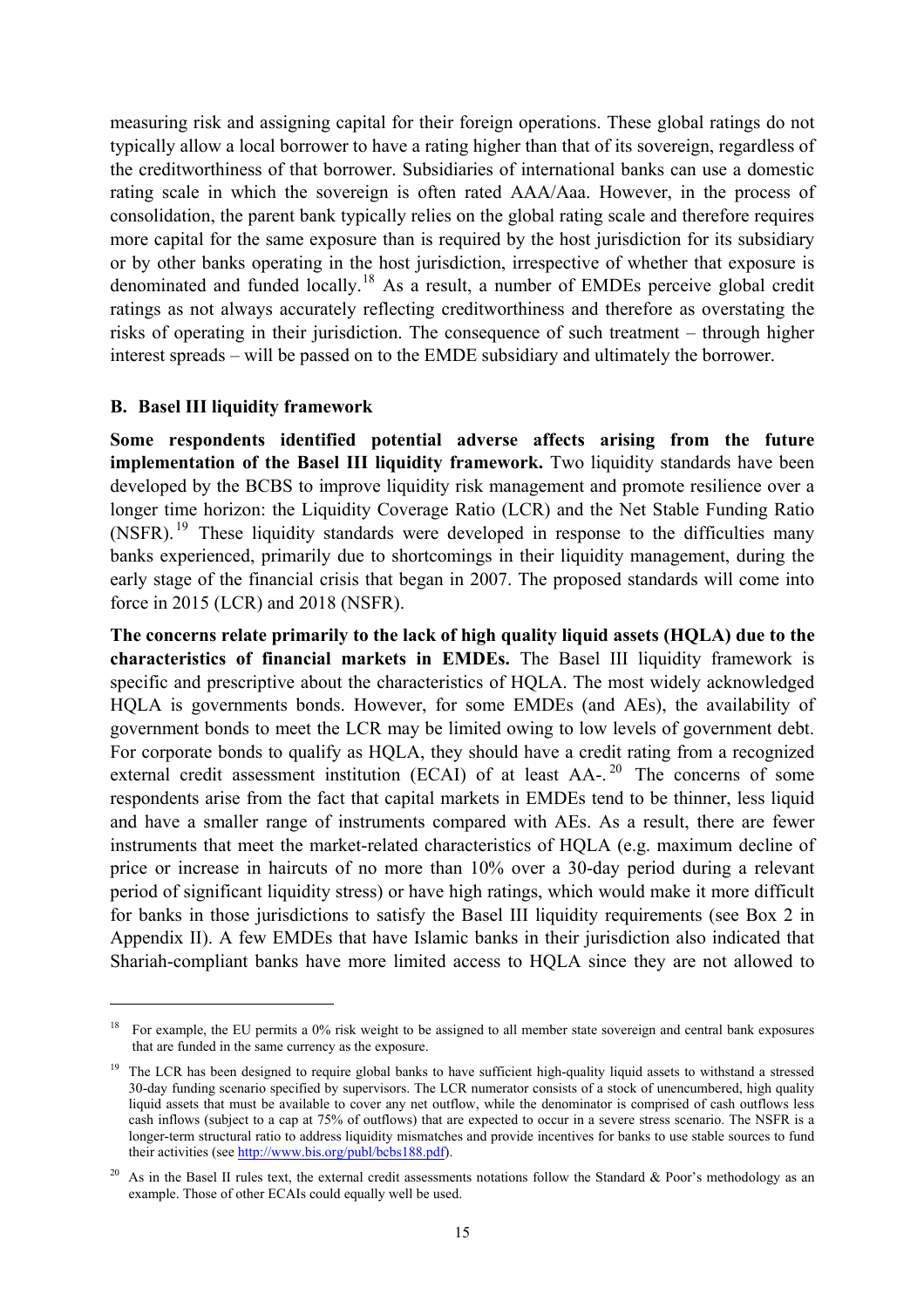invest in interest-bearing securities. Finally, respondents from EMDEs with a large foreign bank presence were concerned that the consolidated treatment of liquidity at the group level may adversely affect host subsidiaries or financial markets.<sup>[21](#page-17-0)</sup> Some of these concerns arise not because of the Basel III liquidity standard per se, but because of possible differences in the interpretation or in the implementation of the standard across national jurisdictions.

**EMDEs with sovereign credit ratings lower than AA- might also face a limited supply of qualifying corporate bonds.** This is because, where a rating is issued by a global CRA, the sovereign rating normally places a ceiling on the ratings of domestically issued corporate bonds. The Basel III liquidity framework requires that the rating of corporate bonds that qualify as HQLA be issued by an ECAI. However, national supervisors may recognize any CRA (including a domestic one) as an ECAI provided that the eligibility criteria set out in Basel II are met<sup>[22](#page-17-1)</sup>: those criteria do not require an ECAI to be a global rating agency. A corporate bond that is rated at least AA- by a recognized ECAI would qualify as HQLA regardless of the rating of the sovereign.

**Some EMDEs indicated that the calibrations used in the calculation of the liquidity standards do not accurately reflect their financial market structures.** For example, Saudi Arabia and South Africa indicated that deposits by public sector entities and wholesale funding respectively are among the most stable funding sources in their domestic banking systems. However, both are considered less stable sources of funding under the Basel III liquidity framework and thus subject to a high run-off or cash outflow rate, which may not accurately reflect the banks' empirical experience in some EMDEs.

**For the reasons described above, a number of respondents believe that the implementation of the two Basel III liquidity standards as proposed may adversely affect their domestic financial markets and have negative effects on overall credit growth and economic activity.** This concern stems from the following factors:

- Obliging banks in EMDEs to hold large quantities of debt instruments that are in limited supply in order to comply with the liquidity standards may reduce turnover and liquidity in domestic bond markets (e.g. due to hoarding of government and other eligible securities), resulting in more volatile prices and larger liquidity premia.
- Complying with the liquidity ratios may affect the lending capacity of banks (which tend to dominate financial intermediation in EMDEs), which may be a particular concern for high-growth economies. In particular, some banks may substitute growthsupportive longer-term lending activities, such as investment financing, with shorterterm lending. Small specialized financial institutions, which are mainly oriented to microfinance and retail lending, could also be affected.

<span id="page-17-0"></span><sup>&</sup>lt;sup>21</sup> If the liquidity is managed at the consolidated group level, the subsidiary banks may be exposed to risk of liquidity shortage in time of stress. The possible differences in the definition of liquid assets between the home and host jurisdiction may lead to a disproportionate treatment of liquid assets (e.g. the shedding of assets considered liquid by the host but not by the home authority) and thus adversely affect the subsidiary and its financial market.

<span id="page-17-1"></span> $^{22}$  Basel II provides the eligibility criteria (objectivity, independence, international access/transparency, disclosure, resources and credibility) and the mapping process in recognizing an ECAI. Annex 2 of Basel II provides further guidance on the mapping process - see <http://www.bis.org/publ/bcbs128.pdf>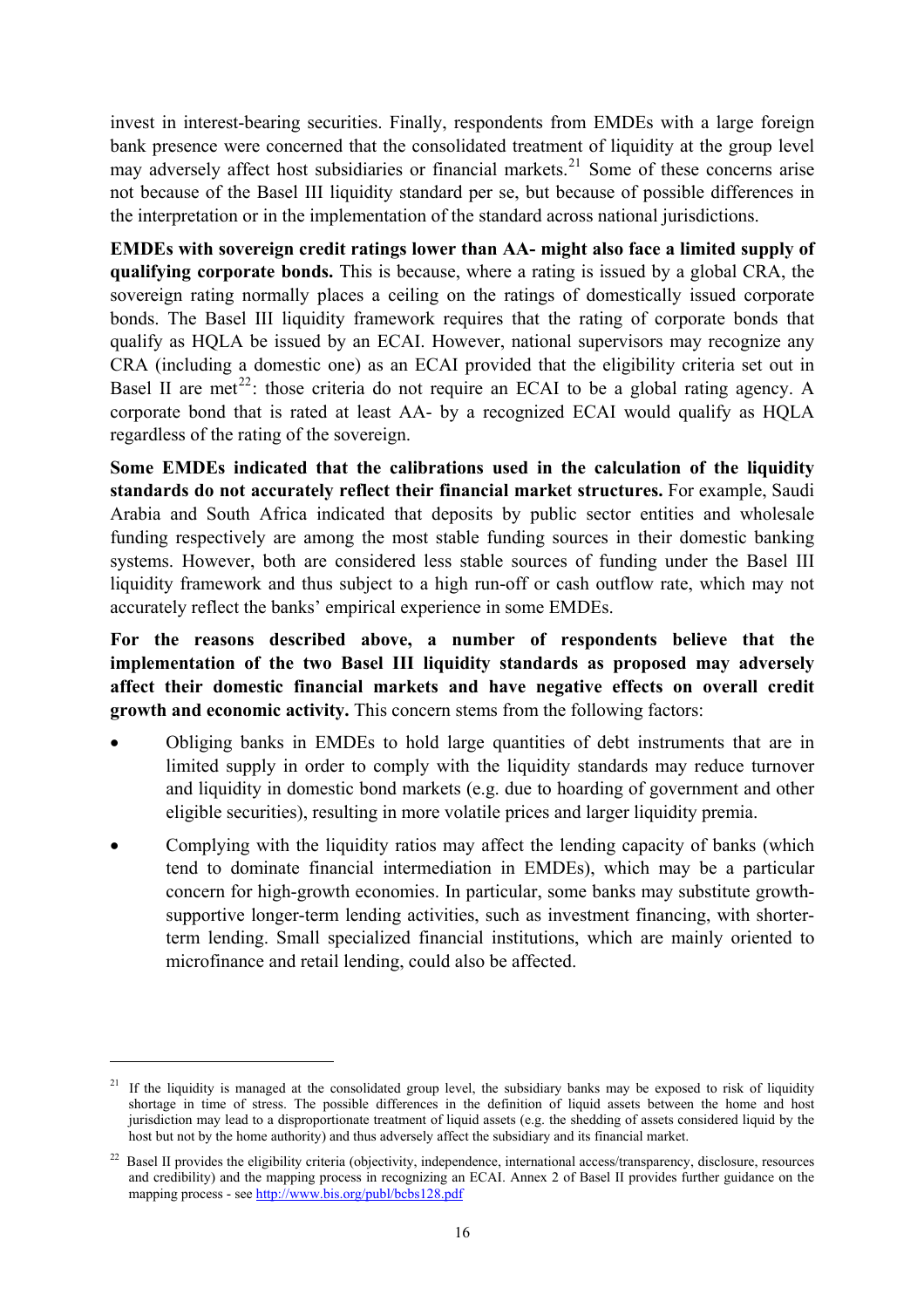The liquidity ratios may increase the foreign currency risk for some banks in EMDEs if, in order to meet those standards, banks hold greater amounts of foreign currency liquid assets which do not match the currency of the associated liquidity risk.

**In response to some of these concerns, which apply in some AEs as well, the BCBS has proposed three options to mitigate the problems arising from insufficient supply of HQLA** in some jurisdictions.<sup>[23](#page-18-1)</sup> Option 1 allows banks to access contractual committed liquidity facilities provided by the relevant central bank for a fee. Option 2 gives supervisors the discretion to allow banks to hold liquid assets in a currency that does not match the currency of the associated liquidity risk, provided that the resulting currency mismatch positions are justifiable and controlled within limits agreed by the supervisor. Option 3 permits supervisors to allow banks to hold additional Level 2 assets, subject to higher haircuts, up to a limit to be determined by the BCBS.

**Some authorities in EMDEs have adopted one of the BCBS options or are considering other measures to mitigate the potential effects on their financial system.** For example, Saudi Arabia has established a committed central bank liquidity facility to domestic banks in order to help them overcome the shortage of HQLA that qualify for the LCR, while South Africa has recently announced the introduction of such a facility. Peru is considering the establishment of a longer phase-in period or providing an exemption from liquidity measures for small, specialized banks under specific conditions. Malaysia is encouraging the development of deeper capital markets and also exploring the introduction of stable funding instruments, such as non-callable term funding instruments and covered bonds.

**It is important to note that both liquidity standards are currently subject to an observation period that includes a review clause to address unintended consequences.** This observation period runs in BCBS member countries until the respective implementation dates of the two standards, i.e. 1 January 2015 for the LCR and 1 January 2018 for the NSFR.[24](#page-18-2) The BCBS is now in the process of reviewing the LCR. Some of the specific issues under consideration include the treatment of liquidity lines to non-financial corporates, the alternative quantitative and qualitative criteria for Level 2 asset eligibility, as well as the treatment of non-financial deposits. After reviewing the LCR, the BCBS will examine the NSFR as well.

#### <span id="page-18-0"></span>**C. Policy measures for G-SIFIs**

**Respondents in countries where G-SIFIs play an important financial role identified potentially adverse effects arising from the implementation of internationally agreed policy measures for SIFIs.** These measures are designed to address the systemic and moral hazard risks associated with SIFIs, which give rise to the "too-big-to-fail" problem.<sup>[25](#page-18-3)</sup> They include a new international standard for national resolution regimes<sup>[26](#page-18-4)</sup>, resolution planning and

<span id="page-18-1"></span><sup>23</sup> See <http://www.bis.org/publ/bcbs188.pdf>.

<span id="page-18-2"></span><sup>&</sup>lt;sup>24</sup> "(I)n order to address unintended consequences, the Committee is prepared to make revisions to specific components of the standards if this proves necessary in light of the analyses conducted and the data collected during the observation period" (see [http://www.bis.org/publ/bcbs188.pdf\)](http://www.bis.org/publ/bcbs188.pdf)

<span id="page-18-3"></span><sup>&</sup>lt;sup>25</sup> See "Reducing the moral hazard posed by systemically important financial institutions" by the FSB (20 October 2010, [http://www.financialstabilityboard.org/publications/r\\_101111a.pdf](http://www.financialstabilityboard.org/publications/r_101111a.pdf)).

<span id="page-18-4"></span><sup>&</sup>lt;sup>26</sup> See "Key Attributes of Effective Resolution Regimes for Financial Institutions" by the FSB (October 2011, [http://www.financialstabilityboard.org/publications/r\\_111104cc.pdf](http://www.financialstabilityboard.org/publications/r_111104cc.pdf)).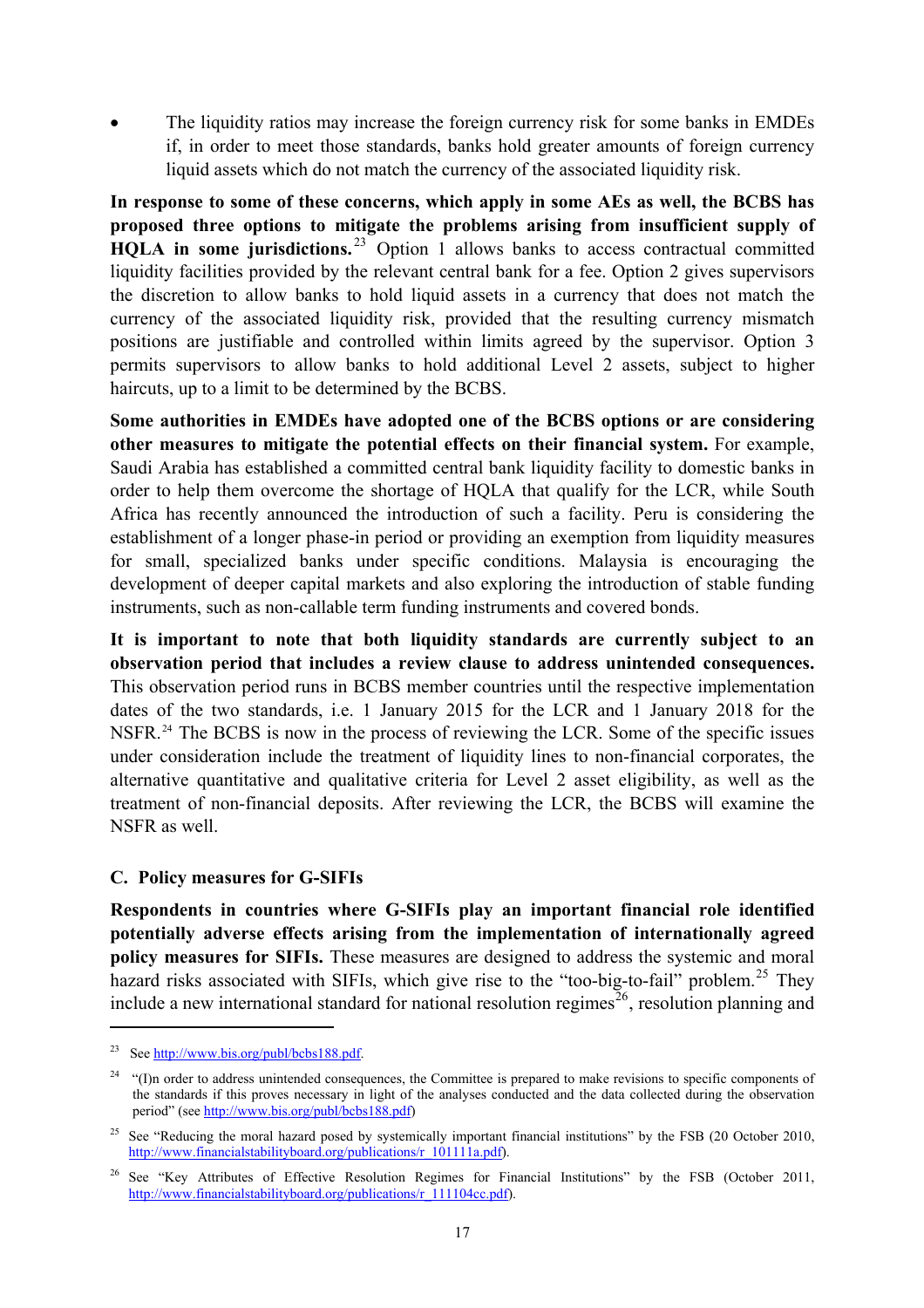higher loss absorbency requirements for G-SIFIs, and more intensive supervision of all SIFIs. The concerns expressed by respondents relate to the potential impact of capital and resolution-related measures for SIFIs that operate in their jurisdiction.<sup>[27](#page-19-0)</sup>

**The concerns about higher loss absorbency requirements for globally systemically important banks (G-SIBs) are largely similar to those expressed for Basel III.** The main concern is that higher capital requirements imposed by home authorities for these firms may lead to their retrenchment from some markets, which could restrict financial intermediation (in terms of both volumes and spreads) and economic growth in those EMDEs where G-SIBs have a large presence.<sup>[28](#page-19-1)</sup> A separate concern is the perceived disproportionate impact on host jurisdictions stemming from the fact that the cost of higher capital will be borne by the entire banking group while the benefit (in terms of higher loss absorbing capacity) will accrue primarily to the parent bank in which the additional capital is held.<sup>[29](#page-19-2)</sup>

**The concerns about the resolution framework stem primarily from the nature and extent of cross-border cooperation and information exchange arrangements.** Host authorities of a G-SIB in EMDEs are concerned that they may not always be involved in the crisis management group or resolution planning for that firm and will therefore not be able to share information with the home authority of the G-SIB, even if the firm's operations in the host jurisdiction are systemically important. This may affect the financial stability interests of host jurisdictions, particularly if the group resolution plan does not adequately reflect the host authorities' policy framework or does not clearly specify how problems originating in the parent (which could adversely affect the firm's operations in host jurisdictions) are resolved.

**These concerns, which are not unique to EMDEs, have been considered in the development of the policy framework and will continue to be monitored as the framework is implemented.** The FSB's resolution standard, the Key Attributes for Effective Resolution Regimes for Financial Institutions, acknowledges the role of host jurisdictions (whether from AEs or EMDEs) in the resolution framework, encourages convergence in attributes of national resolution regimes to facilitate cross-border cooperation and coordination, and calls on national resolution authorities to consider the impact of any discretionary action on financial stability in other jurisdictions (see Box 3 in Annex II).<sup>[30](#page-19-3)</sup> In terms of timelines, the additional loss absorbency requirements will be phased in starting in January 2016 (with full implementation by January 2019) to allow sufficient time for the adjustment by relevant firms to take place. The adoption of these measures is still at an early stage and much will depend on the way in which they are implemented by home authorities of

<span id="page-19-0"></span> $27$  An initial group of 29 G-SIBs has been identified by the FSB and the Basel Committee, and will be updated annually; see "Policy Measures to Address Systemically Important Financial Institutions" by the FSB (4 November 2011, [http://www.financialstabilityboard.org/publications/r\\_111104bb.pdf\)](http://www.financialstabilityboard.org/publications/r_111104bb.pdf).

<span id="page-19-1"></span><sup>&</sup>lt;sup>28</sup> The Macroeconomic Assessment Group investigated the macroeconomic effects of these policy measures and found only a modest negative impact on economic growth that is outweighed by the benefits to financial stability; however, only 3 EMDEs participated in that exercise. See "Assessment of the macroeconomic impact of higher loss absorbency for global systemically important banks" (10 October 2011, [http://www.financialstabilityboard.org/publications/r\\_111010.pdf\)](http://www.financialstabilityboard.org/publications/r_111010.pdf).

<span id="page-19-2"></span><sup>&</sup>lt;sup>29</sup> On the other hand, a well-capitalised parent bank can represent a source of strength for its foreign subsidiaries and may reduce their local funding costs as well as enhance their ability to support credit provision.

<span id="page-19-3"></span><sup>30</sup> The October 2011 FSB-IMF-World Bank report on financial stability issues in EMDEs (ibid) also recognised the issue of cross-border supervisory cooperation and information-sharing and recommended that "home supervisors for large international banks should provide host supervisors, particularly when those banks are systemically important in the host jurisdiction, with timely, accurate and comprehensive information on the parent bank via supervisory colleges and crisis management groups and/or via enhanced bilateral relationships".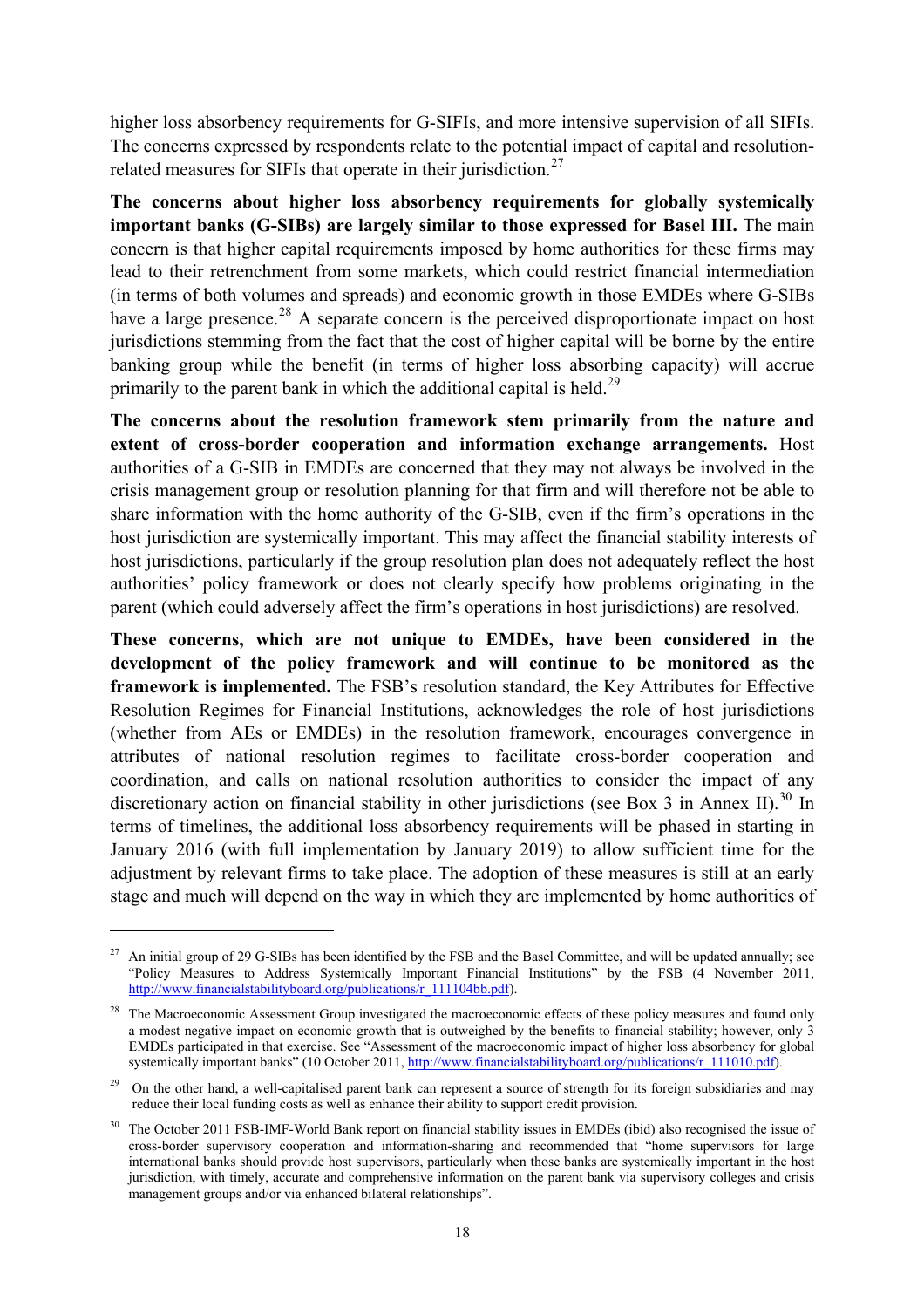G-SIBs, particularly the extent to which those authorities engage with host jurisdictions to ensure consistent group-wide capital treatment and resolution planning. The FSB will continue to monitor implementation progress in this area in order to ensure the full, consistent and timely implementation of these policy measures.<sup>[31](#page-20-1)</sup>

#### <span id="page-20-0"></span>**D. OTC derivatives market reforms**

 $\overline{a}$ 

**Respondents from larger, middle-income EMDEs expressed some concerns about unintended consequences arising from the implementation by G20 members of OTC derivatives market reforms.** These reforms aim to improve transparency in OTC derivatives markets, mitigate systemic risk, and protect against market abuse. They comprise a multifaceted and cross-sectoral package of measures covering standardisation, central clearing, exchange and electronic platform trading, capital requirements, and reporting to trade repositories.<sup>[32](#page-20-2)</sup> Since these reforms involve financial instruments that are only available in more developed capital markets, their effects are currently relevant primarily for EMDEs that are larger, more financially integrated and with more sophisticated financial systems.

**Implementation of OTC derivatives market reforms is ongoing and there are several outstanding issues under discussion.** International policy development work is currently running in parallel with implementation work by national authorities in order to meet the end-2012 deadline set by the G20. Implementation and policy issues being discussed include the scope and application of central clearing requirements and exemptions; regulation of market infrastructures; central counterparty (CCP) location requirements; frameworks for organised platform trading; transparency requirements; the nature of reporting and access to trade repositories; and capital and margining requirements for non-centrally-cleared vs. centrallycleared contracts. Because the OTC derivatives market is global in scope, any comprehensive regulatory framework – such as the ones being developed by the US and EU – will have cross-border impacts. A number of FSB member jurisdictions had been waiting until recently for international standards to be further developed and for the US and EU frameworks to be finalised before developing their own frameworks to avoid the risks of inconsistencies and cross-border impacts. [33](#page-20-3)

**The specific concerns expressed by EMDEs relate primarily to facilitating a level playing field and adequate home-host coordination.** Respondents acknowledge the important contribution of OTC derivatives reforms to global financial stability and the benefits that they will have in areas such as data availability.<sup>[34](#page-20-4)</sup> However, some respondents (such as Malaysia) note that the number of pending issues relating to OTC derivatives reforms have not enabled them to determine what derivatives-related infrastructures to create

<span id="page-20-1"></span><sup>&</sup>lt;sup>31</sup> The policy framework for G-SIFIs has been highlighted as a priority area under the FSB's "Coordination Framework for Monitoring the Implementation of Agreed G20/FSB Financial Reforms" (18 October 2011, [http://www.financialstabilityboard.org/publications/r\\_111017.pdf\)](http://www.financialstabilityboard.org/publications/r_111017.pdf), and it will undergo intensive monitoring and detailed reporting via periodic implementation progress reports and thematic peer reviews.

<span id="page-20-2"></span><sup>&</sup>lt;sup>32</sup> See "Implementing OTC Derivatives Market Reforms" by the FSB (25 October 2010, [http://www.financialstabilityboard.org/publications/r\\_101025.pdf](http://www.financialstabilityboard.org/publications/r_101025.pdf)).

<span id="page-20-3"></span>See "OTC Derivatives Market Reforms - Progress Report on Implementation" by the FSB (11 October 2011, available at [http://www.financialstabilityboard.org/publications/r\\_111011b.pdf\)](http://www.financialstabilityboard.org/publications/r_111011b.pdf).

<span id="page-20-4"></span><sup>&</sup>lt;sup>34</sup> The report on "OTC Markets and Derivatives Trading in Emerging Markets" by the IOSCO Emerging Markets Committee (July 2010, [http://www.iosco.org/library/pubdocs/pdf/IOSCOPD330.pdf\)](http://www.iosco.org/library/pubdocs/pdf/IOSCOPD330.pdf) notes that "the most important implication of the survey is the data problem of the jurisdictions for OTC transactions."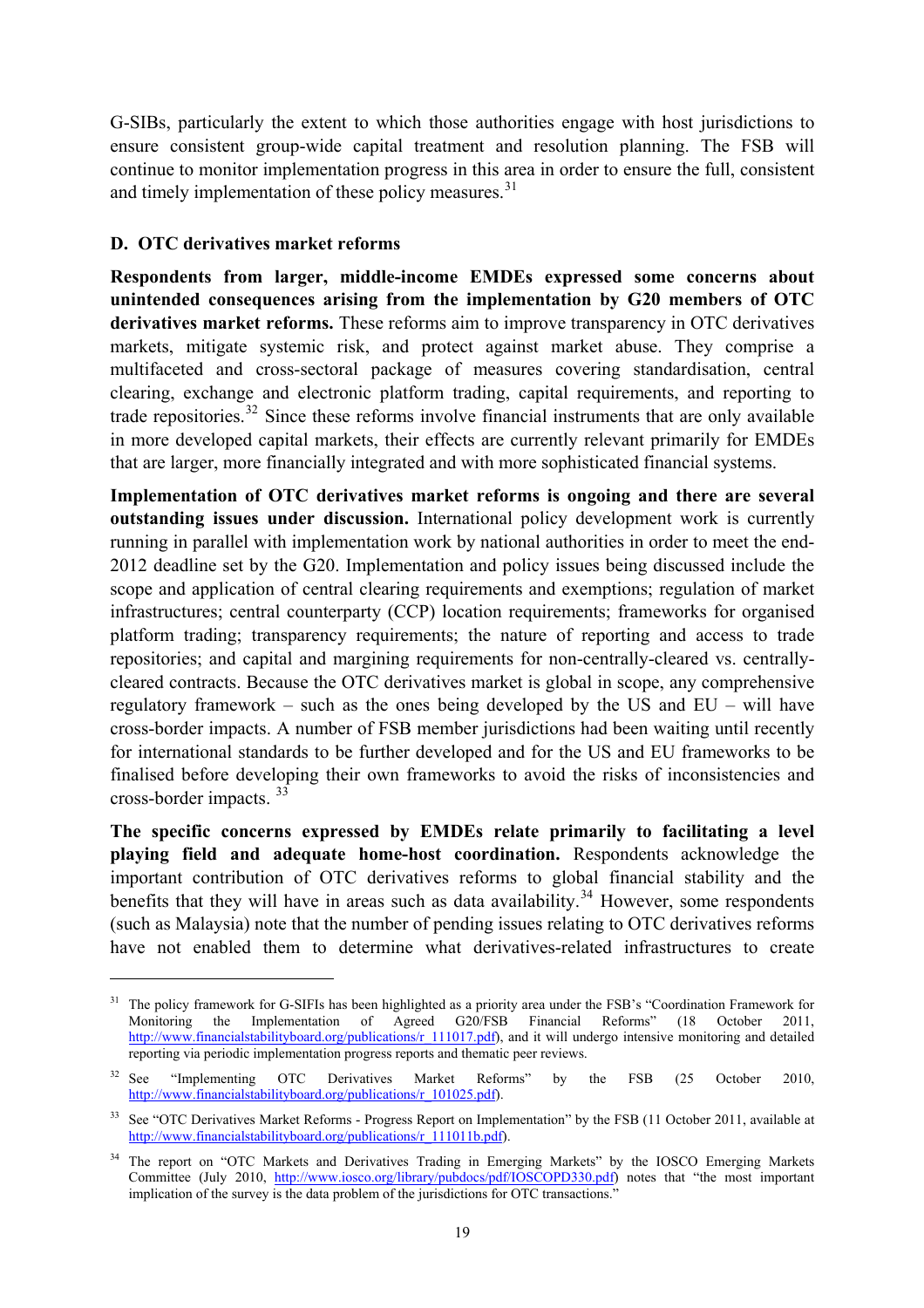domestically (e.g. CCPs and trade repositories) or how best to regulate cross-border OTC derivatives transactions. Moreover, changes in the market landscape as a result of the reforms in major jurisdictions may raise hedging costs for end users in EMDEs (because of mandatory clearing requirements) and may place domestic CCPs at a competitive disadvantage vis-à-vis global CCPs, which may impede the development of domestic derivatives markets.<sup>[35](#page-21-1)</sup> Finally, it is too early to assess whether oversight and information sharing arrangements for global CCPs, which are still under discussion, adequately address the concerns of some host jurisdictions – for example, Poland notes that its currency is mostly traded offshore via OTC derivatives (such as foreign exchange swaps) and identified the need for the supervisory college of a global CCP to include the Polish authorities if that CCP ends up clearing most of the Zloty transactions.

**These concerns are not unique to EMDEs and are being addressed via several workstreams at the international level.** For example, concerns about oversight and information sharing arrangements as well as fair and open access to CCPs for market participants are concerns of AEs that are not major financial centres as well as of EMDEs. In order to facilitate consistency as well as to address overlaps and gaps in implementation, a number of initiatives are ongoing at the international level, including the issuance of new standards and safeguards.<sup>[36](#page-21-2)</sup> The EU and US frameworks are now either finalised or sufficiently well advanced in many of the key areas to allow other jurisdictions, including EMDEs, to make informed decisions on their appropriate legislative and regulatory frameworks.[37](#page-21-3) However, since implementation is ongoing, it is still too early to determine the overall impact of these measures on the financial systems of relevant EMDEs.

#### <span id="page-21-0"></span>**E. Other national and regional reforms**

**Some respondents identified actual or potential negative effects from other regional and national regulatory measures, adopted mainly in Europe and in the US, which go beyond the financial reforms agreed to by the G20.** These measures were taken in order to strengthen or restore stability in the banking sector and reduce the consequent economic vulnerabilities, although they may also have undesirable cross-border effects on EMDEs. Two measures, in particular, have been identified by respondents: the EBA requirements and the Volcker Rule.

#### *EBA requirements*

 $\overline{a}$ 

**In October 2011, the EBA announced measures to restore confidence to the banking sector by strengthening the capital position of large EU banks.** The measures involved the building up a temporary capital buffer such that the Core Tier 1 capital ratio of those banks

<span id="page-21-1"></span><sup>&</sup>lt;sup>35</sup> These could arise in a number of ways: higher cost of clearing transactions for smaller domestic CCPs; change in the business models of major OTC derivatives broker-dealers away from domestic CCPs towards global CCPs (especially if they own them); and an increase in the volume of intra-group transactions (if they are exempt from mandatory clearing) by the subsidiaries of foreign banks in EMDEs, thereby releasing them from the need to use the domestic CCP.

<span id="page-21-2"></span><sup>36</sup> For example, the CPSS-IOSCO issued *Principles for Financial Market Infrastructures* (April 2012, available at <http://www.bis.org/publ/cpss101a.pdf>) that provide a sound basis for central clearing of standardised derivatives. Within the FSB, four safeguards for a global framework for CCPs have been identified to help authorities to make informed decisions on the appropriate form of CCPs to meet the G-20 commitment (see [http://www.financialstabilityboard.org/publications/r\\_120420a.pdf](http://www.financialstabilityboard.org/publications/r_120420a.pdf)).

<span id="page-21-3"></span><sup>&</sup>lt;sup>37</sup> See "OTC Derivatives Market Reforms - Third Progress Report on Implementation" by the FSB (forthcoming).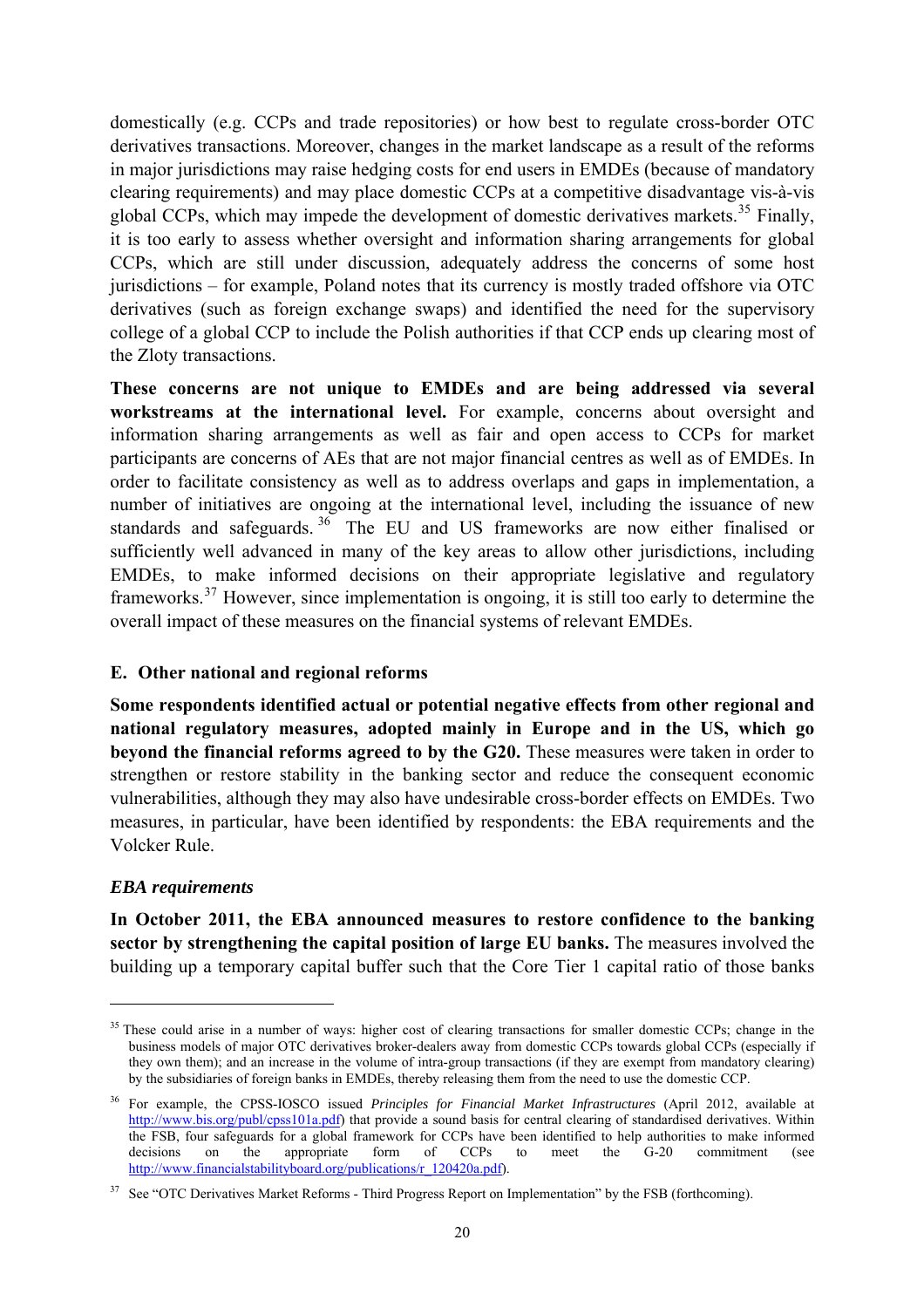reaches 9% by the end of June 2012. This buffer was calculated through a capital exercise published in December 2011<sup>[38](#page-22-0)</sup>, considering sovereign debt exposures and their market prices. European banks which recorded a capital shortfall in the results have EUR 1.35 trillion outstanding in credit to EMDEs (about 8.3% of their total loans).

**Respondents from countries where EU banks play a major role expressed concerns about the cross-border effects of these measures.** In particular, the tight deadline for meeting the higher capital requirements is perceived by some EMDEs to have exacerbated the retrenchment of those banks in their jurisdictions, which could have negative effects on economic growth. Some countries of the CEE region are particularly exposed to deleveraging as foreign banks have a significant market share (see Annex I for more details).

### **A number of measures have already been taken in order to avoid a disorderly deleveraging process in Europe – in particular:**

- The EBA explicitly discouraged banks from shedding assets by requiring that banks cover the shortfall mainly through direct capital measures such as the issuance of new capital, retained earnings and conversion of hybrid instruments into common equity. According to EBA's preliminary assessment<sup>[39](#page-22-1)</sup>, 96% of the capital shortfalls are expected to be met through those measures.
- European officials, International Financial Institutions and private banks met in March 2012 and agreed on a set of principles – the so-called Vienna 2.0 Initiative – to reduce the CEE region's vulnerability to parent bank retrenchment.<sup>[40](#page-22-2)</sup>

#### *Volcker Rule*

 $\overline{a}$ 

**The Dodd-Frank Act, enacted in 2011, has brought the most significant changes to financial regulation in the United States since the Great Depression.** The Act seeks to promote financial stability by improving accountability and transparency in the domestic financial system, including policies to address the risks arising from SIFIs. In particular, the Volcker Rule prohibits regulated and insured depositories from undertaking proprietary trading, and also seeks to reduce systemic risk by prohibiting these firms from investing in private equity and hedge funds. The Rule applies with full force to covered banks (see Table 1 in Annex II) and prohibits them from engaging in securities and derivatives markets transactions that put their own capital at risk to derive profits from short-term price movements. However, the Rule also includes exempt activities and securities that serve important economic functions. As a result, covered banks are required to submit evidence supporting a claim that transactions do not involve prohibited activities.

**National authorities from both EMDEs and AEs have expressed some concerns about the cross-border effects of the Volcker Rule.** These effects arise, for example, from the prohibition on affiliates of U.S. banks in other countries to engage in proprietary trading of those countries' government securities, and from the restriction on non-U.S. banks' ability to

<span id="page-22-0"></span><sup>38</sup> See [http://stress-test.eba.europa.eu/capitalexercise/EBA%20BS%202011%20173%20Recommendation%20FINAL.pdf.](http://stress-test.eba.europa.eu/capitalexercise/EBA%20BS%202011%20173%20Recommendation%20FINAL.pdf)

<span id="page-22-1"></span>See communication by the EBA (09 February 2012, [http://www.eba.europa.eu/News--Communications/Year/2012/The-](http://www.eba.europa.eu/News--Communications/Year/2012/The-EBAs-Board-of-Supervisors-makes-its-first-agg.aspx)[EBAs-Board-of-Supervisors-makes-its-first-agg.aspx](http://www.eba.europa.eu/News--Communications/Year/2012/The-EBAs-Board-of-Supervisors-makes-its-first-agg.aspx)).

<span id="page-22-2"></span><sup>&</sup>lt;sup>40</sup> See the 13 March 2012 press release by the European Bank for Reconstruction and Development ([http://www.ebrd.com/english/pages/news/press/2012/120313.shtml\)](http://www.ebrd.com/english/pages/news/press/2012/120313.shtml).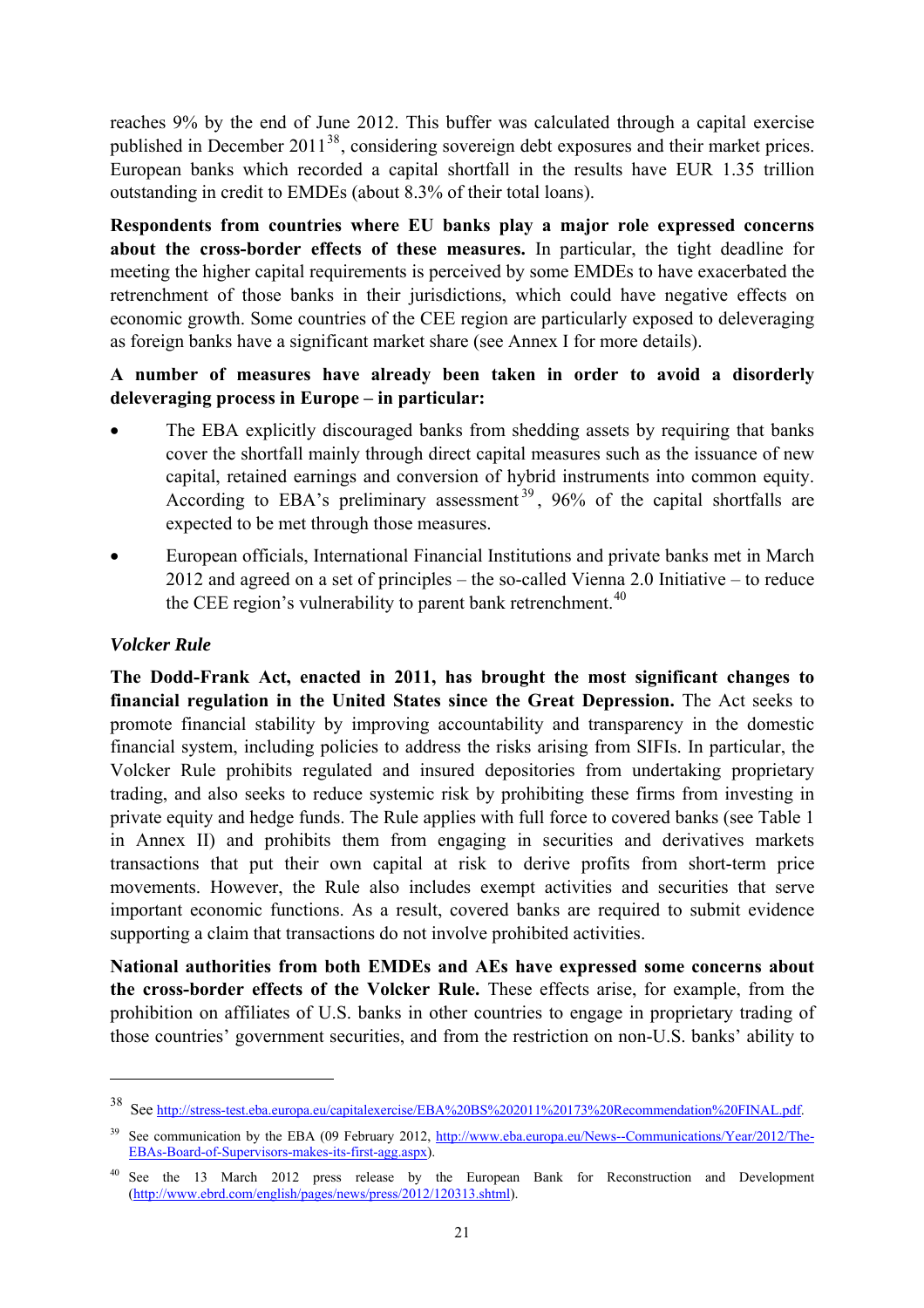execute or clear proprietary trading on U.S. financial infrastructures. As a result, depending upon how U.S. authorities implement the Rule, $41$  there may be cross-border effects on the liquidity of government, corporate securities and derivatives markets in other countries that may, in turn, hamper those governments' ability to manage the budget and hedge financial risks, hindering local banks' liquidity and risk management as well as the development of domestic financial markets in those countries (see Table 2 in Annex II). In addition, some authorities are of the view that the Rule, as had been proposed to be implemented, may require foreign affiliates of covered U.S. and non-U.S. banks to establish a wide array of programs, policies, procedures, and information structures for compliance purposes in order to justify the application of statutory exceptions in the rule.

**While the Volcker Rule is still in the rule-making process and thus any interpretation of its potential impact must be extremely cautious, clarity regarding its supervisory interpretation will be required for foreign authorities, firms and investors to make key strategic decisions.** As indicated by the respondents, the Rule, as had been proposed to be implemented, may have a potential impact on the offshore operations of U.S. banks. In EMDEs where affiliates of U.S. banks are systemically important and provide investment banking services, liquidity in the domestic sovereign bond markets could suffer if trading – for both proprietary and market making positions – is critical to enhancing liquidity. While market making is exempt from the rule, some banks argue that they may need to take proprietary positions in order to set bid-ask spreads to support this, and distinguishing between the two activities may be onerous and thus detrimental to market making. Moreover, while stand-alone investment banks may substitute for the gap in service provision due to the rule's impact on trading by covered banks, this may not happen in the near term particularly in EMDEs where covered banks are the dominant players and are important providers of liquidity in the government bond market.

<span id="page-23-0"></span>In October 2011, U.S. authorities solicited public comments on proposed regulations to implement the Rule and are now considering the over 18,000 comments received, including from foreign authorities, in developing a final regulation.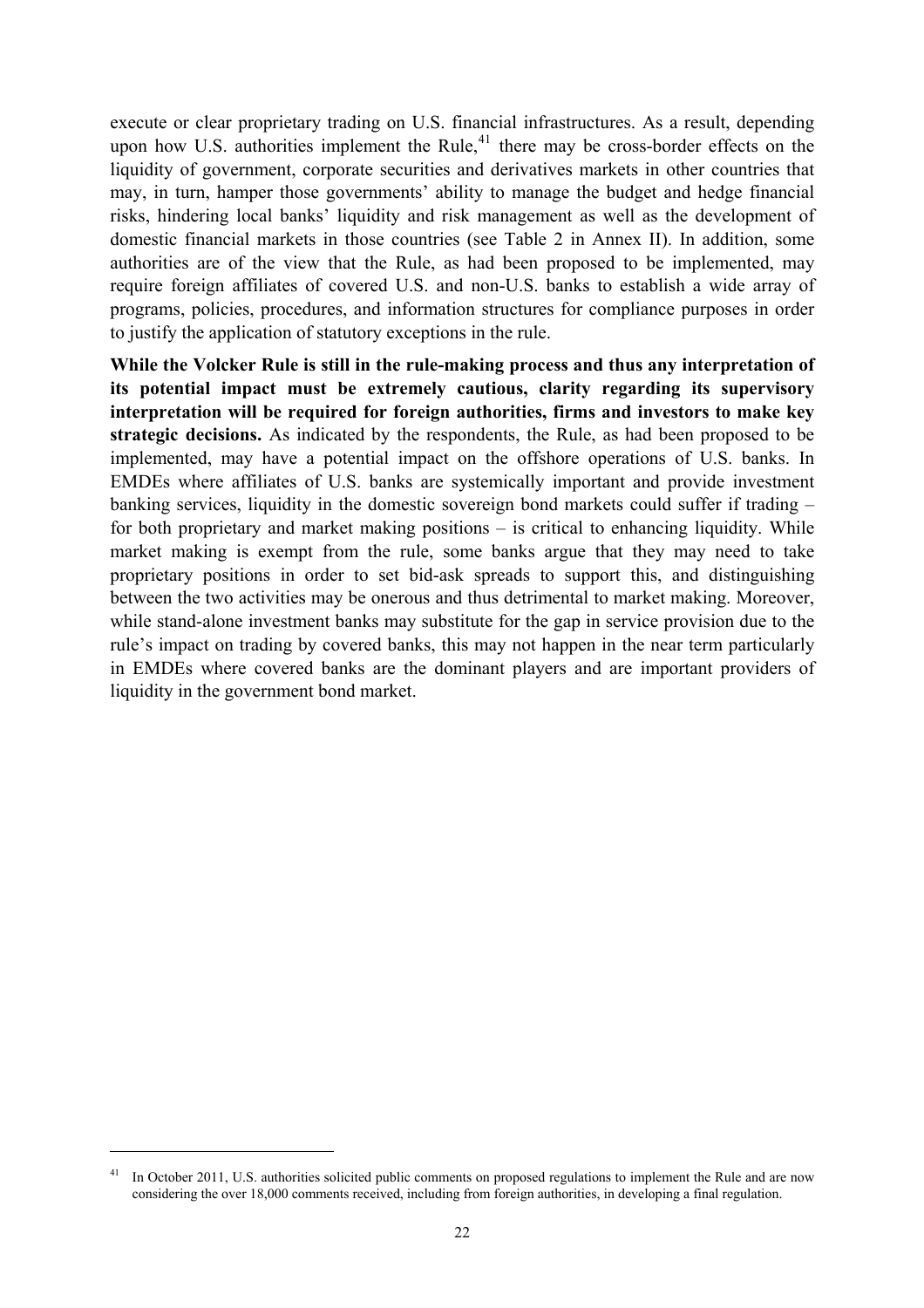# <span id="page-24-0"></span>**IV. Conclusions**

**The heterogeneity in the responses by EMDEs can be attributed to the early stage of implementation of internationally agreed reforms and to the diversity of their financial systems, which give rise to different considerations and concerns.** It is worth bearing in mind that most of the internationally agreed reforms have only recently been agreed upon by the G20 and have long implementation timetables. Moreover, as the 2011 FSB-IMF-World Bank report on financial stability issues in EMDEs notes, these countries differ substantially in terms of economic size, level of development, legal and institutional frameworks, and other factors that affect their reform priorities and the ways in which their financial systems are affected. Factors that determine those effects include:

- the importance of foreign firms in the domestic financial system and their business model (e.g. branches vs. subsidiaries, domestic vs. offshore funding);
- the degree and means by which international capital flows are intermediated domestically (e.g. foreign direct investment vs. financial markets vs. banks);
- the dependence on sectors and instruments that are most affected by the reforms (e.g. bank-centric financial systems, trade finance);
- the level of domestic financial system development (since some reforms are more relevant for sophisticated financial markets); and
- idiosyncratic market characteristics (e.g. presence of financial institutions such as Islamic banks).

**Several concerns relate to cross-border effects and perceived home bias in the design or implementation of reforms.** These concerns stem from the way that implementation – both of agreed reforms and of other national and regional measures – takes place in other jurisdictions (typically AEs). Cross-border effects of reforms may be caused by spillovers (e.g. through the international activities of foreign financial institutions) or by the extraterritorial nature of some reforms (e.g. because they directly affect the operations of domestic financial institutions with cross-border business). A common concern by EMDEs in many cases is home bias, either in the design of the reforms or in the way that they are implemented in other jurisdictions, which could particularly affect EMDEs whose financial systems are more open and financially integrated. Their concerns are particularly relevant in those cases where the host authorities were not consulted or where an assessment that included cross-border effects was not factored into the relevant regulation.

**A number of concerns arise from the use of credit ratings in regulation and reinforce the need to reduce reliance on such ratings.** The dependence on credit ratings can be found in a number of different regulations, including the Basel III capital and liquidity standards. Some of the concerns arise from the difference in the interpretation or the implementation of the rules guiding the use of credit ratings, while others arise from the perception that credit ratings do not accurately reflect the creditworthiness of sovereigns and firms and thereby overstate the risks of operating in EMDEs. The findings reinforce the need for standardsetters, national authorities and market participants to implement the FSB principles for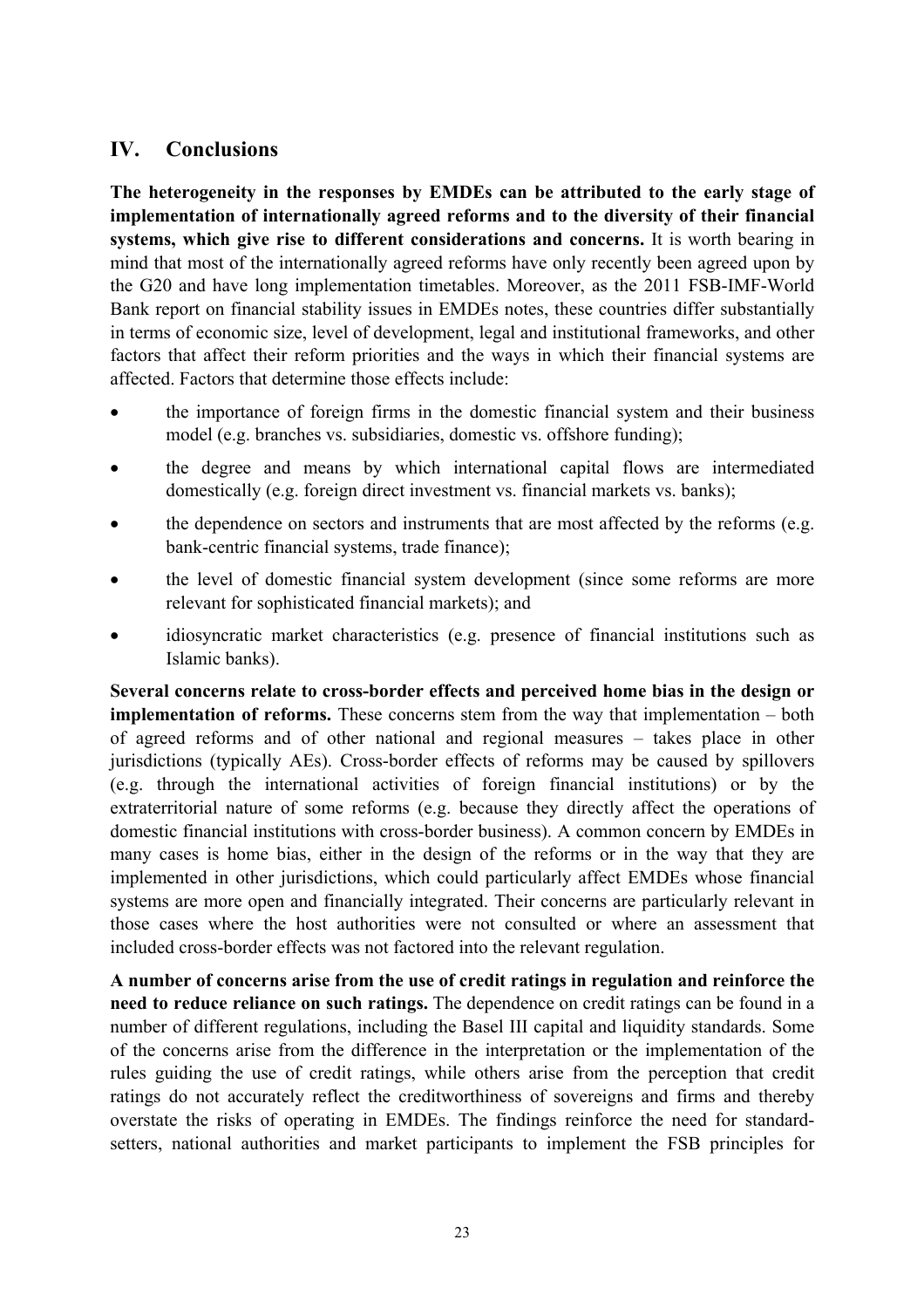reducing reliance on credit ratings in standards, laws and regulations and for encouraging market participants to establish stronger internal credit risk assessment practices.<sup>[42](#page-25-0)</sup>

**Many of the identified concerns have also been raised by AEs and are being addressed by relevant international bodies during policy development and implementation.** Their concerns are often similar to those expressed by EMDEs for some internationally agreed reforms (e.g. Basel III capital and liquidity rules or OTC derivatives) or national policy measures (e.g. the Volcker Rule). The long phase-in periods, the ongoing implementation monitoring and, in certain cases, the flexibility to adjust rules during the calibration process are intended to address these concerns. Some national authorities are also reviewing their domestic regulations to avoid potentially adverse cross-border effects.

**The responses also reflect a number of implementation challenges for EMDEs and raise the issue of clearly identifying intended versus unintended consequences.** Regulatory reforms are designed to strengthen oversight and change the behaviour of financial sector participants, resulting in a safer and sounder financial system. As such, some consequences are clearly intended even if they result in, for example, lower access to credit or higher loan spreads. This is particularly the case for some financial institutions based in AEs that were over-leveraged prior to the crisis and are currently working to strengthen their balance sheets and adjust their business models. Jurisdictions, however, have different views as to whether the pace and location of this adjustment represents an intended consequence with respect to their economy and financial system. For example, some EMDEs may perceive the effects of deleveraging by an internationally active bank as unfairly affecting their own jurisdiction compared to the home jurisdiction of that bank, particularly since their lower level of financial development can magnify the growth impact brought about by deleveraging.

**While it is too early to fully assess the materiality and persistence of the effects of regulatory reforms on EMDEs, it would be useful to monitor them on an ongoing basis as well as to share experiences and implementation lessons.** The qualitative nature of most responses indicates that detailed impact assessments are still not widely available. At this early stage, it is difficult to separate the effects of regulatory reforms from broader post-crisis developments affecting financial systems in EMDEs, to distinguish intended from unintended consequences, to weigh short-term costs against long-term benefits, or to assess endogenous market adjustments in response to these reforms. A more in-depth analysis of these effects would require the improved availability of financial sector data (particularly regarding crossborder flows); better understanding of interconnectedness and spillovers; the identification of relevant implementation challenges; and the development of an analytical framework that compares short-term adjustment costs with longer-term benefits resulting from enhanced financial stability and carefully distinguishes intended effects from unintended consequences. Such a framework would also need to consider endogenous market adjustments in response to the reforms and, in particular, the ability and willingness of other financial institutions to replace exiting firms. Monitoring the effects of regulatory reforms on an ongoing basis and promoting the sharing of experiences and implementation lessons will facilitate the mitigation of unintended consequences from the implementation of agreed reforms in EMDEs.

<span id="page-25-0"></span><sup>&</sup>lt;sup>42</sup> See "Principles for Reducing Reliance on CRA Ratings" by the FSB (27 October 2010, [http://www.financialstabilityboard.org/publications/r\\_101027.pdf](http://www.financialstabilityboard.org/publications/r_101027.pdf)).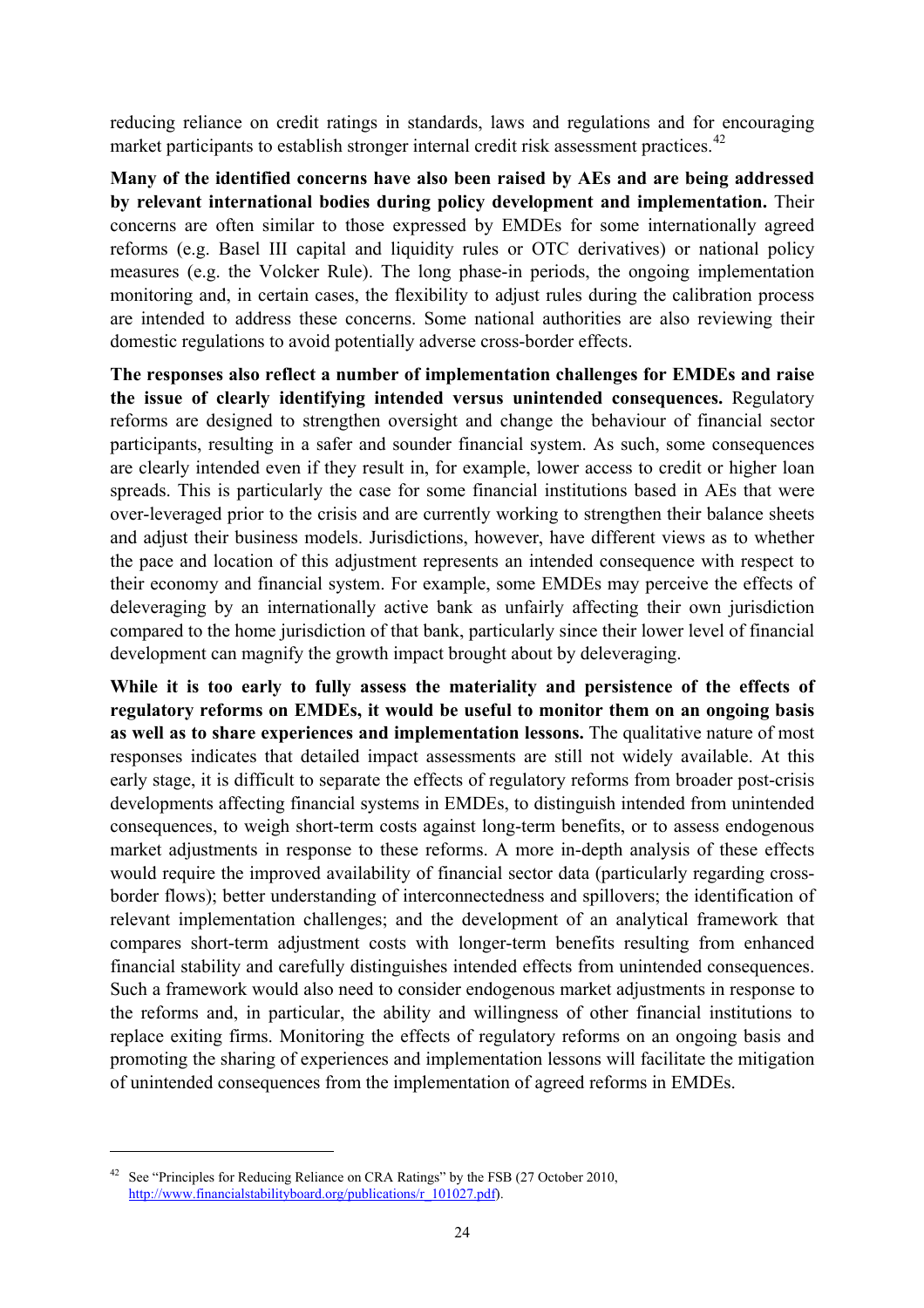**Addressing existing financial sector weaknesses in EMDEs may also help to reduce some negative effects from the implementation of agreed reforms.** Some of those effects may stem from the interaction of the internationally agreed reforms with existing financial sector weaknesses (e.g. shallow domestic capital markets, incomplete legal frameworks and supervisory capacity constraints). In that sense, and as the 2011 FSB-IMF-World Bank report on financial stability issues in EMDEs notes, steps to address weaknesses in the financial sectors of EMDEs can also facilitate the implementation of the reforms.

**The findings highlight the importance of the ongoing dialogue and cooperative relationships among EMDE national authorities and international financial institutions and standard-setting bodies.** In particular, the findings underscore the value of the recent expansion of the membership of the standard-setting bodies and provide useful input for their ongoing work, particularly their efforts to assess and take into account the effects of the reforms in different countries. International financial institutions and the FSB can play an important role in facilitating this dialogue. A number of initiatives have already been taking place in this area. For example, the FSB has established regional consultative groups to bring together financial sector authorities from member and non-member jurisdictions in order to broaden the circle of countries engaged in the work to promote international financial stability. The BCBS intends to use the Basel Consultative Group to monitor the effects from the implementation of Basel III so that they can feed these into the Committee's policy development process, while IOSCO has recently restructured its governance to align it with its broad membership (both AEs and EMDEs). The IMF and the World Bank will also continue to monitor and follow up on the implementation efforts of their members through the Financial Sector Assessment Program and other bilateral and multilateral surveillance instruments; assist in building capacity for implementation; and provide feedback to the standard setters on any unintended effects arising from implementation of those reforms in both AEs and EMDEs. Going forward, more vehicles and processes are needed to ensure that EMDEs are appropriately consulted and that their views are adequately taken into account.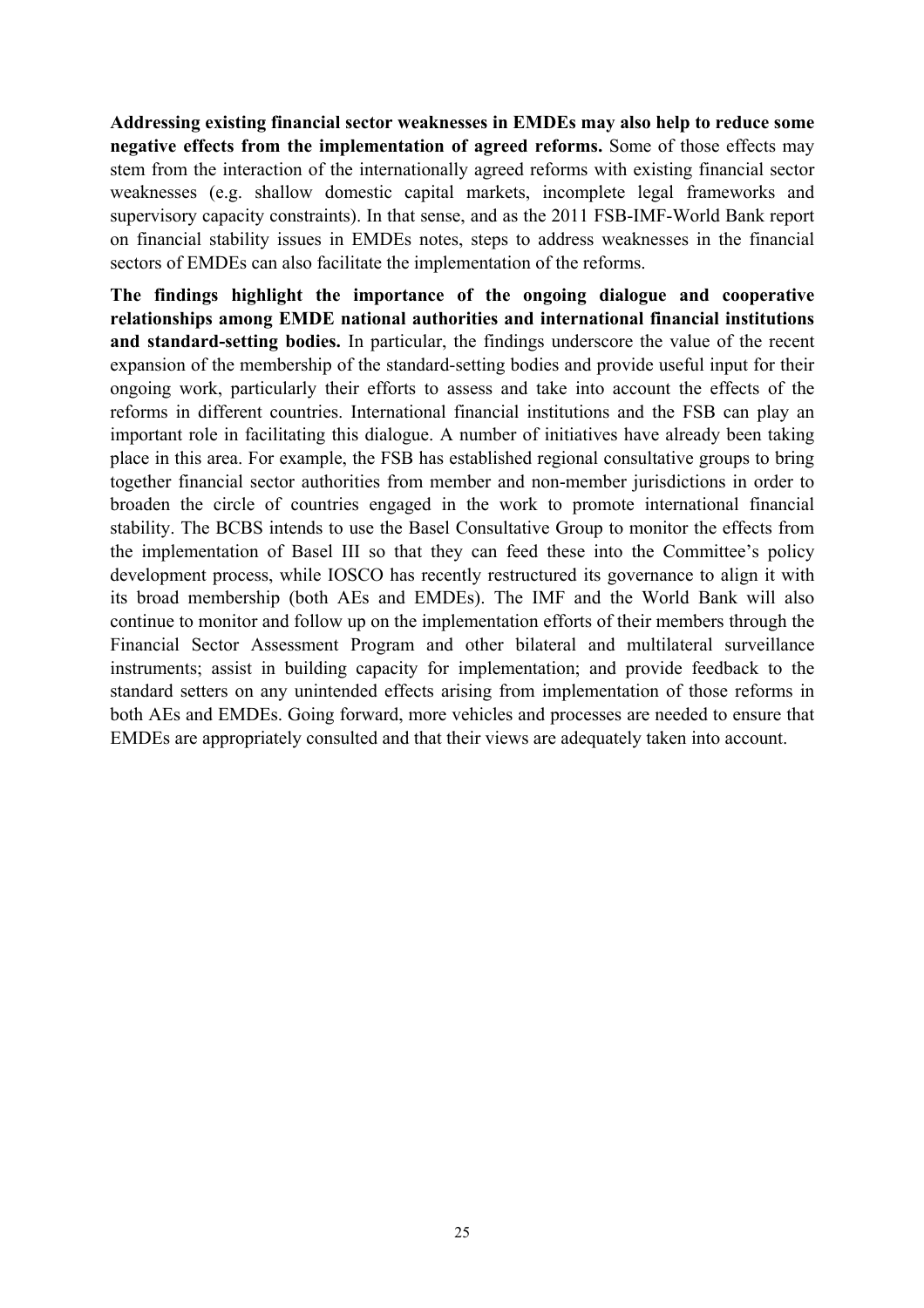# <span id="page-27-0"></span>**Annex I: Deleveraging in EMDEs**

 $\overline{a}$ 

**Several AE banks, particularly from Europe, are in the process of deleveraging.** [43](#page-27-1) The steps by these banks to deleverage have triggered various degrees of concern in EMDEs about a possible credit crunch with global spillover effects. While some adjustment was necessary, particularly in Europe where banks' leverage was relatively high, excessive and disorderly deleveraging is the main cause of concern since it could trigger interlinked, vicious spirals.

**Thus far, the impact of European bank retrenchment has had relatively little impact in EMDEs, although its continuation may pose challenges for parts of CEE.** As deleveraging pressures today are largely confined to euro area banks, non-euro area banks are in a better position to step in and cushion the impact on overall credit provision. Moreover, local and regional banks in Asia and Latin America have stepped in to support some lending segments where gaps have been left by European banks, although the longer-term impact of these changes on intermediation costs and competition have not been ascertained.

**A number of different factors are contributing to the deleveraging process.** Banks with a combination of risky sovereign exposures, excessive leverage and high reliance on wholesale funding are being forced by investors and funding counterparties to strengthen their balance sheets. Weakening market and economic conditions, including declining profitability are other important factors. Finally, certain regulatory policy measures are perceived in certain cases to be a driver of deleveraging, particularly in Europe where the EBA and some national authorities have increased minimum capital requirements in an accelerated fashion as a way to restore confidence in the banking sector.

**Deleveraging has taken different forms, including the reduction of activities with high risk weights and asset sales.** In the wake of the EBA decision to increase the core Tier 1 capital ratio for large European banks to 9 percent by end-June 2012, several of these banks have announced plans to meet the new capital requirements through a combination of various policies.[44](#page-27-2) However, the magnitude of deleveraging is difficult to estimate because of rapidly evolving policy and market conditions.<sup>[45](#page-27-3)</sup>

**Among EMDEs, CEE is the most vulnerable to euro area bank deleveraging as a result not only of its large economic and financial linkages with Western Europe but also of its external financing needs.** In that context, due to the large presence of euro area banks in those countries, emerging Europe would be heavily affected by a pullout in funding. Recent data show that banks in central and south-eastern Europe continued to reduce their crossborder funding through the fourth quarter of 2011.

<span id="page-27-1"></span><sup>&</sup>lt;sup>43</sup> Deleveraging can be defined as the process of unwinding excessive "leverage" - essentially the ratio of a bank's assets, or loans, to its equity.

<span id="page-27-2"></span><sup>44</sup> For example, (i) retained earnings, (ii) management of risk-weighted assets, including cutting activities with high risk weights, (iii) engaging in asset-liability management; and (iv) shrinking balance sheets, including by divesting noncore operations in various jurisdictions to focus on core markets and cutting jobs in certain locations and business units.

<span id="page-27-3"></span><sup>45</sup> A World Bank estimate, taking into account the information contained in banks' submitted capital plans, suggests that a fall of EUR 11-27 billion (1-2 % of bank credit) may occur and that the fall would be concentrated mainly in CEE since the Latin American subsidiaries of these banks rely less on parent funding and are therefore less likely to be affected. See "European Bank Deleveraging: Implications for Emerging Countries" by Feyen, Kibuuka and Otker-Robe (World Bank Economic Premise No. 79, April 2012, <http://siteresources.worldbank.org/EXTPREMNET/Resources/EP79.pdf>).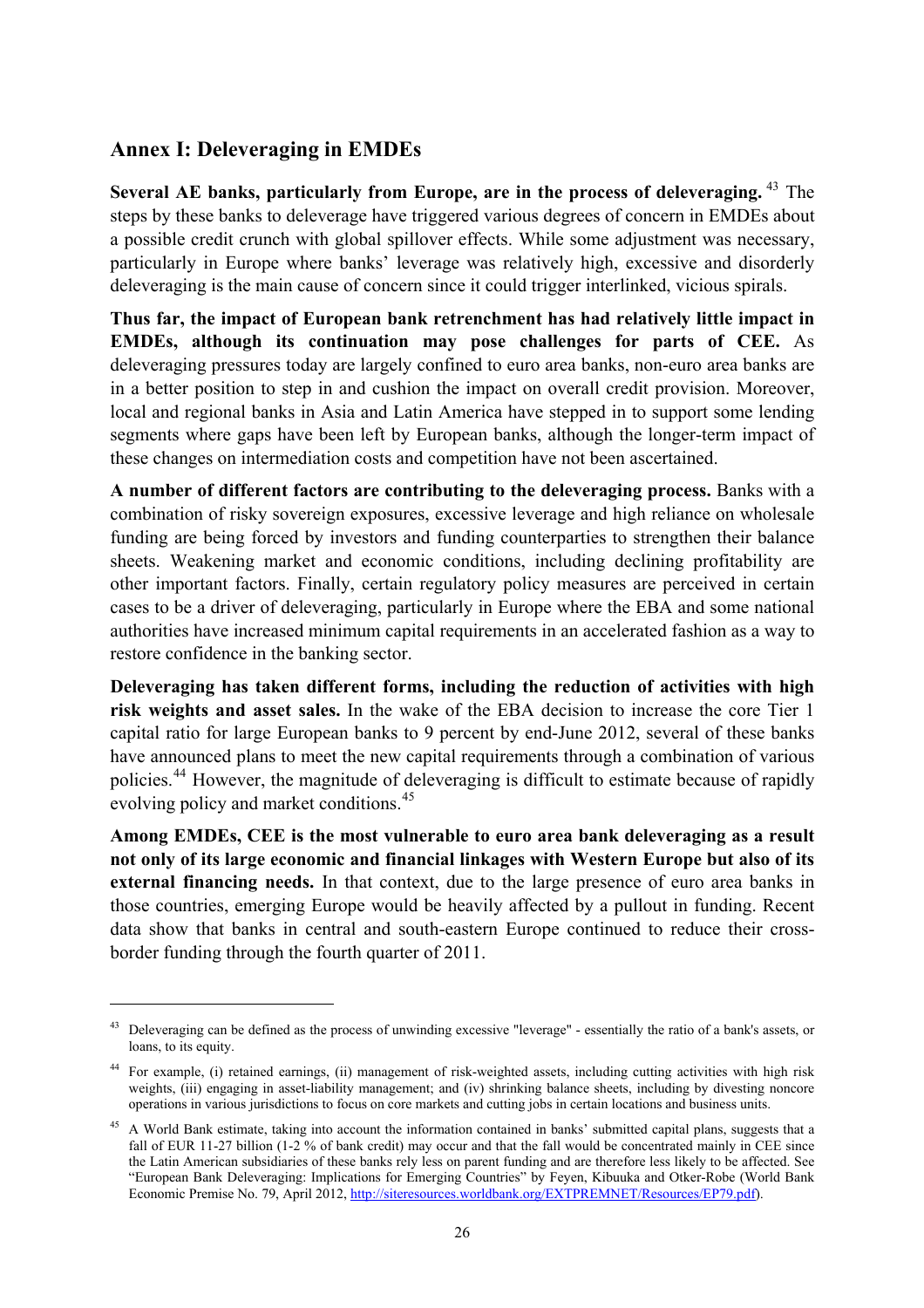**Some of the sectors most exposed to the retrenchment process are specialty finance lines, particularly infrastructure finance and loans to small and medium-sized enterprises (SMEs).** The latest European Central Bank (ECB) lending survey suggests that SMEs are facing difficulties in accessing bank credit across Europe, particularly in CEE and Central Asia. Project finance is characterized by long maturities, heavy use of syndication, and dependence on long-term dollar funding that make it – like other specialty finance lines such as aircraft and shipping finance – particularly exposed to deleveraging. Anecdotal evidence also suggests that trade finance experienced declines in some regions in end-2011, although short-term trade finance has proved remarkably resilient in Europe during the recent market stress.

**Despite recent policy measures, the deleveraging process warrants further attention.**  Policy measures taken by AE central banks in recent months (especially by the ECB) have improve funding conditions and helped avoid an aggravation of the retrenchment.<sup>[46](#page-28-0)</sup> However, concerns about potential "disorderly" euro bank deleveraging have been expressed by the G-20 Finance Ministers and Governors during their last meeting in April 2012.<sup>[47](#page-28-1)</sup> Going forward, the challenge is to manage the current deleveraging process in order to avoid a massive and disorderly lending retrenchment.

<span id="page-28-0"></span>The ECB's two three-year Long-Term Refinancing Operations provided more than €1 trillion of gross loans to banks in the region, and are believed to have averted an extreme fire sale scenario (or a disorderly shedding of assets) and a subsequent credit crunch in Europe by improving bank funding conditions, boosting market confidence, and jumpstarting lending activity in the interbank market.

<span id="page-28-1"></span><sup>47</sup> *"(…) the tail risks facing the global economy only months ago have started to recede (…) deleveraging is constraining consumption and investment growth, volatility remains high partly reflecting financial market pressures in Europe and downside risks still persist"*: Communiqué at the G20 Finance Ministers and Central Bank Governors Meeting.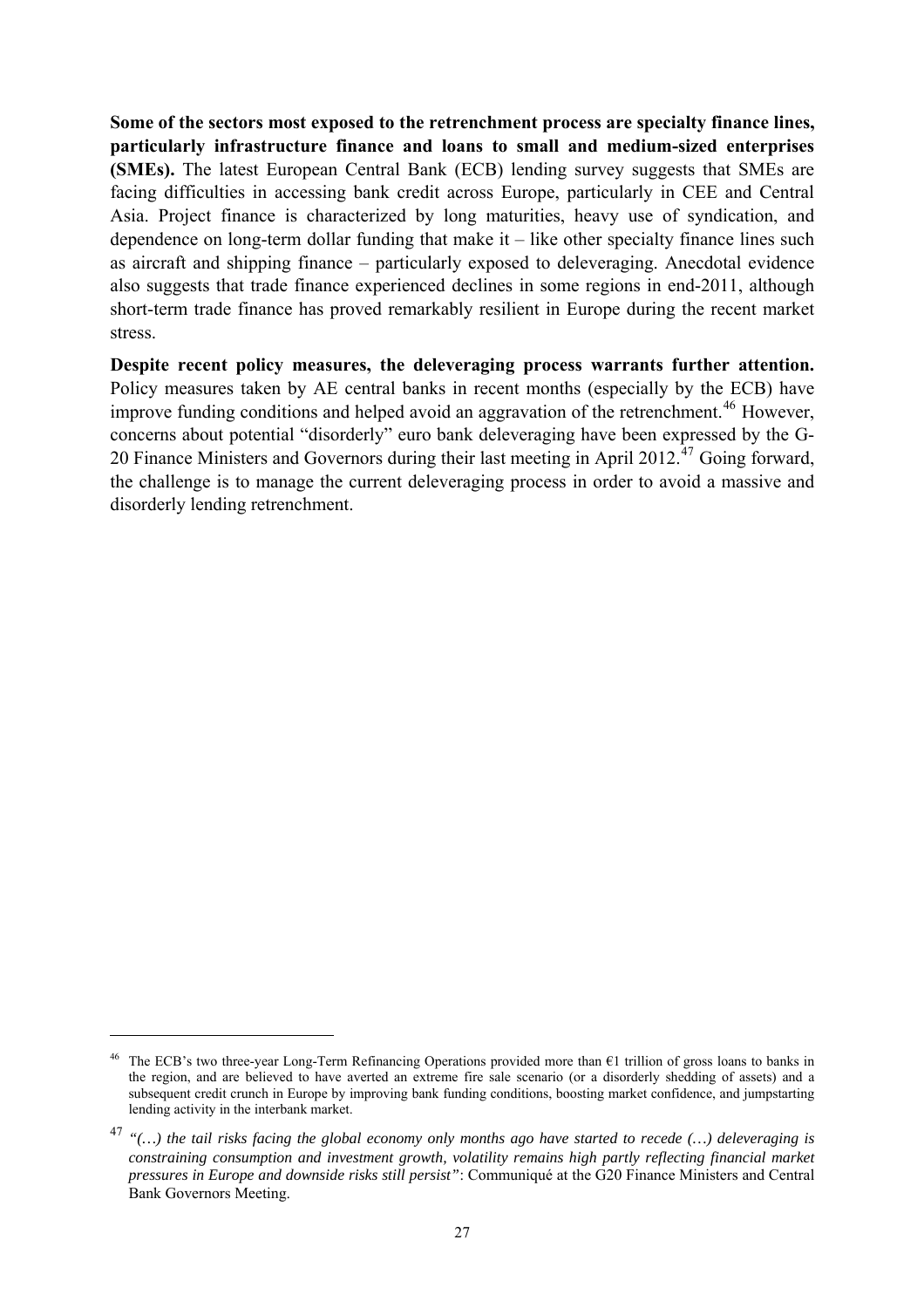# <span id="page-29-0"></span>**Annex II: Additional Information**

|                                                 | EMDE Debt 1/            |         |         |         |
|-------------------------------------------------|-------------------------|---------|---------|---------|
|                                                 | Government<br>Corporate |         |         |         |
|                                                 | $%$ GDP                 | % Total | $%$ GDP | % Total |
|                                                 |                         | banking |         | banking |
|                                                 |                         | system  |         | system  |
|                                                 |                         | assets  |         | assets  |
| <b>Advanced Economies</b>                       |                         |         |         |         |
| Germany                                         | 49.8                    | 19.3    | 10.6    | 4.1     |
| Japan                                           | 195.0                   | 114.4   | 15.4    | 9.0     |
| United Kingdom                                  | 55.9                    | 14.4    | 1.0     | 0.2     |
| <b>United States</b>                            | 75.8                    | 77.7    | 21.2    | 21.8    |
| <b>Emerging Market and Developing Economies</b> |                         |         |         |         |
| Argentina                                       | 12.9                    | 41.3    | 1.9     | 6.0     |
| <b>Brazil</b>                                   | 41.9                    | 44.7    | 0.5     | 0.5     |
| Chile                                           | 15.4                    | 14.3    | 14.1    | 13.0    |
| China                                           | 26.2                    | 16.8    | 7.4     | 4.8     |
| Colombia                                        | 22.6                    | 37.3    | 0.5     | 0.8     |
| Hungary                                         | 51.6                    | 47.0    | 0.3     | 0.2     |
| India                                           | 34.9                    | 37.8    | 1.4     | 1.5     |
| Indonesia                                       | 12.6                    | 37.3    | 0.8     | 2.4     |
| Korea                                           | 44.4                    | 30.9    | 34.0    | 23.7    |
| Lebanon                                         | 78.2                    |         |         |         |
| Malaysia                                        | 44.8                    | 19.6    | 30.6    | 13.4    |
| Mexico                                          | 22.1                    | 56.9    | 3.1     | 8.0     |
| Pakistan                                        | 29.4                    | 70.7    |         |         |
| Peru                                            | 12.6                    | 28.8    | 2.6     | 5.8     |
| Philippines                                     | 28.8                    | 41.9    | 1.0     | 1.5     |
| Portugal                                        | 46.6                    | 16.3    | 20.1    | 7.0     |
| Russia                                          | 3.9                     | 7.2     |         |         |
| Slovak Republic                                 | 26.8                    | 31.0    |         |         |
| Slovenia                                        | 11.1                    |         | 1.4     |         |
| South Africa                                    | 29.7                    | 23.7    | 7.0     | 5.6     |
| Thailand                                        | 45.7                    | 41.3    | 17.2    | 15.5    |
| Turkey                                          | 30.6                    | 36.4    | 0.2     | 0.2     |
| Venezuela                                       | 28.7                    | 75.2    | 1.8     | 4.6     |

# **Table 1. Size of Debt Markets in EMDEs (2010)**

Source: BIS Quarterly Review, IMF World Economic Outlook, and Economic Intelligence Unit

1/ Period average.

Note: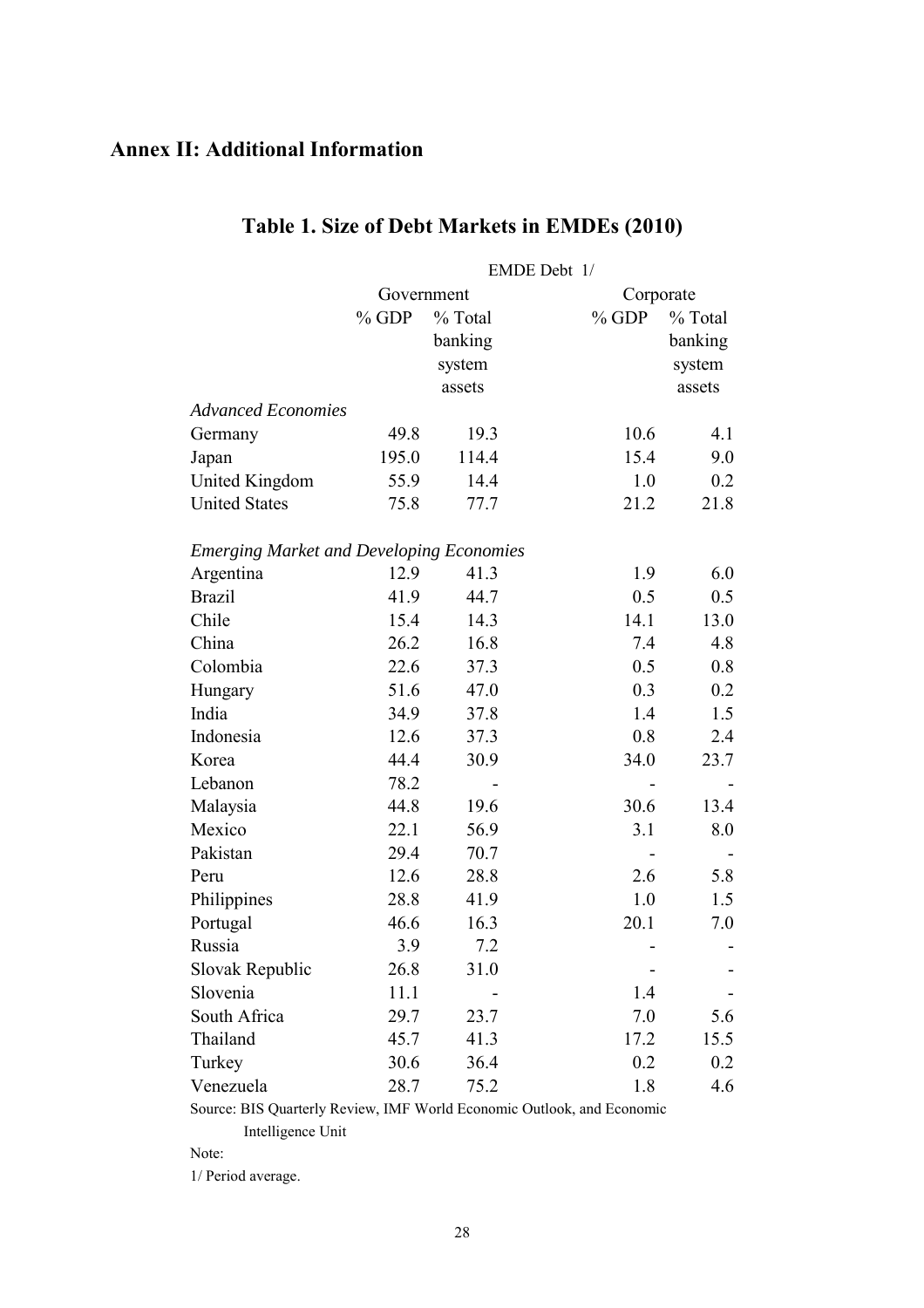#### **Box 1. Treatment of trade finance in regulatory capital**

Trade finance has historically been an engine of growth in world commerce and an important source of growth in EMDEs. By some estimates, 80% to 90% of world trade relies on some form of trade finance (e.g. trade credit and insurance/guarantees).<sup>1</sup> Most trade finance is considered by market participants to be a relatively low-risk asset class characterised by fully collateralised transactions with short tenors and low defaults.<sup>2</sup>

Owing to the global financial crisis, trade flows have declined significantly from their pre-crisis levels. Although they have recently recovered somewhat, they remain lower in some parts of the world (such as in Europe) due to ongoing deleveraging by banks and lower demand for trade. Some EMDEs, on the other hand, are seeing an increase in the demand for trade finance products. In Asia, where the increase in demand is significant, the withdrawal by European banks from this activity is rapidly being replaced by Asian lenders.

In response to a call from  $G20$  Leaders<sup>3</sup>, the BCBS reviewed the capital requirements for trade finance, particularly as they relate to confirmed letters of credit. It considered four main issues: (1) the 100% CCF when calculating the leverage ratio for contingent trade finance exposures; (2) the 20% CCF under the risk-based standardised and foundation IRB approach; (3) the one-year maturity floor for trade finance under the advanced internal ratings-based approach; and (4) other ways of addressing the impact of capital requirements on low income countries.

Following discussions with the World Bank, World Trade Organisation, and International Chamber of Commerce, the BCBS decided in October 2011<sup>4</sup> to waive the one-year maturity floor for certain trade finance instruments under the advanced internal ratings-based approach<sup>5</sup> and to waive the sovereign floor for certain trade finance related claims on banks using the standardised approach for credit risk.

In spite of these changes, some respondents from EMDEs noted that the requirements around trade finance may still have a negative impact on trade in the short-term and economic growth over the longer term. They specifically mentioned the 100% CCF applied to contingent trade finance products in the context of the Basel III leverage ratio, asserting that it will impair banks' ability to provide affordable trade financing.

The BCBS did not change the methodology for calculating the leverage ratio in its review of trade finance because the leverage ratio is intended to be simple and not risk-sensitive. The Basel Committee noted that government bonds, despite their typically low level of risk, are included in the leverage ratio calculation at face value. Given this, and the desire to have the leverage ratio serve as a supplement to the risk-based requirement, the BCBS is of the view that it would be inappropriate to apply a risk weight of other than 100%. Nevertheless, the BCBS is continuing to monitor banks' leverage data in order to assess cyclicality over a business cycle and the effects on different types of business models.

- See <http://www.cepr.org/pubs/PolicyInsights/PolicyInsight35.pdf>.
- <sup>2</sup> See [http://www.iccwbo.org/uploadedFiles/ICC-Register\\_Report\\_26\\_October\\_2011.pdf.](http://www.iccwbo.org/uploadedFiles/ICC-Register_Report_26_October_2011.pdf)
- In the 12 November 2010 Seoul Summit Document, the G20 Leaders stated that "We also agree to monitor" and assess trade finance programs in support of developing countries…**and to evaluate the impact of regulatory regimes on trade finance**"[emphasis added].
- 4 See [http://www.bis.org/publ/bcbs205.pdf.](http://www.bis.org/publ/bcbs205.pdf)
- 5 At national discretion, the same methodology may be applied to banks using the foundation IRB approach.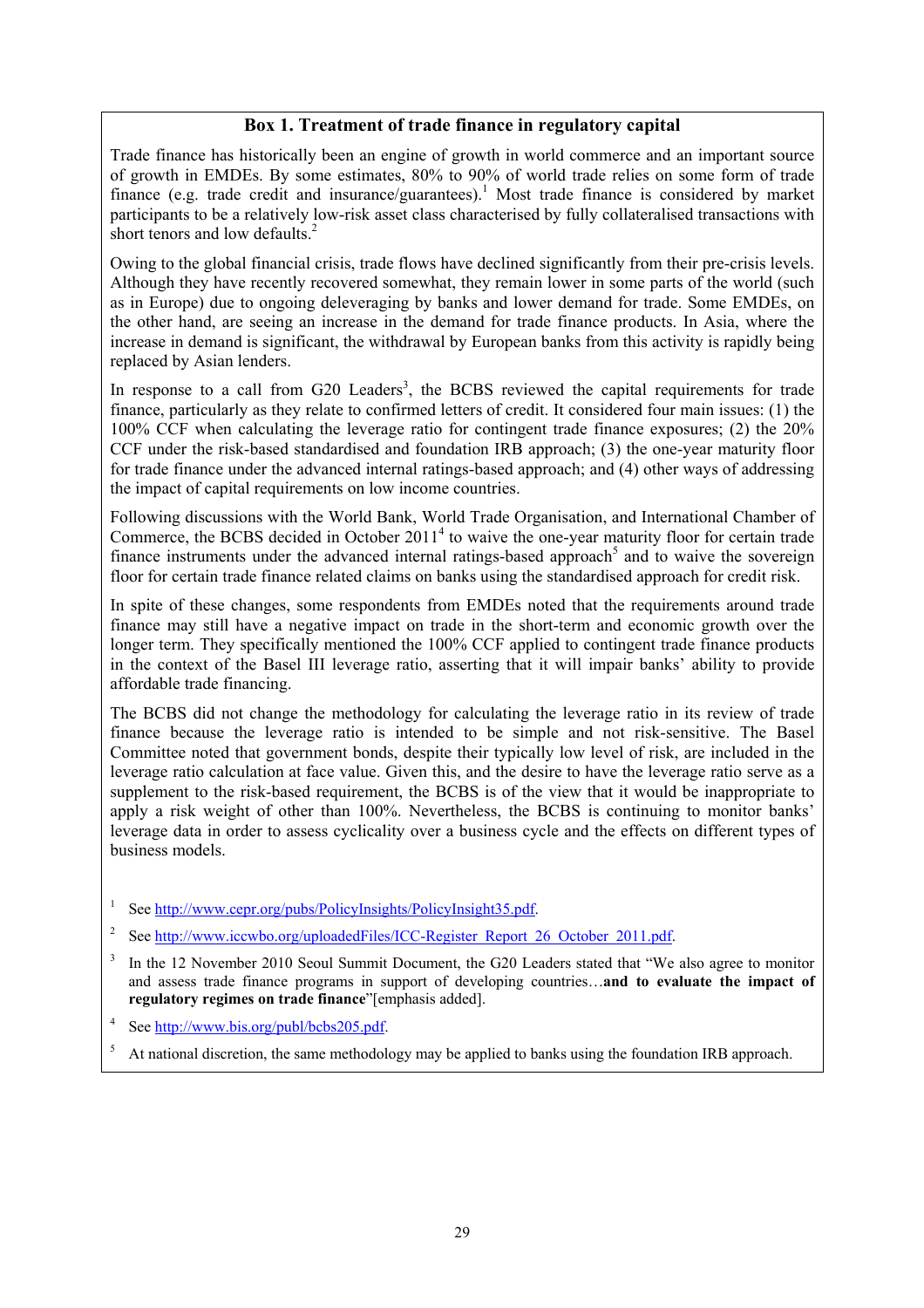#### **Box 2. Basel III liquidity requirements**

The LCR standard is designed to promote short-term resilience by requiring sufficient high-quality liquid assets to survive acute stress lasting for 30 calendar days.

| Liquidity Coverage Ratio $=$ | Stock of high-quality liquid assets       | $\geq$ 100% |
|------------------------------|-------------------------------------------|-------------|
|                              | Total net cash outflow over 30-day period |             |

There are two categories of assets that can qualify as HQLA: "Level 1" and "Level 2" assets:

- Level 1 assets are limited to cash, central bank reserves and marketable securities that are assigned a 0% risk-weight under the Basel II Standardized Approach (mainly government bonds).
- Level 2 assets are limited to marketable securities that are assigned a 20% risk-weight under the Basel II Standardized Approach and corporate bonds and covered bonds that have credit rating of at least AA- by an ECAI. (Level 2 assets are caped to comprise up to 40% of the overall stock of HQLA).

In order to qualify, securities and bonds also need to have a proven record as a reliable source of liquidity in the market even during stressed market conditions.

Total expected cash outflows are calculated by multiplying the outstanding balance of various categories or types of liabilities (deposits or other funding sources) by the rate at which they are expected to run off or be drawn down.

In the case of South Africa, the supply of government bonds (Level 1 assets) domestically is insufficient to meet the expected demand from South African banks. In addition, the ratings of most corporate bonds (Level 2 assets) fall below the HQLA Level 2 floor of AA-. The authorities also point out that wholesale funding is one of the most stable funding sources for domestic banks. Short-term institutional funding – which, according to Basel III, is classified as very unstable – has remained steady, even during the financial crisis (see graph below).



*Source: South African Reserve Bank and National Treasury.* 

The Hungarian authorities have been assessing the potential effects of the Basel III liquidity standards by conducting impact studies on a quarterly basis since 2010. According to these studies, the Hungarian banking system – similar to other European peers - shall make efforts to comply with the Basel III minimum liquidity requirements, especially regarding the LCR requirement. The Hungarian authorities are concerned that complying with the LCR requirements might adversely affect the banking sector in supporting the overall economic recovery.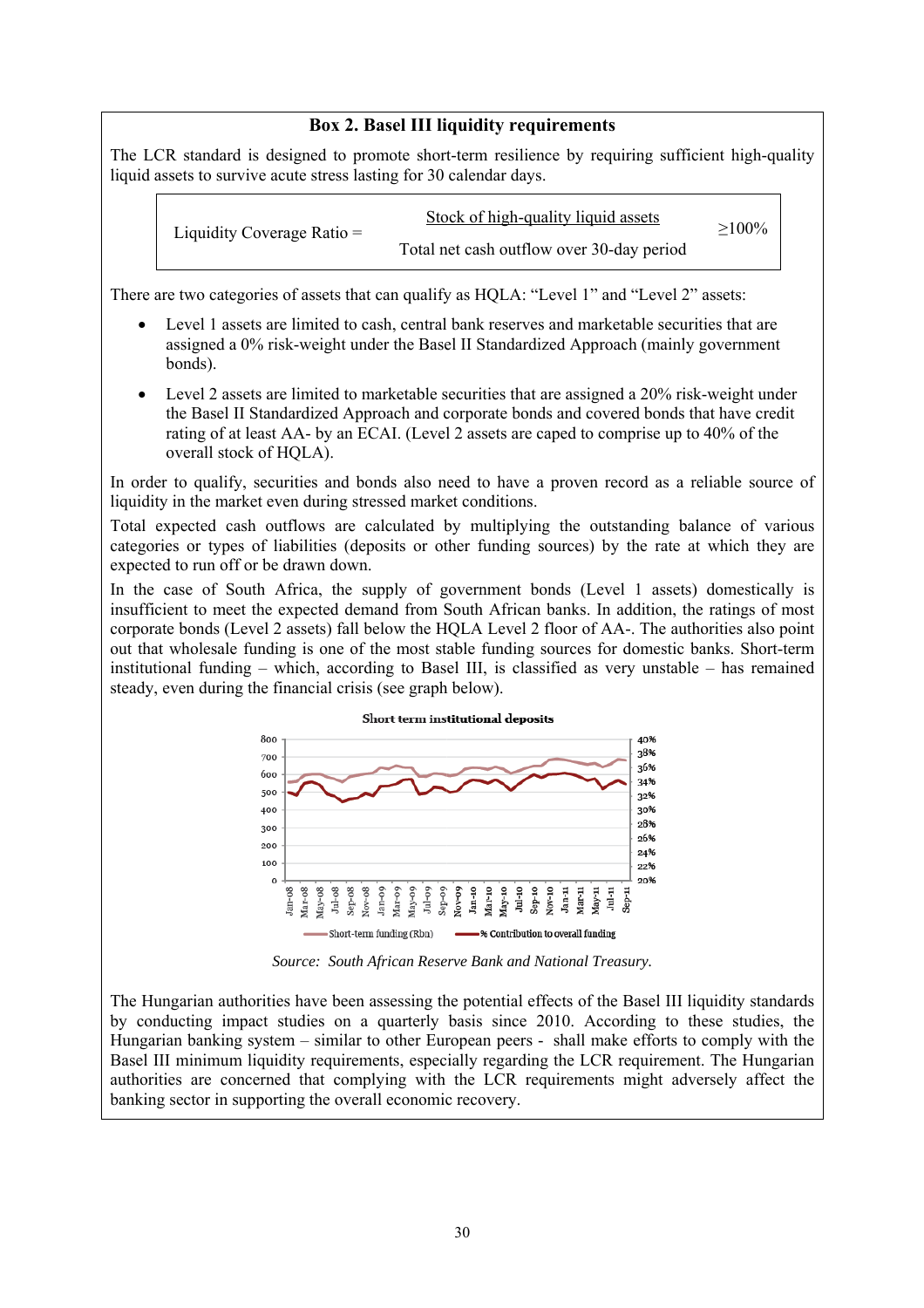#### **Box 3. Treatment of host jurisdictions in the Key Attributes**

The FSB's *Key Attributes for Effective Resolution Regimes* standard, which was issued in October 2011, sets out core elements that should allow national authorities to resolve financial institutions in an orderly manner without taxpayer exposure to loss from solvency support, while maintaining continuity of their vital economic functions.

The *Key Attributes* standard recognises the need for coordinated resolution of firms that are active in multiple countries. Jurisdictions are asked to seek convergence of their resolution regimes through the legislative changes needed to incorporate the tools and powers set out in the *Key Attributes*. In addition, the document includes the following requirements concerning host jurisdictions:

- In applying resolution powers to individual components of a financial group located in its jurisdiction, the resolution authority should take into account the impact on the group as a whole and on financial stability in other affected jurisdictions, and undertake best efforts to avoid taking actions that could reasonably trigger instability elsewhere in the group on in the financial system.
- The statutory mandate of a resolution authority should empower and strongly encourage the authority wherever possible to act to achieve a cooperative solution with foreign resolution authorities.
- Where a resolution authority takes discretionary national action, it should consider the impact on financial stability in other jurisdictions.
- National laws and regulations should not discriminate against creditors based on their nationality, the location of their claim or the jurisdiction where it is payable.
- Jurisdictions should provide for transparent and expedited processes to give effect to foreign resolution measures, either by way of mutual recognition or by taking measures under the domestic resolution regime that support and are consistent with the resolution measures taken by the foreign home resolution authority.
- The resolution authority should have the capacity in law... to share information... pertaining to the group as a whole or to individual subsidiaries or branches, with relevant foreign authorities where sharing is necessary for recovery and resolution planning or for implementing a coordinated resolution.
- Crisis management groups (CMGs) should include the [relevant authorities] responsible for guarantee schemes of jurisdictions that are home or host to entities of the group that are material to its resolution, and should cooperate closely with authorities in other jurisdictions where firms have a systemic presence.
- For all G-SIFIs, at a minimum, institution-specific cooperation agreements [whose essential elements are specified in the *Key Attributes* document] should be in place between the home and relevant host authorities that need to be involved in the planning and crisis resolution stages.
- Group resolvability assessments should be conducted by the home authority of the G-SIFI and coordinated within the firm's CMG taking into account national assessments by host authorities.
- At least for G-SIFIs, the home resolution authority should lead the development of the group resolution plan in coordination with all members of the firm's CMG. Host authorities that are involved in the CMG or are the authorities of jurisdictions where the firm has a systemic presence should be given access to RRPs and the information and measures that would have an impact on their jurisdiction.

Work is currently ongoing at both the national level and at the FSB to operationalise this standard.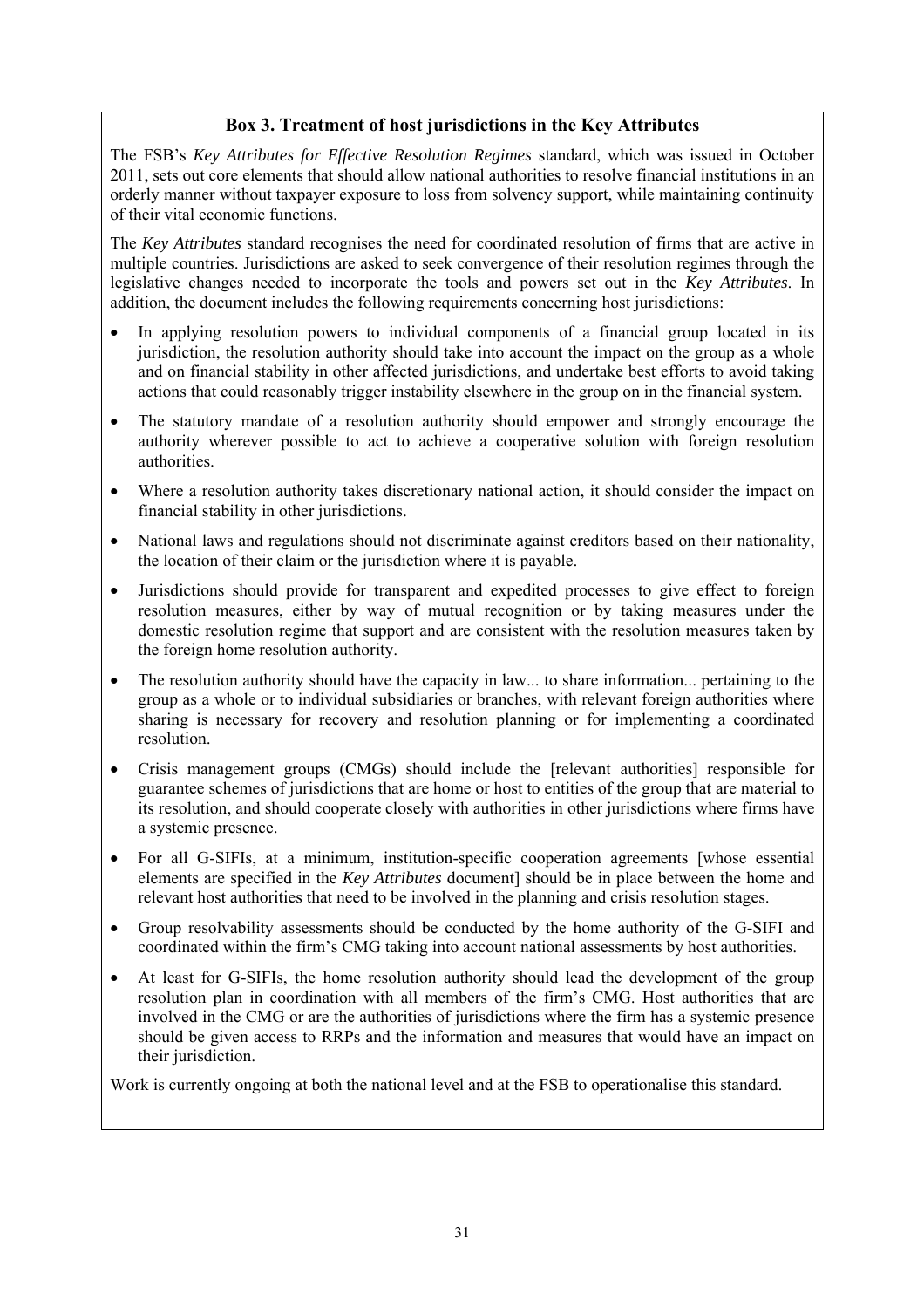| Nature of prohibition<br>or requirement | <b>Type of financial</b><br>institution                    | <b>Covered activities</b>                                                                                               | <b>Exempt activities</b>                                                                                                                                           |
|-----------------------------------------|------------------------------------------------------------|-------------------------------------------------------------------------------------------------------------------------|--------------------------------------------------------------------------------------------------------------------------------------------------------------------|
| <b>Proprietary Trading 1/</b>           | U.S. licensed depositories<br>affiliates, parents, holding | Short-term buy-to-resell<br>or arbitrage                                                                                | Market making;<br>Underwriting;                                                                                                                                    |
|                                         | companies, wherever<br>located:                            | Transactions subject to<br>market-risk capital                                                                          | Risk hedging, including<br>liquidity management;                                                                                                                   |
|                                         | U.S. branches/subsidiaries<br>of non-U.S. banks.           | charge<br>Broker-dealer desks<br>transactions.                                                                          | Repo, reverse repo, and<br>securities lending;<br>Client facing transactions;<br>Trading of U.S. government,<br>state, municipal, federal agency,<br>and GSE debt. |
|                                         | Non-U.S. banking units<br>of non-U.S. banks.               | Any of the above, if<br>transacted with U.S.<br>residents, using U.S.<br>personnel, or on U.S.<br>execution facilities. | All of the above, plus all<br>proprietary trading if not<br>transacted with U.S residents,<br>not using U.S. personnel nor<br>U.S. execution facilities.           |

# **Table 2. Covered Banks and Activities under the Volcker Rule**

Source: U.S. Treasury (2011).

Notes:

1/ All transactions of covered banks' broker-dealer desks are prohibited, except for direct trading of loans and spot market transactions in commodities and foreign exchange.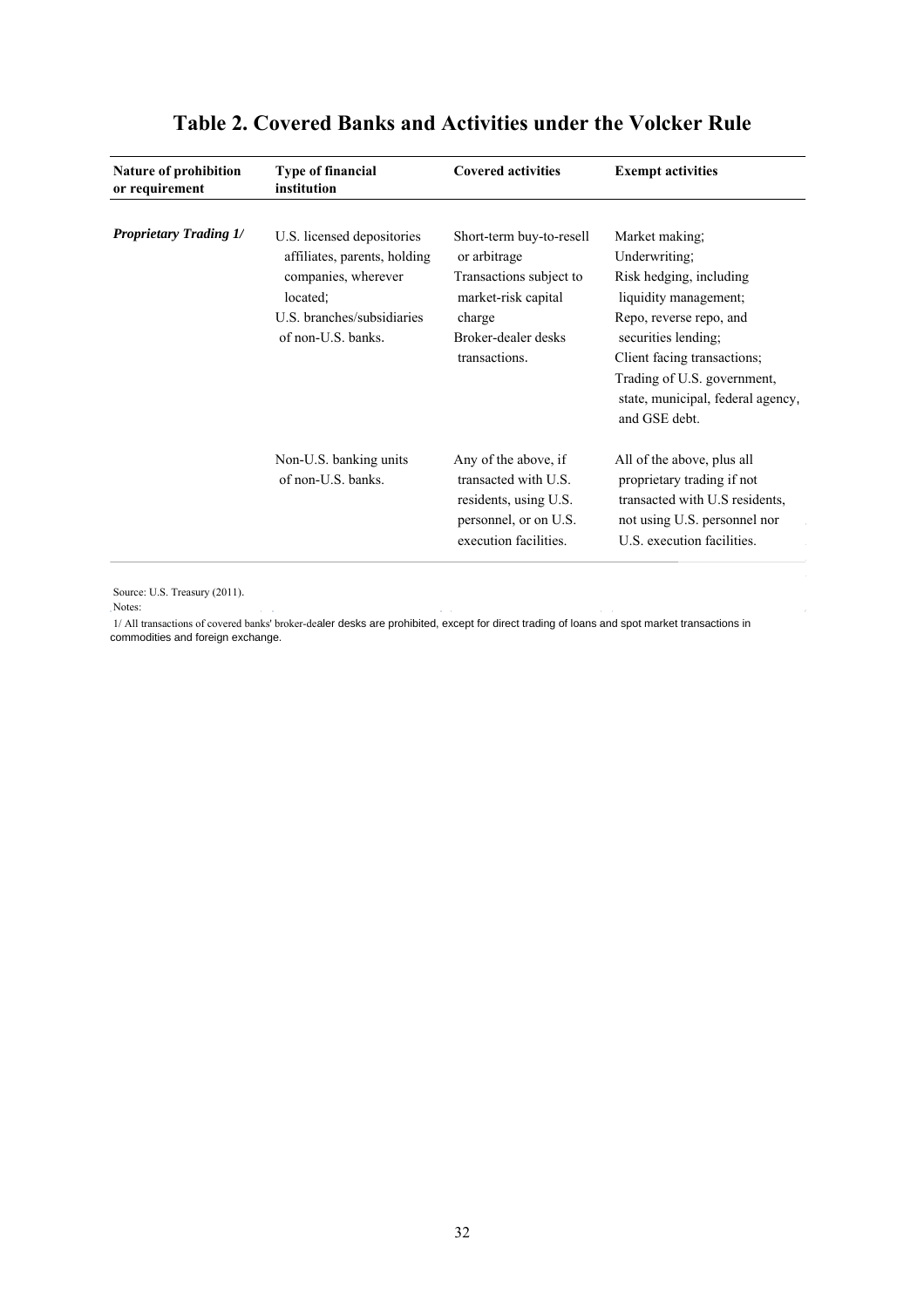# **Table 3. Potential Effects of the Volcker Rule on EMDEs (as detailed in the responses)**

| What is affected                                                                                 | Who is affected                                       | Where is the direct impact                                                                                                   | Where are the other indirect impacts                                               |
|--------------------------------------------------------------------------------------------------|-------------------------------------------------------|------------------------------------------------------------------------------------------------------------------------------|------------------------------------------------------------------------------------|
| Proprietary trading of EMDE sovereign and corporate debt                                         | Covered U.S. banks                                    | Liquidity in EMDE sovereign and<br>corporate debt markets                                                                    | Funding costs of EMDE sovereigns and<br>corporates                                 |
| Curtailing of activities arising from restrictions on their dealings<br>with U.S. counterparties | Covered non-U.S. banks                                | Liquidity in EMDE sovereign and<br>corporate debt markets                                                                    | Funding costs of EMDE sovereigns and<br>corporates                                 |
| Proprietary trading of EMDE government securities                                                | EMDE affiliates of covered U.S. and<br>non-U.S. banks | Liquidity in local EMDE government<br>securities markets                                                                     | <b>EMDE</b> financial system                                                       |
|                                                                                                  |                                                       |                                                                                                                              | EMDE banks' liquidity, treasury, and risk<br>management                            |
|                                                                                                  |                                                       |                                                                                                                              | EMDE governments' ability to manage its<br>budget                                  |
|                                                                                                  |                                                       |                                                                                                                              | EMDE insurance companies, mutual and<br>pension funds                              |
| Restriction on the ability to execute or clear proprietary trading on<br>U.S. infrastructure.    | Covered non-U.S. banks                                | Execution of international trades moving<br>away from the United States                                                      |                                                                                    |
| Market making inadvertedly affected                                                              | Covered U.S. and non-U.S. banks                       | Liquidity in EMDE capital markets                                                                                            |                                                                                    |
| Stringent requirements on payments and settlements                                               | Covered U.S. and non-U.S. banks as<br>counterparties  | Limited access to covered banks by<br><b>EMDE</b> banks                                                                      | Increases EMDE banks' costs                                                        |
| Failure to prove trading activities as market making activities                                  | Covered affiliates of U.S. and non-<br>U.S. banks     | Principal dealer status in EMDEs                                                                                             |                                                                                    |
| Differentiation between market making and proprietary trading                                    | Covered U.S. and non-U.S. banks                       | Reporting requirements for EMDE<br>affiliates                                                                                |                                                                                    |
| Reporting compliance                                                                             | Covered U.S. and non-U.S. banks                       | Establishment of a wide array of<br>programs, policies, procedures, and<br>information structures for compliance<br>purposes | Increase in IT and administrative costs in<br><b>EMDE</b> banks                    |
|                                                                                                  |                                                       | Exemptions for market-making and<br>hedging activities leading to misreporting                                               | Underestimation of proprietary trading<br>activities in EMDE government securities |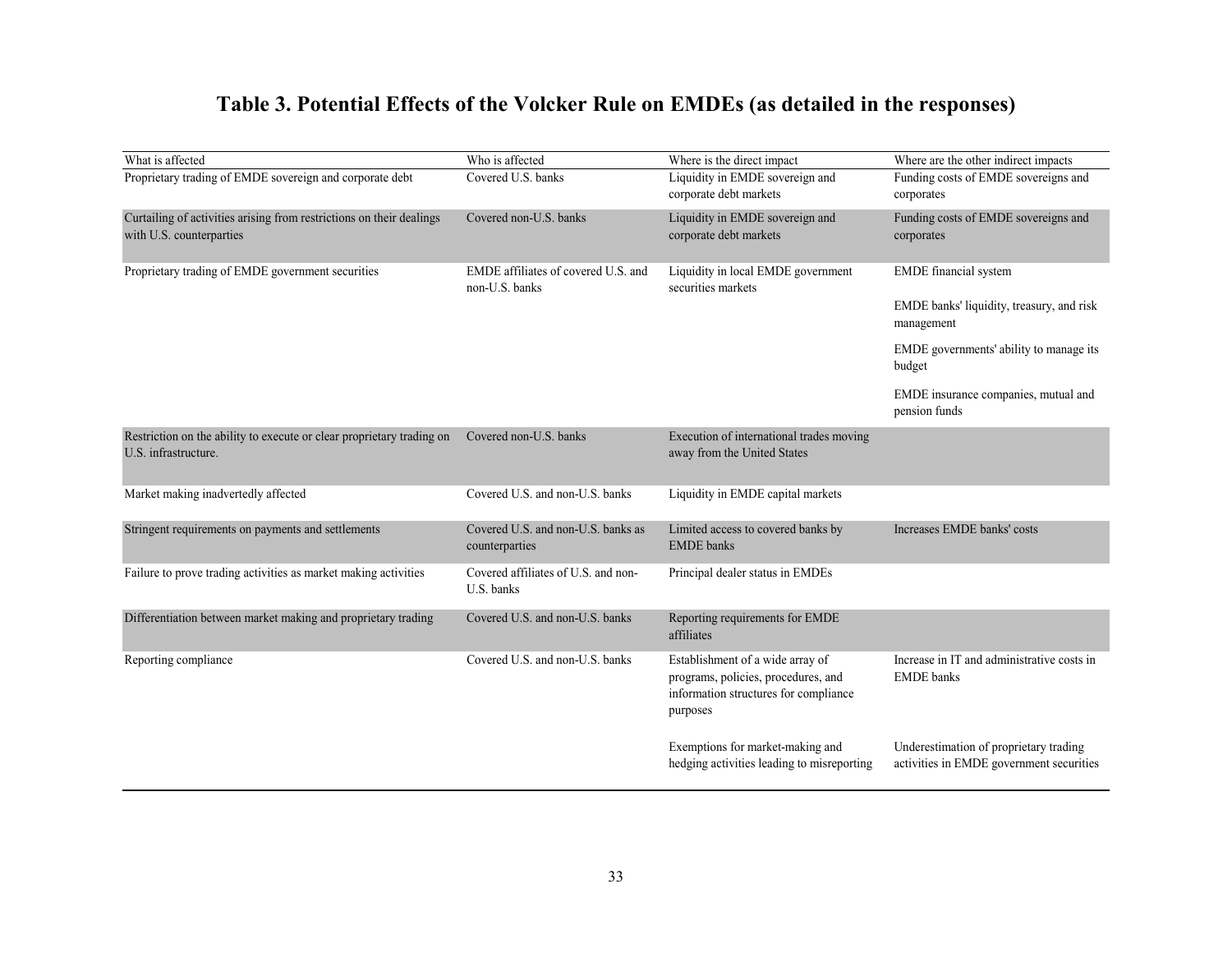# <span id="page-35-0"></span>**Annex III: Questionnaire Used to Collect Information From EMDEs**

# **Study of effect of regulatory reforms on emerging market and developing economies (EMDEs)**

Questionnaire

| Primary contact person to follow-up with regarding your response to this questionnaire |
|----------------------------------------------------------------------------------------|
|                                                                                        |
|                                                                                        |
|                                                                                        |
|                                                                                        |

### **1. Unintended consequences arising from the domestic implementation of internationally agreed regulatory reforms**

 Referring to post-crisis internationally agreed regulatory reforms, please answer the following questions, where relevant. In so doing, it would helpful if you can provide the results of any relevant studies, research or reports to elaborate upon your response.

a. Please briefly describe post-crisis regulatory reforms that your jurisdiction has already implemented.

With regard to each reform, please further describe:

- The effects, both intended and unintended, that these reforms have had in your jurisdiction.
- What are the nature, scale and principal drivers of any unintended consequences? Please provide any analysis that you have undertaken to quantify their impact.
- Are there specificities of your financial system that can explain those unintended consequences?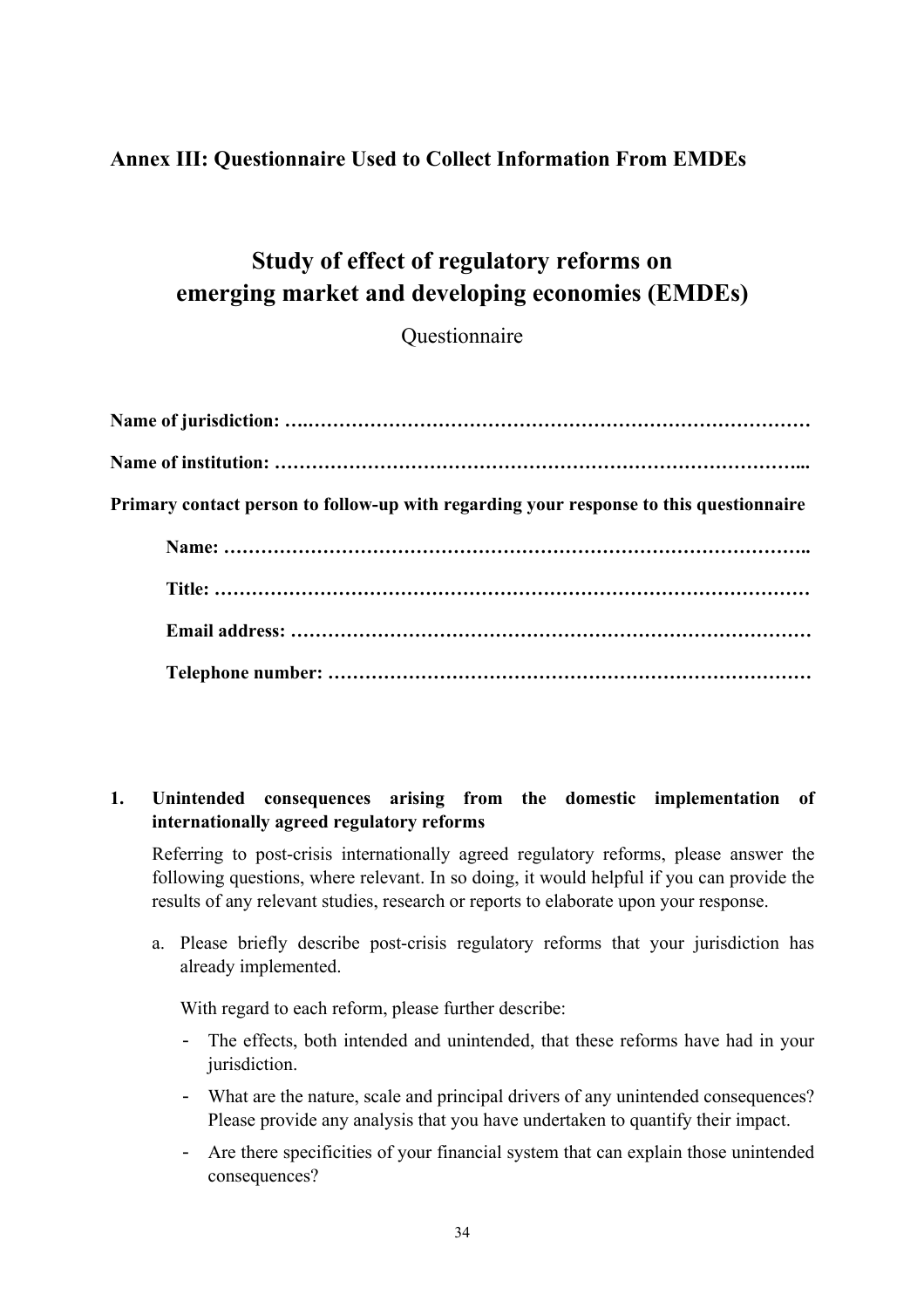- Have you taken, or do you intend to take, any measures to mitigate the effects of these unintended consequences, without undermining the objectives of the reform itself?
- b. Please briefly describe post-crisis regulatory reforms that your jurisdiction is in the process of transposing into domestic legislation and/or regulation.

With regard to each reform, please further describe:

- The effects that implementation of these reforms is expected to have in your jurisdiction. Have you identified any unintended consequences?
- What are the nature, scale and principal drivers of any potential unintended consequences? Please provide any analysis that you have undertaken to quantify their impact.
- Are there specificities of your financial system that can explain those unintended consequences?
- Have you taken, or do you intend to take, any measures to mitigate the effects of these unintended consequences, without undermining the objectives of the reform itself?
- c. Please briefly describe post-crisis regulatory reforms that your jurisdiction intends to implement in the future.

With regard to each planned reform, please further describe:

- The effects that implementation of these reforms may have in your jurisdiction. Do you expect or foresee any unintended consequences?
- What are the nature, scale and principal drivers of these potential unintended consequences?
- Have you taken, or do you intend to take, any measures to mitigate the effects of these unintended consequences, without undermining the objectives of the reform itself?

### **2. Unintended consequences arising from the implementation of internationally agreed regulatory reforms by other jurisdictions**

 Have you experienced, or do you foresee, potential unintended consequences affecting your financial system from the implementation of internationally agreed regulatory reforms in other jurisdictions? If so, besides your replies to the questions below, it would helpful if you can provide the results of any relevant studies, research or reports that elaborate upon your replies.

- From the perspective of your jurisdiction, which of these reforms, and involving which other jurisdiction(s), have you identified as having unintended consequences in your financial system?
- What are the nature, scale and principal drivers of these unintended consequences, either experienced or potential? Please provide any analysis that you have undertaken to quantify their impact.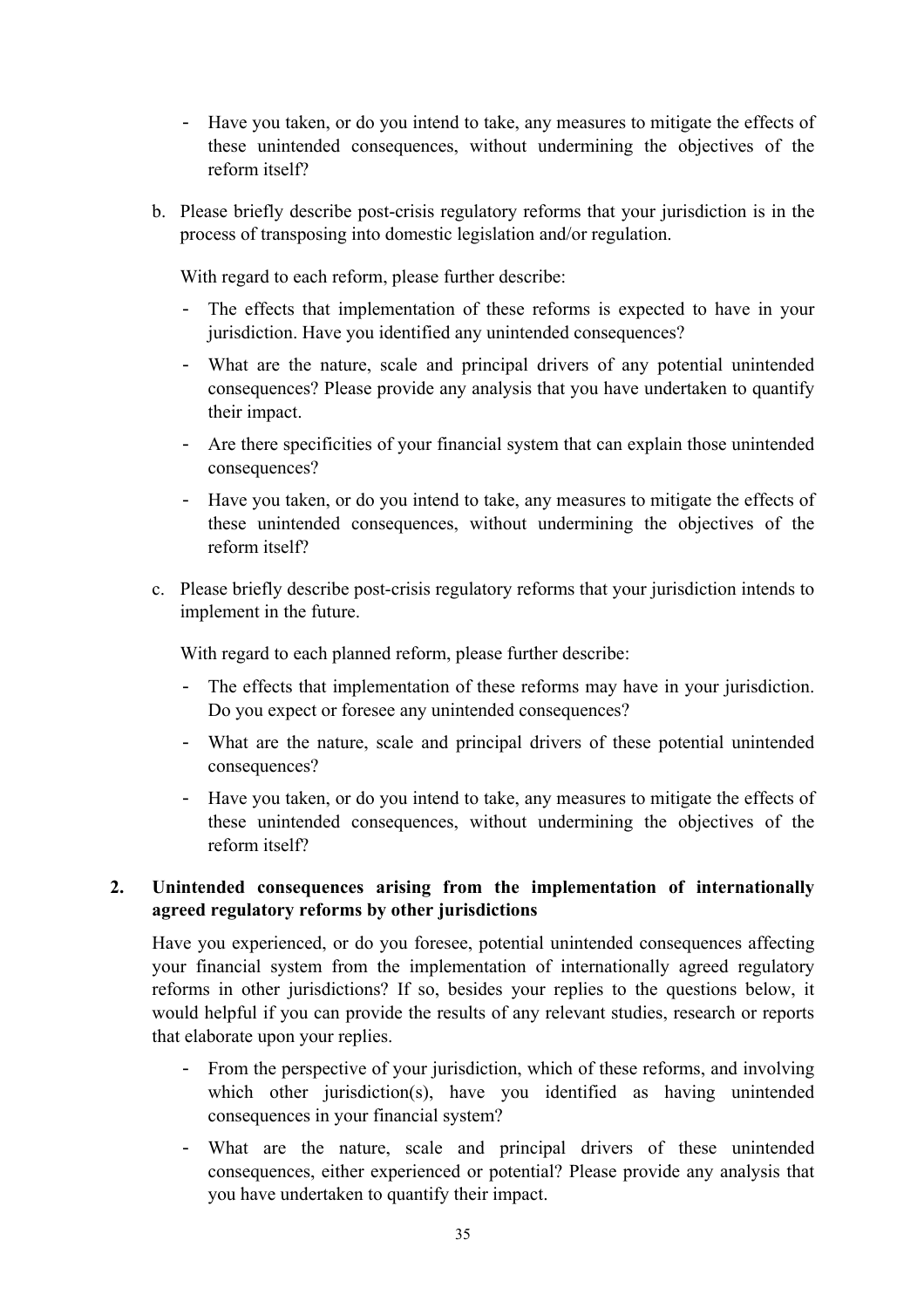- Are there specificities of your financial system that can explain those unintended consequences?
- Have you raised the issues identified with the other jurisdictions involved?
- Do you intend to take any measures to mitigate the effects of these unintended consequences? If yes, please describe.

### **3. Impacts of other post-crisis developments on domestic financial systems and crossborder financial intermediation**

 What other post-crisis effects have you observed in your financial system and in crossborder financial intermediation? These effects may have been prompted by factors such as changes across EMDEs and advanced economies in funding markets, financial firms' business models, the rise in sovereign debt concerns, the process of deleveraging, and other national/regional financial policy and regulatory measures that may have crossborder reach. Have you assessed the determinants and impact of these changes? If so, please provide the results of any relevant assessment or study.

- What are the nature, scale and principal drivers of other post-crisis developments that have affected your jurisdiction? Please provide a description of each development and any interaction you see with the effects of the internationally agreed-upon financial regulatory reforms.
- Have you taken, or do you intend to take, any measures to mitigate their effects?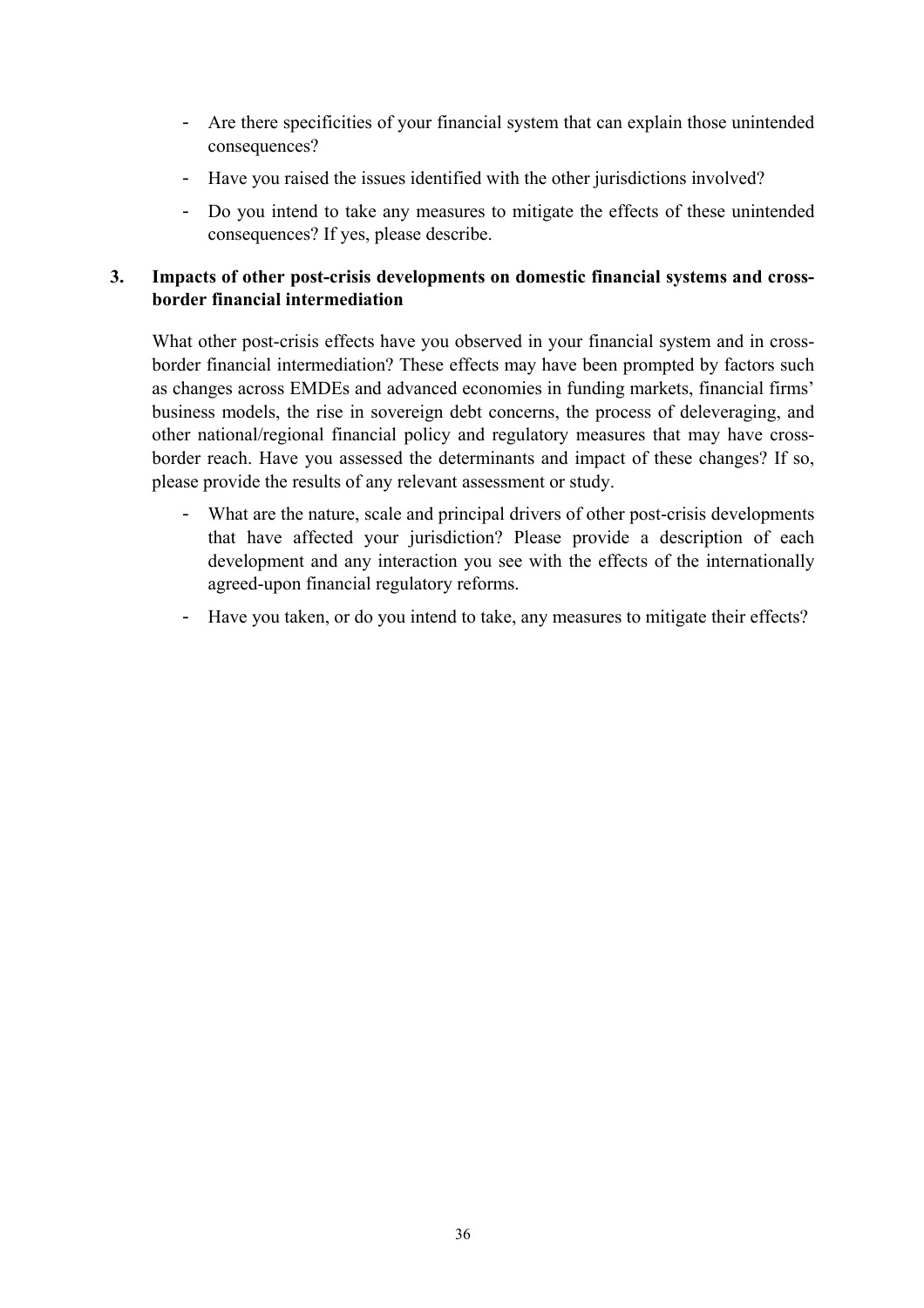# **Co-chairs Lawrence Schembri**  Advisor Bank of Canada **Pascual O'Dogherty**  Director General, Financial Stability Department Banco de México **Australia Maryanne Mrakovcic**  Chief Adviser, International Department Australian Treasury **Brazil Cleofas Salviano Júnior**  Deputy Head of the Department of Financial System Regulation Department Banco Central do Brasil **Chile Kevin Cowan** Division Director, Financial Policy Central Bank of Chile **Germany Thomas Schmitz-Lippert**  Executive Director for International Policy/Affairs BaFin **Hong Kong**  Peter Pang Deputy Chief Executive Hong Kong Monetary Authority **India V.S. Das**  Executive Director, Financial Stability Reserve Bank of India **Indonesia Sukarela Batunanggar**  Director, Department of Banking Research and Regulation Bank Indonesia **Japan Toshio Oya**  Assistant Commissioner for International Affairs Financial Services Agency

# <span id="page-38-0"></span>**Annex IV: Members of the EMDEs Review Group**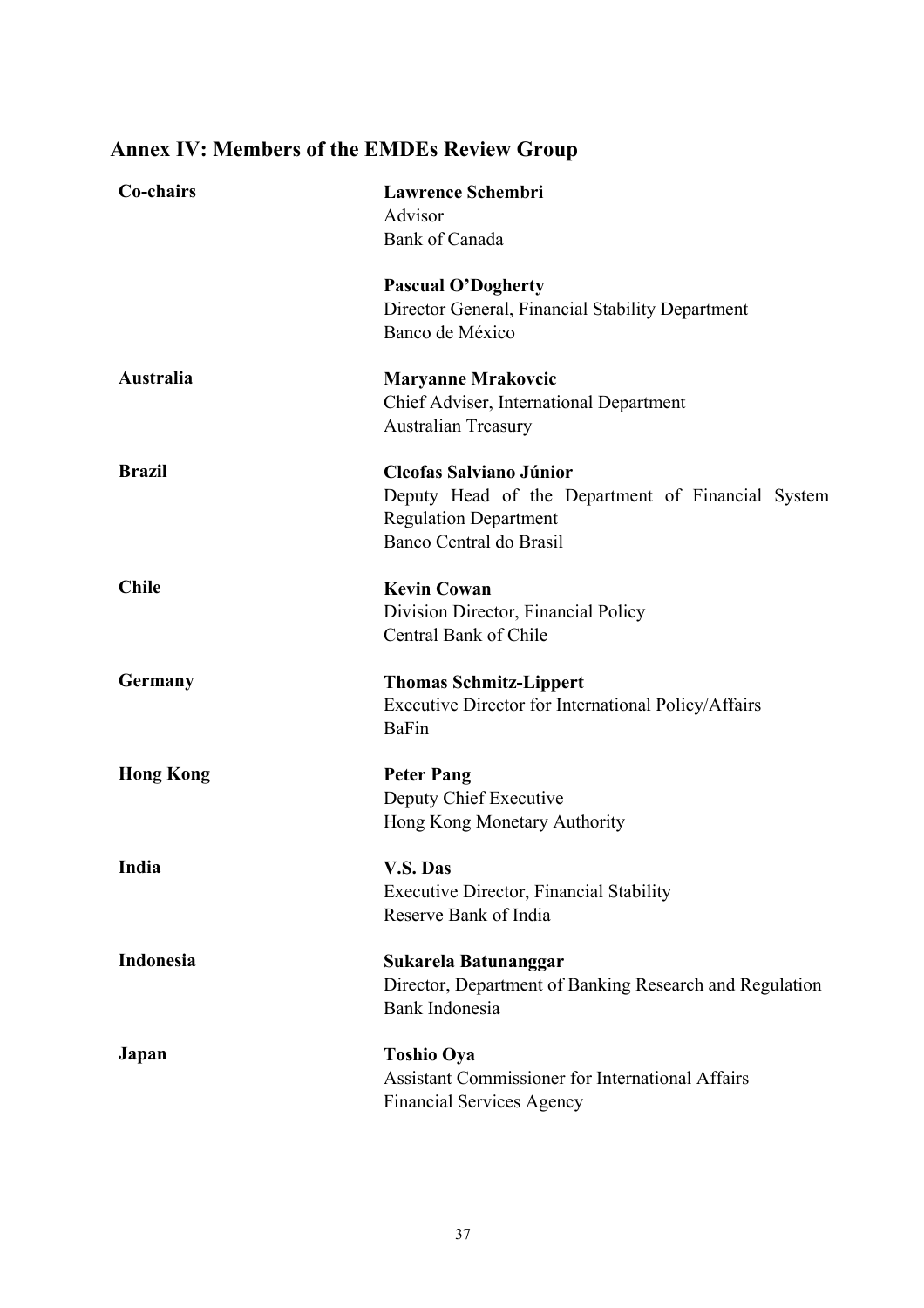| Korea               | <b>Sangche Lee</b>                                            |  |  |  |
|---------------------|---------------------------------------------------------------|--|--|--|
|                     | Commissioner                                                  |  |  |  |
|                     | <b>Financial Services Commission</b>                          |  |  |  |
| Luxembourg          | <b>Serge Kolb</b>                                             |  |  |  |
|                     | Member of the Executive Board                                 |  |  |  |
|                     | Central Bank of Luxembourg                                    |  |  |  |
| <b>Malaysia</b>     | Zeti Akhtar Aziz                                              |  |  |  |
|                     | Governor                                                      |  |  |  |
|                     | Central Bank of Malaysia                                      |  |  |  |
| <b>Russia</b>       | <b>Vladimir Chistyukhin</b>                                   |  |  |  |
|                     | Director of the Financial Stability Department                |  |  |  |
|                     | The Bank of Russia                                            |  |  |  |
| Saudi Arabia        | <b>Abdulrahman Al-Hamidy</b>                                  |  |  |  |
|                     | Vice Governor                                                 |  |  |  |
|                     | Saudi Arabian Monetary Authority                              |  |  |  |
| <b>South Africa</b> | <b>Ismail Momoniat</b>                                        |  |  |  |
|                     | Deputy Director-General                                       |  |  |  |
|                     | National Treasury                                             |  |  |  |
| Spain               | <b>José María Roldán</b>                                      |  |  |  |
|                     | General Director, Banking Regulation                          |  |  |  |
|                     | Bank of Spain                                                 |  |  |  |
| <b>Turkey</b>       | Mehmet Yörükoğlu                                              |  |  |  |
|                     | Deputy Governor                                               |  |  |  |
|                     | Central Bank of the Republic of Turkey                        |  |  |  |
| <b>USA</b>          | <b>Sherman Boone</b>                                          |  |  |  |
|                     | Counsellor, Office of International Affairs                   |  |  |  |
|                     | Securities and Exchange Commission                            |  |  |  |
|                     | <b>Susan Quill</b>                                            |  |  |  |
|                     | Senior International Advisor, International<br><b>Banking</b> |  |  |  |
|                     | Supervision                                                   |  |  |  |
|                     | Office of the Comptroller of the Currency                     |  |  |  |